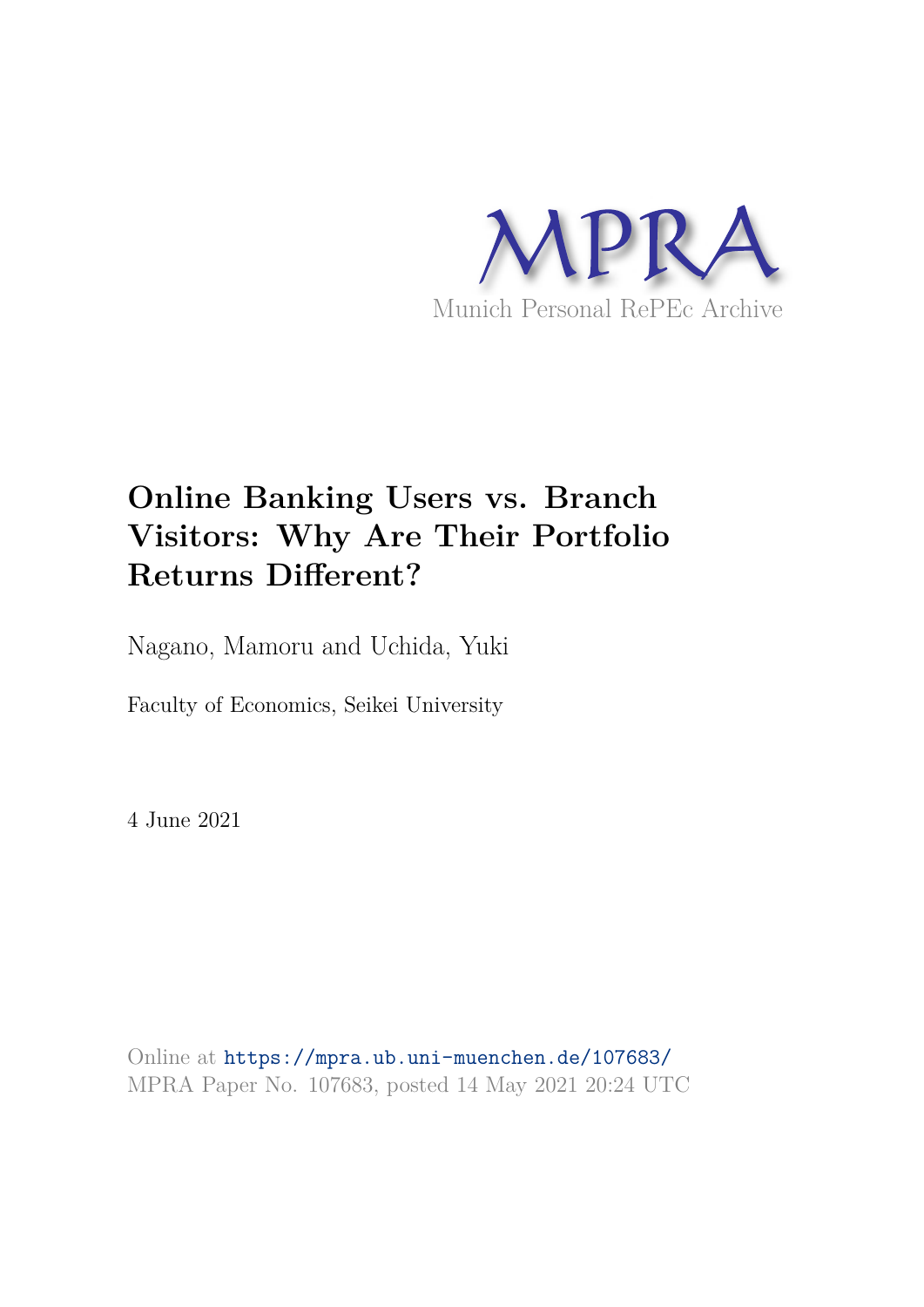# **Online Banking Users vs. Branch Visitors: Why Are Their Portfolio Returns Different?** <sup>∗</sup>

Mamoru Nagano<sup>†</sup> and Yuki Uchida<sup>‡</sup>

# **Abstract**

This study investigates why portfolio returns of online banking users are higher than those of nononline users. We first demonstrate that households that are eager to improve their level of financial literacy are more likely to use online banking. Second, a marginal increase in risk appetite increases portfolio returns of online users; however, this is not the case for non-online users. Third, online banking promotes debt repayment, and this further encourages risk tolerant investments. In sum, we conclude that financial literacy efforts moderate a positive relationship between use of online banking, risk appetite, and portfolio returns. The positive relationship between use of online banking and debt repayment further increases risk appetite.

JEL classification: G50, G51, G53, G59

-

Keywords: Online Banking; Portfolio Investment; Risk Appetite; Debt Repayment; Mortgage Debt

<sup>∗</sup> Authors gratefully acknowledge Central Committee on Savings and Public Relations, Information System Services Department, the Bank of Japan, for providing the individual survey response data of "Questionnaire Survey on Household Financing Behaviors 2007–2018".

<sup>†</sup>Corresponding author. Faculty of Economics, Seikei University, 3-3-1 Kichijoji Kitamachi Musashino City, Tokyo 180-8633 Japan, Email: mnagano@econ.seikei.ac.jp

<sup>ǂ</sup> Faculty of Economics, Seikei University, 3-3-1 Kichijoji Kitamachi Musashino City, Tokyo 180-8633 Japan, Email: yuchida@econ.seikei.ac.jp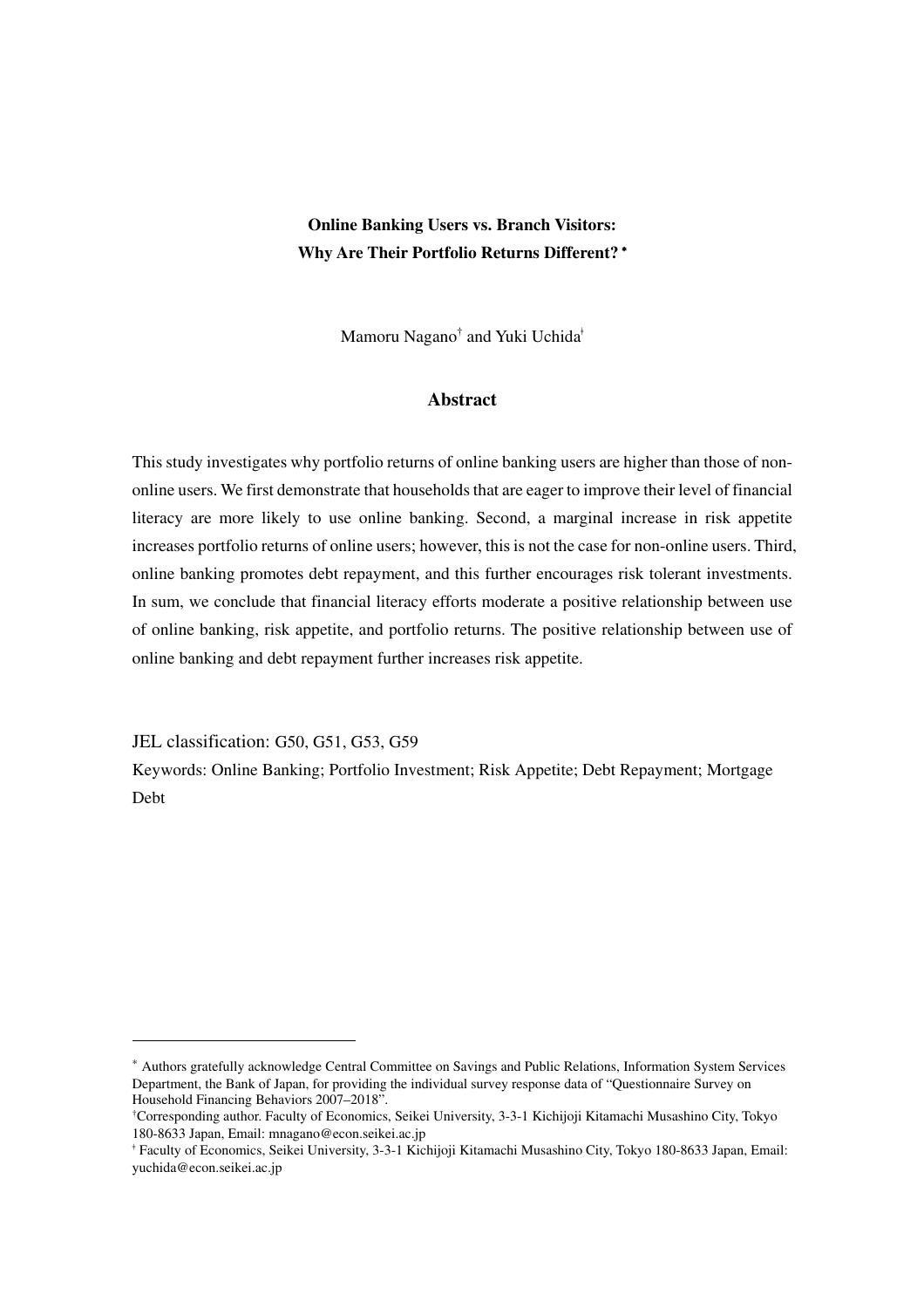#### 1 **Research Motivation**

A series of existing literatures consistently conclude that household portfolio investment returns, household asset allocations, and the degree of risk appetite vary across households (Cambell, 2006; Calvet et. al., 2014). More recent literatures also focus on where these household investment diversifications come from. Some of these literatures such as Lusardi and Mitschell (2011), Von Gaudecker (2015), and Bianchi (2018) point out that household financial literacy influences this diversification. These literatures assert that households that have low degrees of financial literacy are likely to employ risk-averse portfolio investment behaviors. These risk-averse portfolio investments are also likely to result in low investment returns.

Existing literatures have also discussed other determinants of household portfolio investment behaviors. Chetty et al. (2017) conclude that a decrease in household mortgage debt increases household risk appetite. Vestman (2019) also asserts that a household's homeownership increases risk appetite in portfolio investment. Other literatures also empirically demonstrate the relationship between volatility in household income and portfolio risk appetite (Betermier et al., 2012; Bonaparte et al., 2014). These conclude that a decrease in household income through poor business performance or job hopping causes these households to become risk tolerant in terms of portfolio investment. Thus, existing literatures assert that a household's level of financial literacy, the size of household debt outstanding, homeownership, and income volatility are major determinants of household risk-taking behaviors in portfolio investment.

Based on these existing literatures, this study newly investigates the different household portfolio investment patterns between online banking users and non-online users. This study uses individual household questionnaire survey data from the Bank of Japan. This study uses individual survey response data from 43,601 households between 2012–2018. We obtain these data from the "Questionnaire Survey on Household Financing Behaviors" by the Central Committee on Savings and Public Relations, the Bank of Japan. By using these data, we empirically investigate and show the causal relationship between household financial literacy, use of online banking, and portfolio investment risk appetite. We also show how these are different from those of non-online users.

If we are allowed to report our conclusions beforehand, the empirical evidence we present in this paper is as follows. We first demonstrate that household online use is promoted by financial literacy efforts. This relationship, therefore, results in higher portfolio returns among online users than those of other households. Subsequently, we verify and prove that the increase in the degree of risk appetite among online users results in higher portfolio returns. The risk appetite of non-online users does not influence their returns. We further demonstrate that higher debt repayment to income ratio among online users encourages more risk tolerant portfolio investment compared to that of non-online users. The progress in debt repayment among online users further promotes risk tolerant portfolio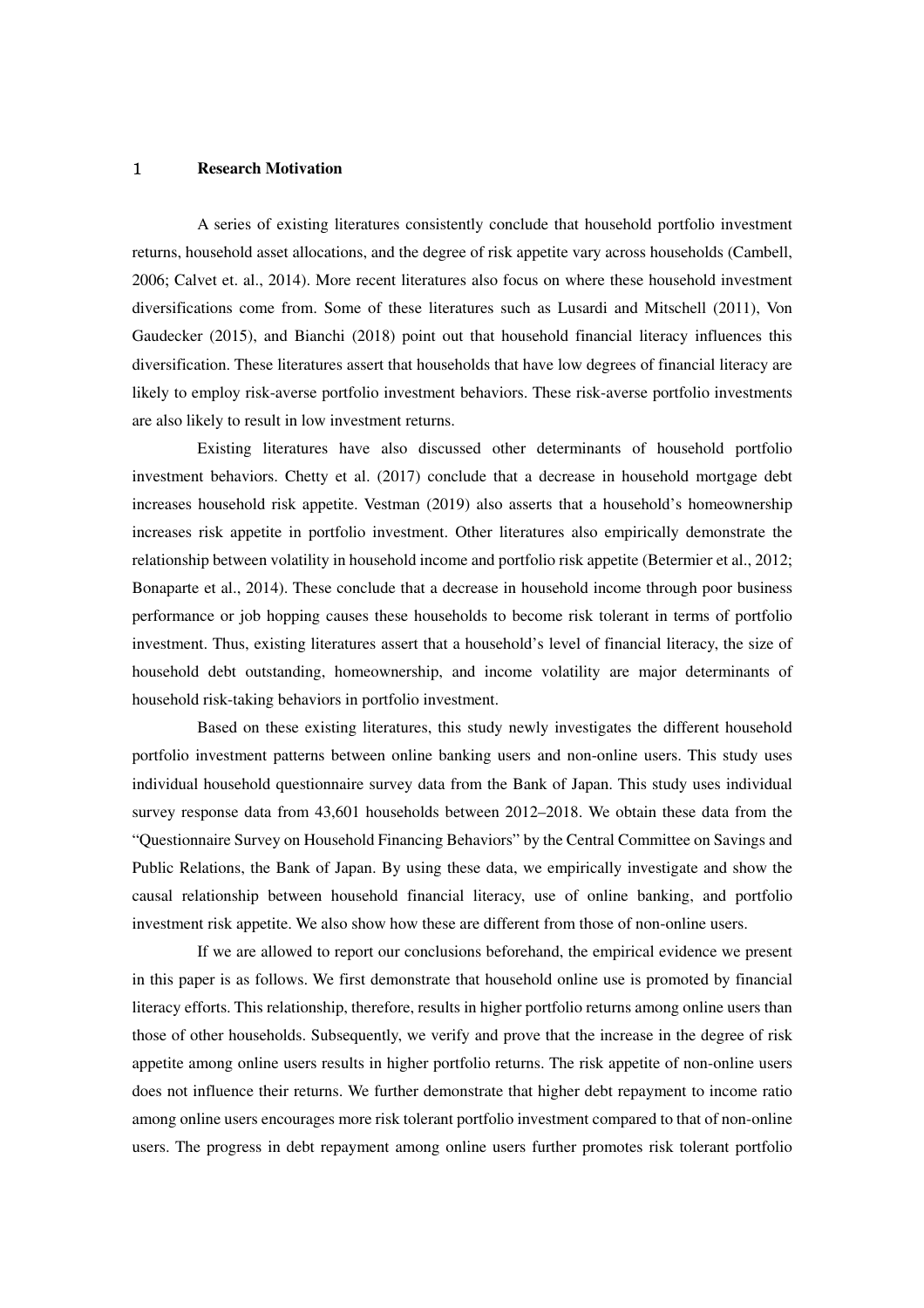investments. Based on this evidence, this paper concludes that household financial literacy efforts promote online banking. This online use also promotes risk tolerant portfolio investments and encourages debt repayments. The progress in debt repayment further increases risk appetite among online users. These risk tolerant portfolio investments result in higher portfolio returns among online users compared to those of non-online users.

The remainder of the paper is organized as follows. In the following section, we review the extant literature on this domain. Subsequently, we demonstrate our theoretical framework and the hypotheses in Section 3. In Section 4, we present our empirical model and the data used to examine our hypotheses. In Sections 5 and 6, we discuss the results produced by our empirical analyses. Finally, in Section 7, we offer discussions and concluding remarks.

#### **2 Existing Literature**

There is a great deal of empirical evidence from literature reports concerning household portfolio investment behaviors. The propositions of these reports consistently promote household portfolio investments and demonstrate how asset allocation mutates under the household life cycle. Some literatures especially focus on what determines a household's participation in the equity market. Overall, the existing literatures assert that the major determinants of household portfolio investments and asset allocation are the degree of financial literacy, size of mortgage debt outstanding, homeownership, volatility in earnings or income, and the related taxations (**Table 1**). In these literatures, either household survey response data or individual credit card data from the Netherlands, the United States, France, Finland, and Sweden are respectively used. The following sub-sections present the overview of the related literatures and explain how this study adds on to these literatures.

# 2.1 Household Financial Literacy and Portfolio Investment

The recent trend of related literature is to focus on the relationship between household financial literacy and portfolio investment. Van Rooij et al. (2011) examine the relationship between the degree of household financial literacy and portfolio investment patterns by using Dutch household data. They employ individual household survey response data from *Household Survey* 2005 by the Central Bank of the Netherlands. This study concludes that the higher the degree of household financial literacy, the higher the ratio of equity investment assets to the total assets. It also concludes that a lower degree of household financial literacy conversely leads households to become risk-averse in terms of portfolio investment.

Anderson et al. (2017) further develop the examination of the relationship between the degree of personal financial literacy and portfolio investment. A major contribution of this study is the focus on the misperception of each individual's financial literacy. This study distinguishes the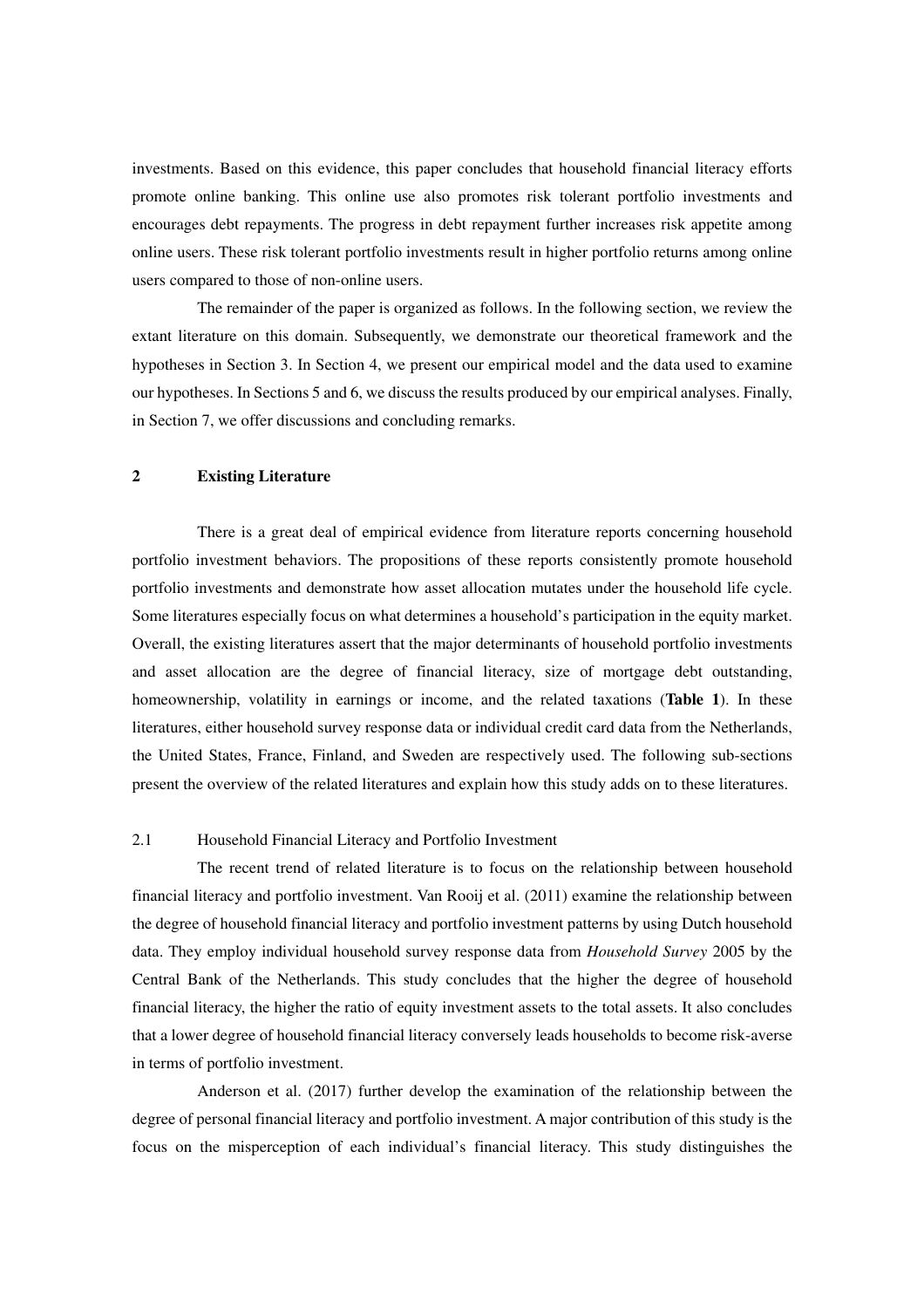difference between the actual objective level of personal financial literacy and the degree of financial literacy recognized by oneself. It employs more than 20,000 response data from LinkedIn members in the United States, and estimates the financial literacy gap between the actual objective level and the self-belief level. The authors conclude that this misperception results in low portfolio investment returns. This is because a personal investor who has this gap in knowledge is often likely to miss the opportunity for improvement in financial literacy. The paper explains that such investors tend to avoid financial advice from experts and are likely to misunderstand the structures of portfolio investment products that financial institutions offer.

Bianchi (2018) analyzes the French household financial investment behaviors by using the 2002–2011 French household financial asset data obtained from a French investment bank. He reports that the degree of household financial literacy influences the degree of risk appetite in portfolio investment. Specifically, his study concludes that, on average, the portfolio investment return of the most financially literate household group exceeds that of the least financially literate group by 0.4 percent. This study also asserts that a household that has a high degree of financial literacy also has a high ratio of high-risk investment assets.

Huang (2019) also supports this conclusion by analyzing data from 78,000 U.S. households between 1991–1996 obtained from securities discount brokers in the United States. Huang (2019) additionally reports that households that have a high degree of financial literacy are unlikely to repeat past successful equity investment patterns. In other words, this paper asserts that households that have a low degree of financial literacy are likely to imitate past successful equity investment patterns, resulting in poor returns.

Under the assumption of a third party's financial literacy as a public good, some literatures investigate how this externality influences a household's portfolio investment. Kaustia and Knüpfer (2012) verify that colleagues and neighbors of the households influence the degree of financial literacy of the household and improve the results of the household's portfolio investment. They examine household portfolio investment data obtained from the Finnish Securities Depository Center and empirically verified the participation of the households' neighbors and colleagues in the equity market in that they influence the households' investment results. They report that a household that has neighbors or colleagues that are equity market participants is more likely to take part in the equity market. This paper concludes that this is because the household improves in terms of financial literacy by learning from the experiences of the equity investment of neighbors and colleagues.

Haliassos et al. (2020) also report empirical evidence on the existence of financial literacy externalities. They use LINDA and STATIV database of household financial activities in Sweden, and examine how a household's exposure to financial knowledge influences the portfolio investment patterns of neighbors. They conclude that this exposure promotes saving in private retirement accounts and stock holdings by neighbors as personal investors, especially if these neighbors have been exposed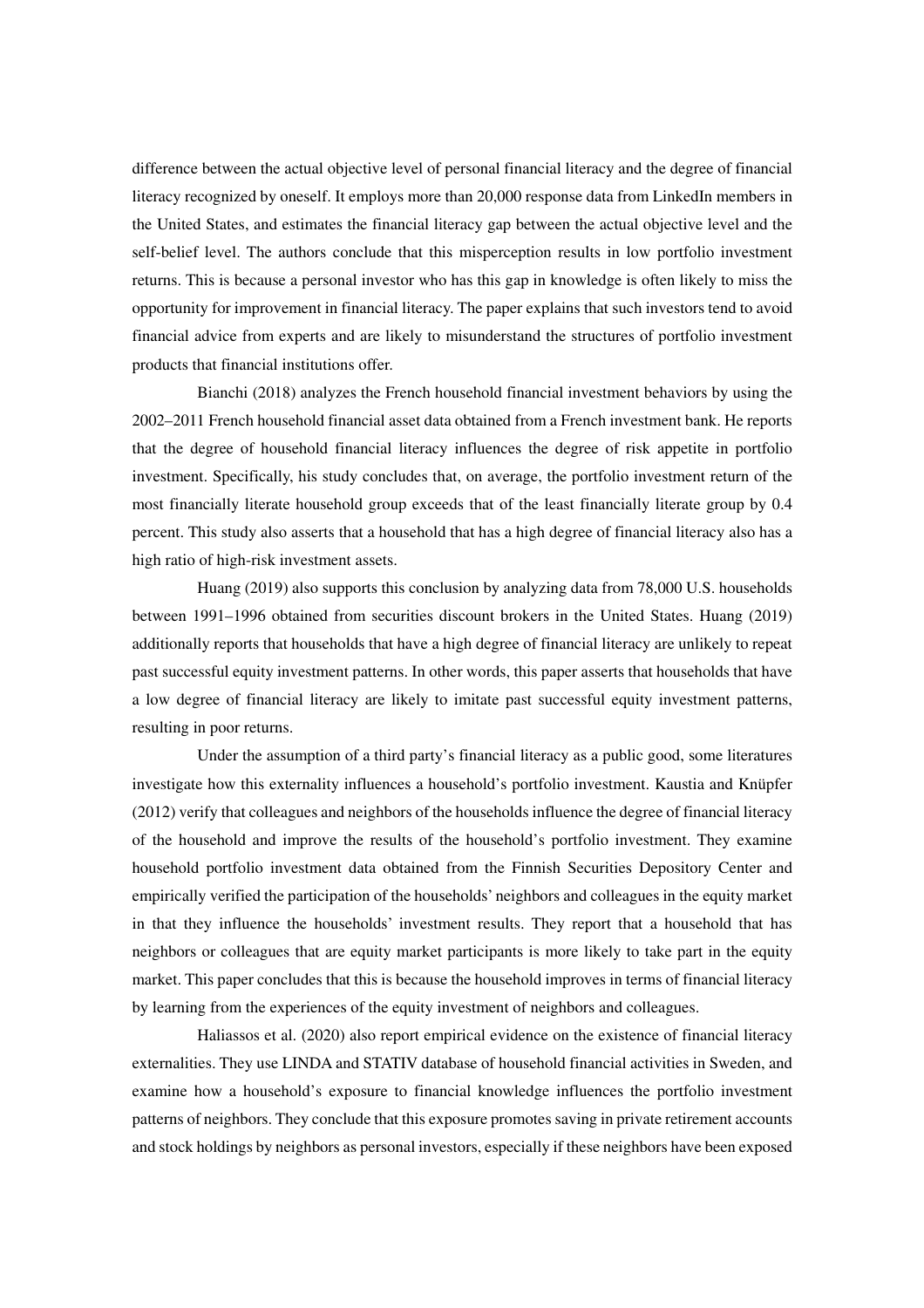to economics or business education in the past.

To contribute the series of literature, our theoretical framework newly considers the high financial literacy of household promotes the use of online banking and therefore results in high portfolio returns. We empirically verify this model by using household survey individual data.

### 2.2 Household Debt and Portfolio Investment

Becker and Shabani (2010) report empirical results of the relationship between household debt structure and portfolio investment in the United States. They use household individual survey data of the U.S. Federal Reserve Board's official statistics, *Survey of Consumer Finance,* between 1989–2004. They empirically examine how household interest payments of each type of household debt, that is, mortgage, educational loan, and consumer loan, influence the household portfolio investment returns. They conclude that the larger the interest payment of debt that a household pays, the more passive the risk-taking behaviors when it comes to household portfolio investments. In other words, they conversely suggest that a homeowner household experiences an increase in risk appetite for portfolio investment when the remaining mortgage debt becomes small in the late second-half period of the life cycle. This is because the mortgage debt outstanding decreases with the progress in repayment as time goes by, and therefore the decrease in the payment of total interest consequently increases risk appetite for portfolio investment according to Becker and Shabani (2010).

Chetty et al. (2017) show empirical evidence that indicate a positive impact from the decrease in household mortgage debt on portfolio investment, in that it is larger than that from the increase in market value of a residential house on portfolio investment. Both a decrease in mortgage debt outstanding by repayment and an increase in market value of a residential house increase home equity value, as a home equity value is defined as the total market value of a residential house minus the total book value of mortgage debt outstanding. This study points out that a household remains passive in portfolio investment even though there is an increase in the market value of their residential house. Conversely, they assert that as household debt repayment continues and total mortgage debt outstanding decreases, this case of an increase in the home equity value promotes risk tolerance in the household.

Keys et al. (2016) study the different total interest payments among households that aggressively refinance mortgage loans and those that do not. By analyzing each household's residential loan contract data as of February 2002, their study concludes that households that do not refinance mortgage loans lose more household savings than those that aggressively refinance the loan. Although their study does not directly examine the relationship between refinancing mortgage loans and household portfolio investment, it is possible to interpret that their conclusion implies that when a household frequently refinances a mortgage loan, then it is able to save on the interest payments, and this may promote household portfolio investments. This conclusion is consistent with that of Chetty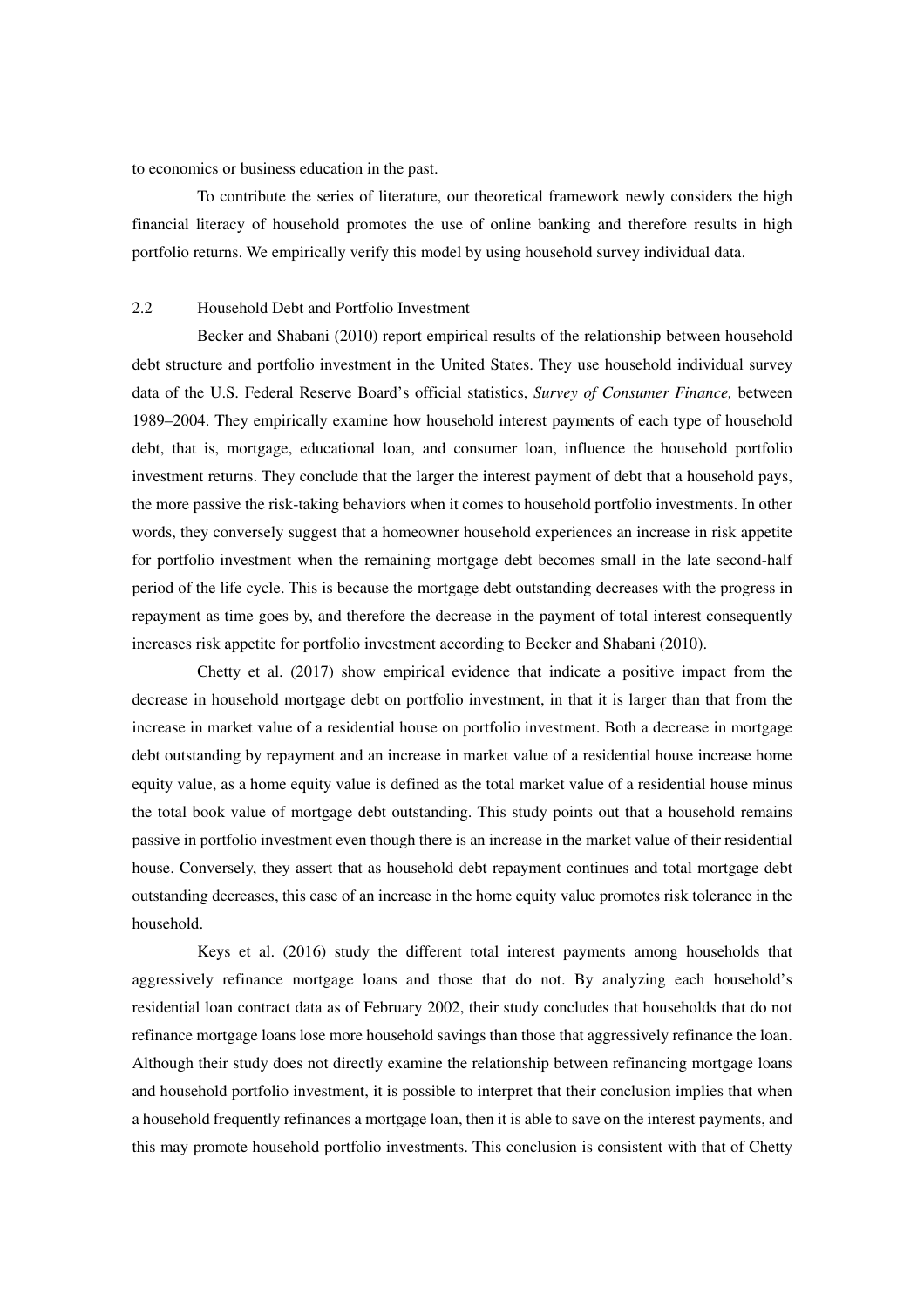#### et al. (2017) in this regard.

In addition to the relationship between the use of online banking and portfolio return, we also investigate the relationship among the use of online banking, mortgage debt, and the risk appetite of households. We empirically show the use of online banking increases risk appetite, because the use promotes debt repayments compared to bank branch visitors.

#### 2.3 Homeownership and Portfolio Investment

Another series of existing literatures also report empirical results of the relationship between household homeownership and portfolio investment. Corrading et al. (2014) demonstrate empirical evidence on the relationship between household investment risk appetite and the expected growth rate in housing prices. They use the University of Michigan Panel Study of Income Dynamics (PSID) household survey data for 1984–2007 and SIPP 1997–2005 survey data from the United States Census Bureau, and conclude that the share of risky financial assets among households is higher in the expected high growth period of housing prices.

Vestman (2019) also reports that homeownership positively influences household portfolio investment. He employs individual survey data from Swedish households between 2000–2007, and shows empirical results that equity asset ratio to total financial assets of homeowner households is twice as high as that of home renters. He emphasizes that this is because the size of total homeowner household savings is larger than that of home renters. Therefore, this study concludes that homeownership promotes household saving activities and encourages portfolio investment which may result in a loss of principal.

In addition, some literatures assert that the degree of liquidity of a house as a collateral tangible fixed asset influences a household's portfolio investment. Specifically, Defusco (2018) asserts that the degree of liquidity of a house as an asset influences a household's portfolio risk appetite. He shows empirical evidence of whether a household can quickly convert the house asset to cash or whether it can quickly sell even a part of the house asset influences the total household debt size and portfolio investment.

We verify both relationship between the use of online banking and the mortgage debt repayment, and the use of online banking and homeownership. We will demonstrate empirical evidence that the homeownership also influences the household risk appetite and this impacts are different between online banking users and bank branch visitors.

#### <**Table 1**>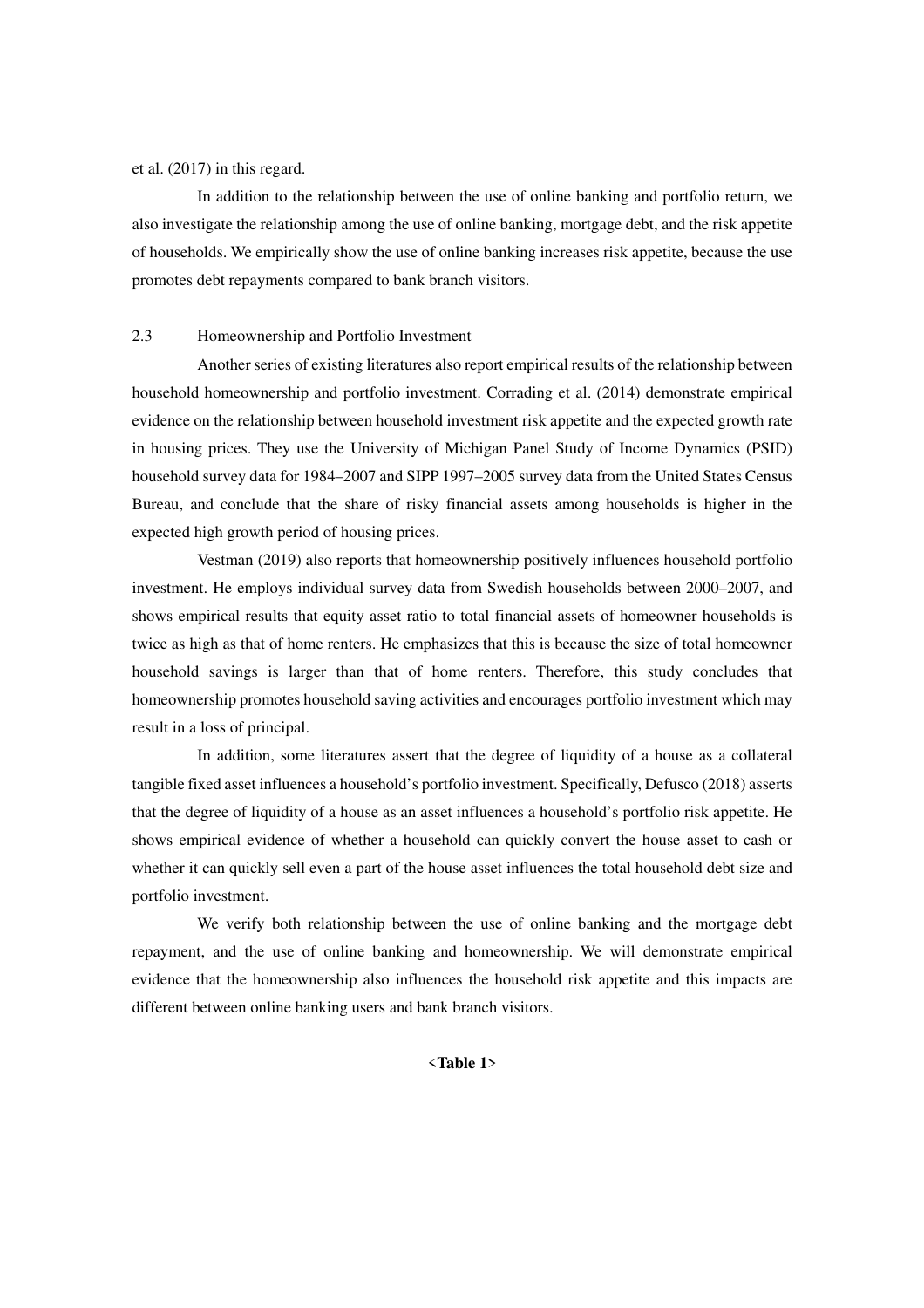# **3 Model and Hypotheses**

#### 3.1 Model Setup

We apply a simple two-period model of portfolio choice considering the model by Chetty et al. (2017). The major difference between our model and that of Chetty et al. (2017) is that we consider the cost of household asset reallocation under the assumption that each household does not move house. A household is endowed with mortgage debt  $M_0$  and financial assets  $L_0$ , and makes a portfolio choice in period 0. The household incurs a cost when the household reallocates the composition of the financial asset  $L_0$ . We assume that the cost is expressed as a fraction  $\delta \in (0,1)$  of household labor income  $Y_1$ . This cost includes both direct and indirect costs, that is, a portfolio reallocation commission fee, and so forth, and opportunity costs of bank visits. The household must pay a commission fee to financial institutions, and transportation costs when one of the household members visits a branch to complete the asset reallocation. Further, the household incurs indirect costs which would have earned additional income when the household inputted man-hours not for bank branch visits, but for other income opportunities.  $\delta Y_1$  represents the various direct and indirect costs.

A household obtains labor income  $Y_1$  and the post-reallocation market value of the portfolio  $(1 + R_p)L_0$ , where  $R_p$  is the portfolio return. The household also repays mortgage debt  $(1 + R_m)M_0$ , where  $R_m$  is the mortgage rate, and consumes  $C_1$  in period 1. We assume that labor income  $Y_1$  and the mortgage rate  $R_m$  are deterministic. Our assumption is that the household has two types of financial assets: risk-free and risky assets. The household obtains a fixed return  $1 + R_f =$  $\exp(r_f)$  from the risk-free assets. The household obtains a return  $1 + R = \exp(r)$  from the risky assets, where r is a normally distributed random variable with mean  $\mu_r$  and variance  $\sigma_r^2$ . In this paper, equities, investment and trusts funds, and foreign currency denominated assets are assumed to be risk assets of households. Let  $\alpha \in [0, 1]$  denote the share of the risky assets out of the total financial assets. Subsequently, the portfolio return is given by  $R_p = \alpha(1 + R) + (1 - \alpha)(1 + R_f)$ .

The preference of the household is specified as

$$
E_0\left[\frac{(C_1)^{1-\gamma}}{1-\gamma}\right],\tag{1}
$$

where  $E_0$  denotes the expectation operator conditional for period 0, and  $\gamma$  is the coefficient of relative risk aversion. The household's optimization problem is to choose  $\alpha$  to maximize (1) subject to the budget constraint

$$
C_1 = (1 + R_p)L_0 + (1 - \delta)Y_1 - (1 + R_m)M_0.
$$

By solving this problem, we obtain the Euler equation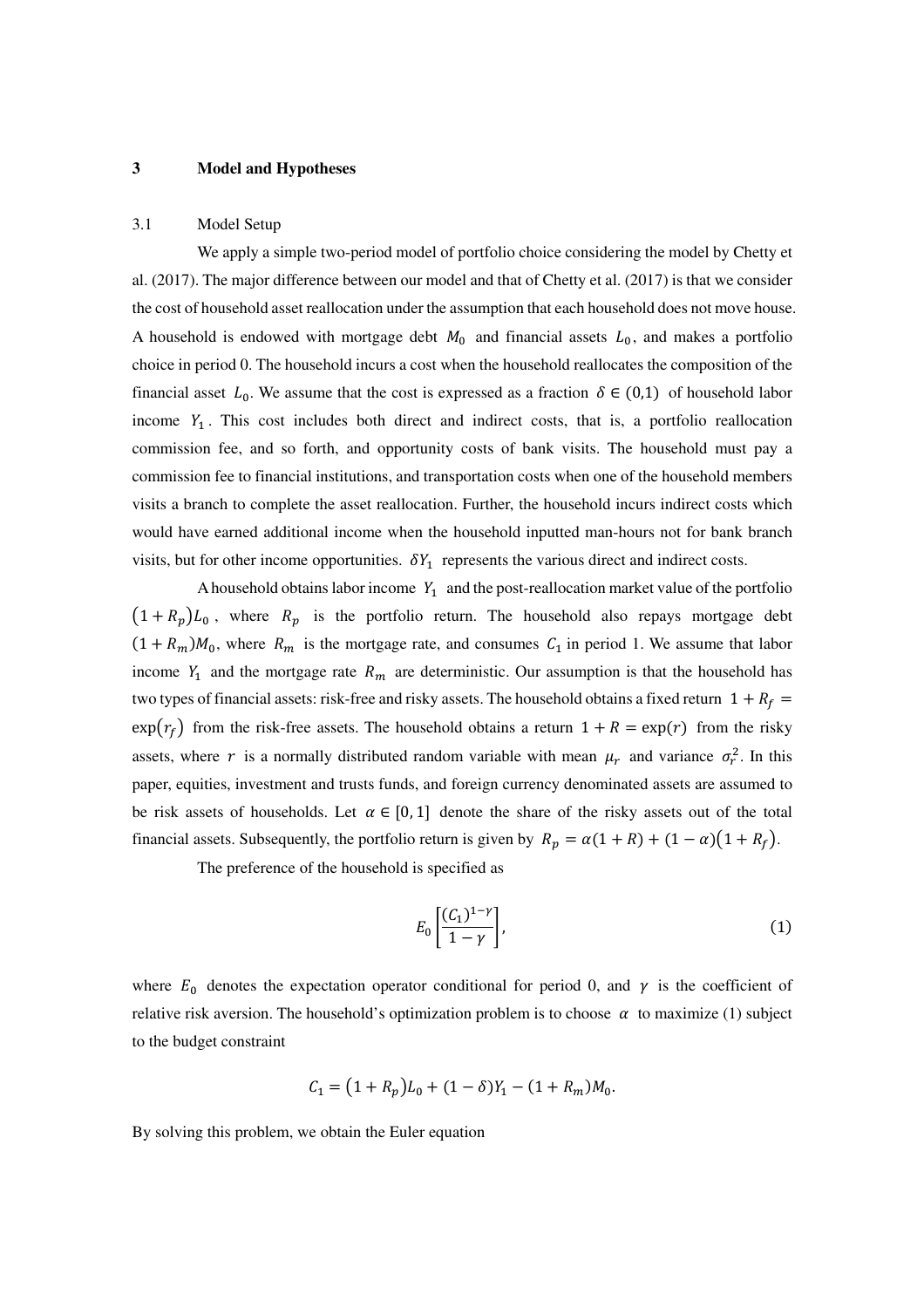$$
E_0[(1+R)(C_1)^{-\gamma}] = (1+R_f)E_0[(C_1)^{-\gamma}].
$$
\n(2)

Using log linearization in the same way as in Chetty et al. (2017), we obtain an approximation for the optimal share of a risky asset  $\alpha$  as follows (see Appendix A for the derivation):

$$
\alpha = \frac{\mu_r - r_f + \frac{\sigma_r^2}{2}}{\gamma \frac{(1 + R_f)L_0}{(1 + R_f)L_0 + (1 - \delta)Y_1 - (1 + R_m)M_0} \sigma_r^2}.
$$
\n(3)

Equation (3) implies that a lower (higher) cost of household asset reallocation through online banking (bank branch visit) leads to a higher (lower) share of risky assets out of total financial assets:  $\partial \alpha / \partial \delta < 0$ . The intuitive understanding of this result is that a decrease in the cost of household asset reallocation through online banking increases the total value of financial assets in the next period,  $(1 + R_f)L_0 + (1 - \delta)Y_1 - (1 + R_m)M_0$ . Therefore, the household makes efforts in increasing  $\alpha$  to keep the high share of risky assets to total financial assets constant.

# 3.2 Hypotheses Development

The main purpose of this study is to investigate whether portfolio returns of online banking users are higher than those of non-online users because of the higher share of risky assets. Our first hypothesis is derived from our theoretical framework and various existing literatures. As explained in the previous section, Van Rooij et al. (2011), Anderson et al. (2017), and Bianchi (2018) consistently report that a high degree of financial literacy results in high household portfolio returns in the Netherlands, the United States, and France, respectively. These literatures do not directly analyze the households' use of online banking. However, we implicitly interpret these literatures that suggest a high degree of financial literacy activates household asset allocations and improves portfolio returns. According to a questionnaire survey of NIKKEI Media Marketing, co. held in 2018, 5.27 percent of online user households trade equities more than 2–3 times a month. It is 1.89 percent in the case of branch/ATM visitors (**Table 2**). Therefore, as online banking enables household agile active asset reallocation as shown in 3.1, we hypothesize that financial literacy improvement efforts promote the use of online banking among households, and online banking therefore brings higher portfolio returns than those of non-online users.

**H1**: Financial literacy efforts promote the use of online banking among households.

**H2**: The portfolio returns of online users are therefore higher than those of non-online users.

The third hypothesis in this study is on the origins of higher portfolio returns among online users. Existing literatures assert that households that have high (low) degrees of financial literacy are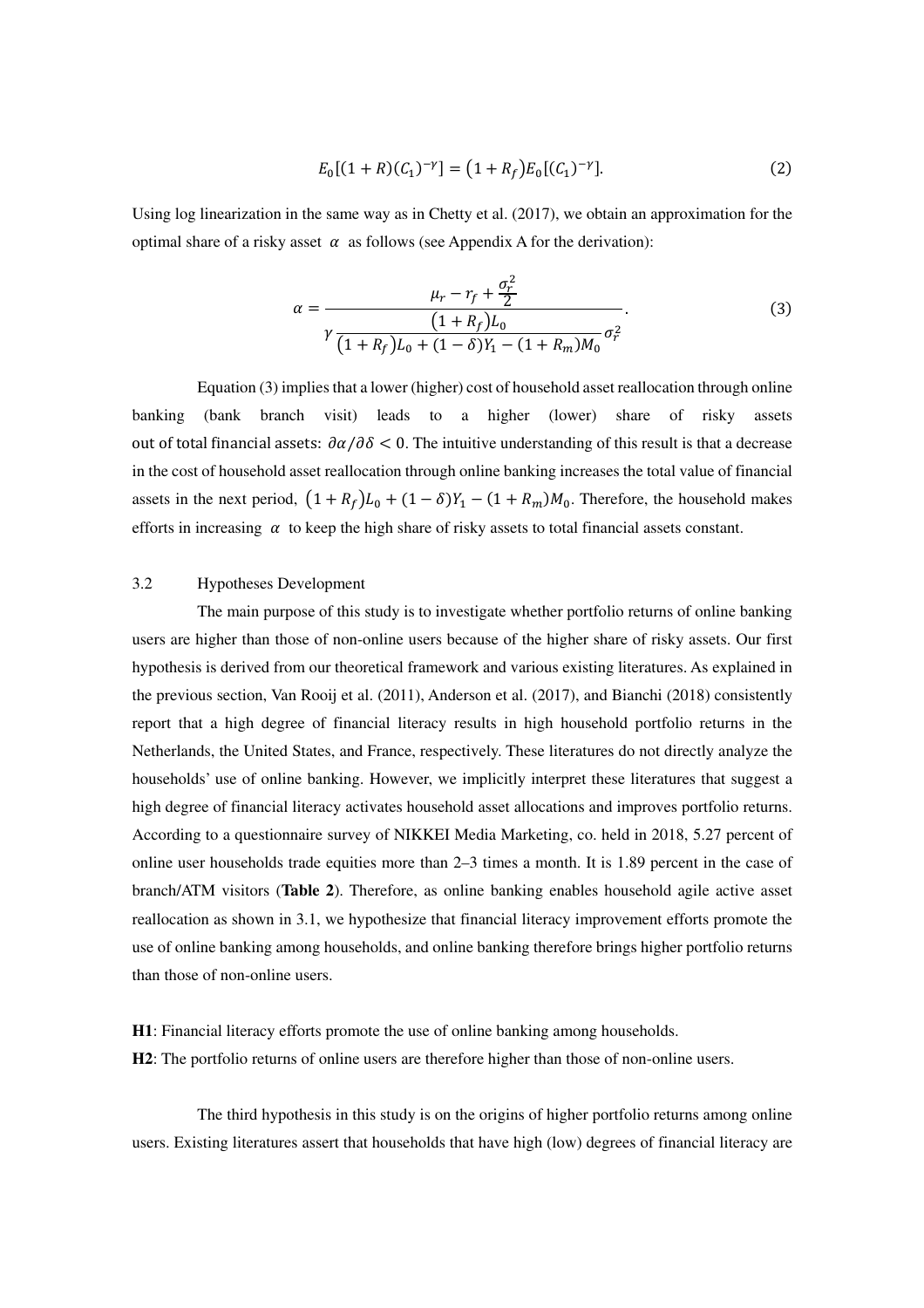likely to employ risk-tolerant (risk-averse) portfolio investment behaviors. These risk-tolerant portfolio investments are also likely to result in high portfolio returns, according to Lusardi and Mitschell (2011), and Von Gaudecker (2015). Our third hypothesis is developed from these literatures newly focusing on the relationship between the use of online banking and the degree of household risk appetite in portfolio investments. In addition to more frequent stock trading of online user households, Table 2 also indicate that online users use bank transfer more frequently than branch visitors do. This frequent use of online bank transfer decreases the cost of stock trading when a household often asks a securities firm outside the bank financial group where the household opens the account to purchase equities (**Figure 1**). We suppose that online users are more likely to experience an increase in risk appetite as shown in our theoretical model, and a marginal increase in risk appetite creates higher portfolio returns; this is not the case for non-online users. This is because, first, a household's financial literacy effort promotes online use and the risk-taking behavior as noted above. Second, online use enables the household's active and agile asset reallocations, and this increases risk appetite.

**H3**: An increase in risk appetite among online users increases their portfolio returns, while this is not the case for non-online users.

Our fourth hypothesis is on the relationship between debt repayments and risk appetite among online users. Becker and Shabani (2010) suggest that frequent household debt refinancing encourages household equity investments. Existing literature by Chetty et al. (2017) also concludes that a decrease in household mortgage debt increases the degree of household risk appetite, and debt refinancing therefore increases the household risk appetite as well. Our fourth hypothesis is that online users are more likely to have a higher debt repayment ratio, and the impact of an increase in debt repayment on the risk appetite is also larger than that of non-online users. We suppose that this is because the progress in debt repayment among online users decreases the debt outstanding. The decrease in debt consequently saves interest payment costs among online users, and this encourages households' further risk tolerant investments, consistent with the conclusions of Becker and Reza (2010), and Lian et al. (2018).

**H4:** Online banking promotes progress in debt repayment, and this encourages the users to be more risk tolerant in portfolio investments than non-online users.

Defusco (2018) and Vestman (2019) also focus on the relationship between household homeownership and risk-taking behaviors in portfolio investments. Our fifth hypothesis is that household online banking users experience an increase in risk appetite more than non-online banking users when both are homeowners. Vestman (2019) concludes that homeownership positively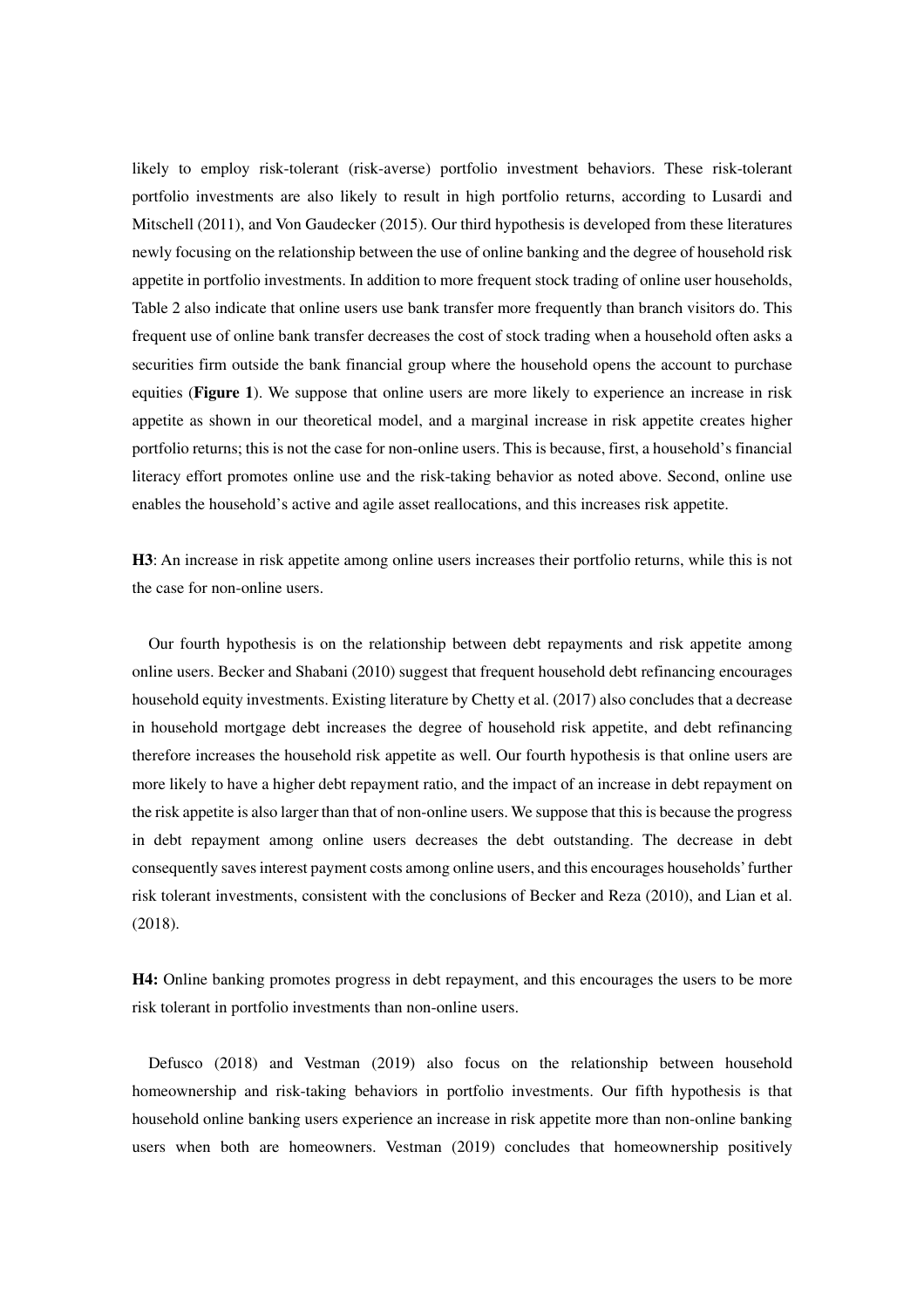influences household risk appetite as homeowners generally have more savings than home renters. We hypothesize that homeowners who use online banking have higher degrees of risk appetite than nononline banking user homeowners. This is because homeowners have more household savings than home renters, and this increases the risk appetite of homeowners as Vestman (2019) noted. In addition, some household housing assets might even have a high degree of liquidity, and this further promotes risk-taking behaviors among such households as Defusco (2018) suggests.

**H5**: Online banking users who are homeowners have a higher risk appetite than non-online users who are homeowners.

# <**Table 2**>

#### <**Figure 1**>

#### **4 Empirical Strategy**

To investigate the first (**H1**) and second (**H2**) hypotheses indicated in the previous section, we estimate the following empirical model  $(A)$ – $(B)$  by endogenous treatment effect models. The empirical model (A) employs either *Online vs. Branch*, or *Online vs. Non-online* as a dependent variable. We define *Online vs. Branch* as one when household *i* is an online banking user, and zero when household *i* is a frequent bank branch visitor. Meanwhile, *Online vs. Non-online* equals one when household *i* is an online banking user, or zero otherwise. Households of "*Online vs. Non-online* equals zero" include both frequent bank branch visitors and households that are neither online banking users nor frequent bank branch visitors.

The empirical model (A) also employs the following independent variables. *Financial Literacy* employs five dummy variables, that is, *Literacy\_Bank*, *Literacy\_Professional*, *Literacy\_Seminar, Literacy\_Friend*, and *Literacy\_School.* Each dummy variable respectively equals one when household *i* chooses that the household obtains information for portfolio investment from either financial institutions (*Literacy\_Bank* =1) or professional experts (*Literacy\_Professional* =1) or seminars held by third neutral organizations (*Literacy\_Seminar* =1) or friends (*Literacy\_Friend* =1) or university/other school class (*Literacy\_School* =1), or zero otherwise, respectively. Van Rooij et al. (2011), Kaustia and Knüpfer (2012), and Bianchi (2018) consistently support the positive relationship between the degree of household financial literacy and their portfolio returns. Based on these literature conclusions, we first verify our hypothesis (**H1**) by examining the relationship between *Literacy\_Professional* and *Online vs. Branch* (*Online vs. Non-online*). Here, we expect that **H1** is supported when the parameter of *Literacy\_Professional* is significantly positive*.* 

*Income* is defined as natural logarithm values of household *i* annual income (10 thousand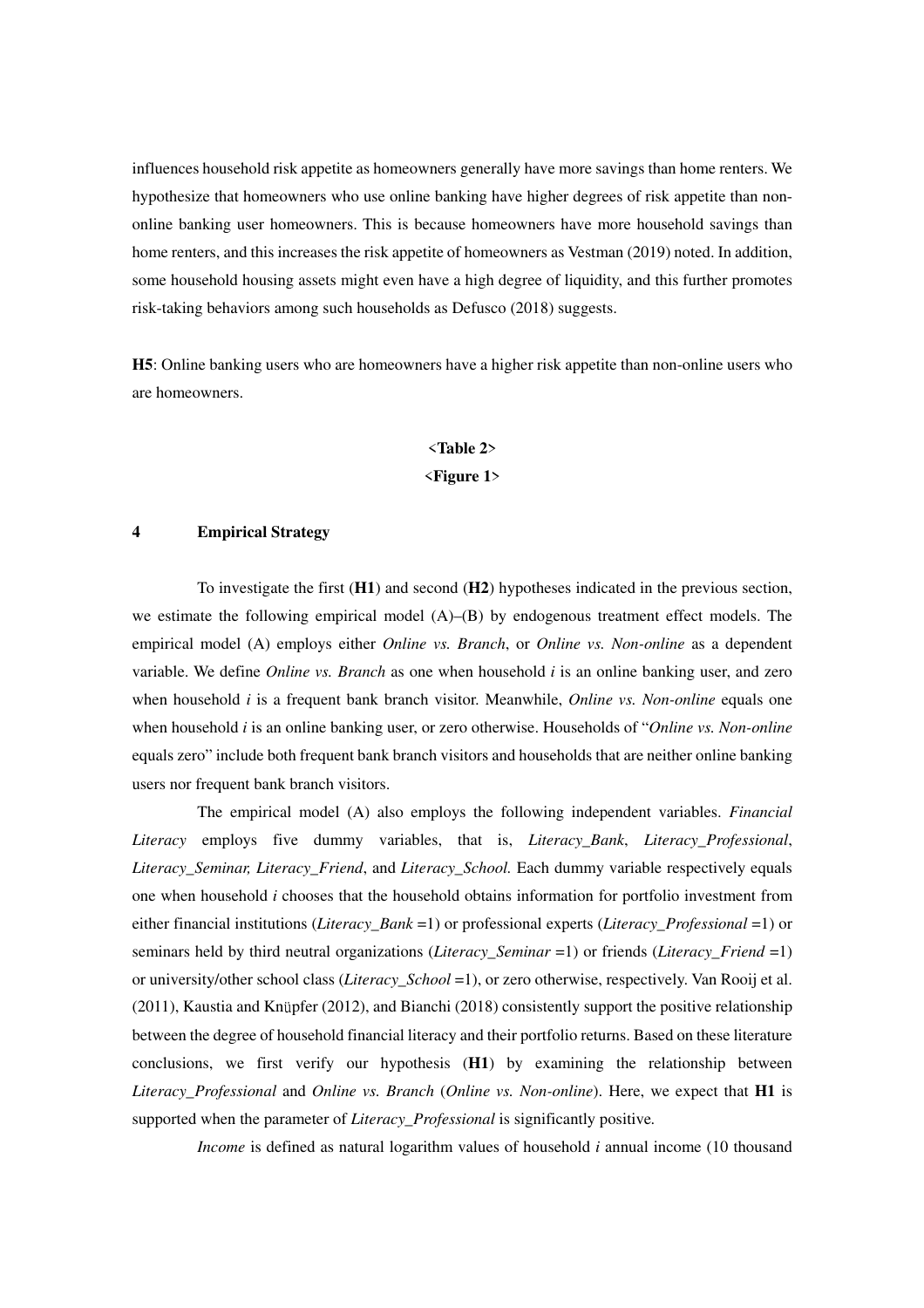JPY). *Assets* is defined as a natural logarithm value of household *i* financial asset outstanding (10 thousand JPY) as of household *i* head's response to the survey. Either *Age20s*, *Age30s*, *Age40s*, and *Age50s* equals one when the age of household *i* head is either 20s/under 20, or 30s, or 40s, or 50s, and zero otherwise, respectively. *Payment* equals one when household *i* responds that any of the family members uses an IC card for micro payment or a credit card for general payment on a daily basis, and equals zero when any of the family members uses neither. The details of the definition of this variable are specifically explained in the next section. In addition, the respective questionnaire survey questions regarding the employed variables are specifically explained in the Appendix. The empirical model (A) also employs regional dummy variables that may influence the choice of financial delivery channels of household *i*. This is because the size of regional population, the size of regional GDP, the size of regional area, and the number of bank branches deployed in the area vary across regions and they may influence the choice of use of online banking among households. *Hokkaido-Tohoku*, *Kanto*, *Chubu*, *Hokuriku*, *Kinki*, *Chugoku*-*Shikoku,* respectively, equal one when the residential address of household *i* corresponds to either of them, or zero otherwise. The empirical equation (A) also employs six-year dummy variables.

$$
\begin{aligned}\n\text{Online or Branch}_{i} &= \gamma_{0} + \sum \gamma_{m} \text{Financial Literacy}^{m} + \gamma_{1} \text{Income}_{i} + \gamma_{2} \text{Assets}_{i} + \sum \gamma_{n} \text{Age}^{n}_{i} \\
&\quad + \gamma_{3} \text{Payment}_{i} + \sum \gamma_{p} \text{Controls}^{p}_{i} + \varepsilon^{l}_{i} \quad \text{(A)}\n\end{aligned}
$$

\n
$$
\text{Portfolio Return}_{i} = \phi_{0} + \phi_{1} \text{ Online vs. Branch}_{i} + \phi_{2} \text{Market Risk}_{i} + \phi_{3} \text{ Mortgage to Income}_{i}
$$
\n $\text{+ } \Sigma \phi_{m} \text{Financial Literary}^{m}{}_{i} + \Sigma \phi_{n} \text{Age}^{n}{}_{i} \Sigma + \phi_{q} \text{Controls}^{q}{}_{i} + \xi^{l}{}_{i}$ \n

\n\n(B)\n

The empirical model (B) employs *Portfolio Return* as a dependent variable which is defined as a percentage of portfolio investment returns of household *i*. The model (B) employs the following independent variables. *Market Risk* is defined as outstanding values of equities plus investment and trusts, and financial assets denominated in foreign currencies divided by the total financial assets of household *i*. *Mortgage to Income* is defined as residential mortgage loan outstanding divided by annual income of household *i*. The case of households that have zero outstanding mortgage loan is included in the sample. In this case, *Mortgage to Income* equals zero*.*

The empirical equation (B) also employs the following control independent variables other than *Income* and *Assets*. *Married* equals one when the household *i* head is married, or zero otherwise. *Education* equals one when any of the household members has graduated from undergraduate university or graduate school, or zero otherwise. The survey also asks each household a question on which industry the household head works, and five single response alternatives are prepared, that is, agriculture, manufacturing, retail/wholesale, public offices, and others. We employ each dummy variable of *Agriculture*, *Manufacturing*, *Retail\_Wholesale*, and *Public Service*, which respectively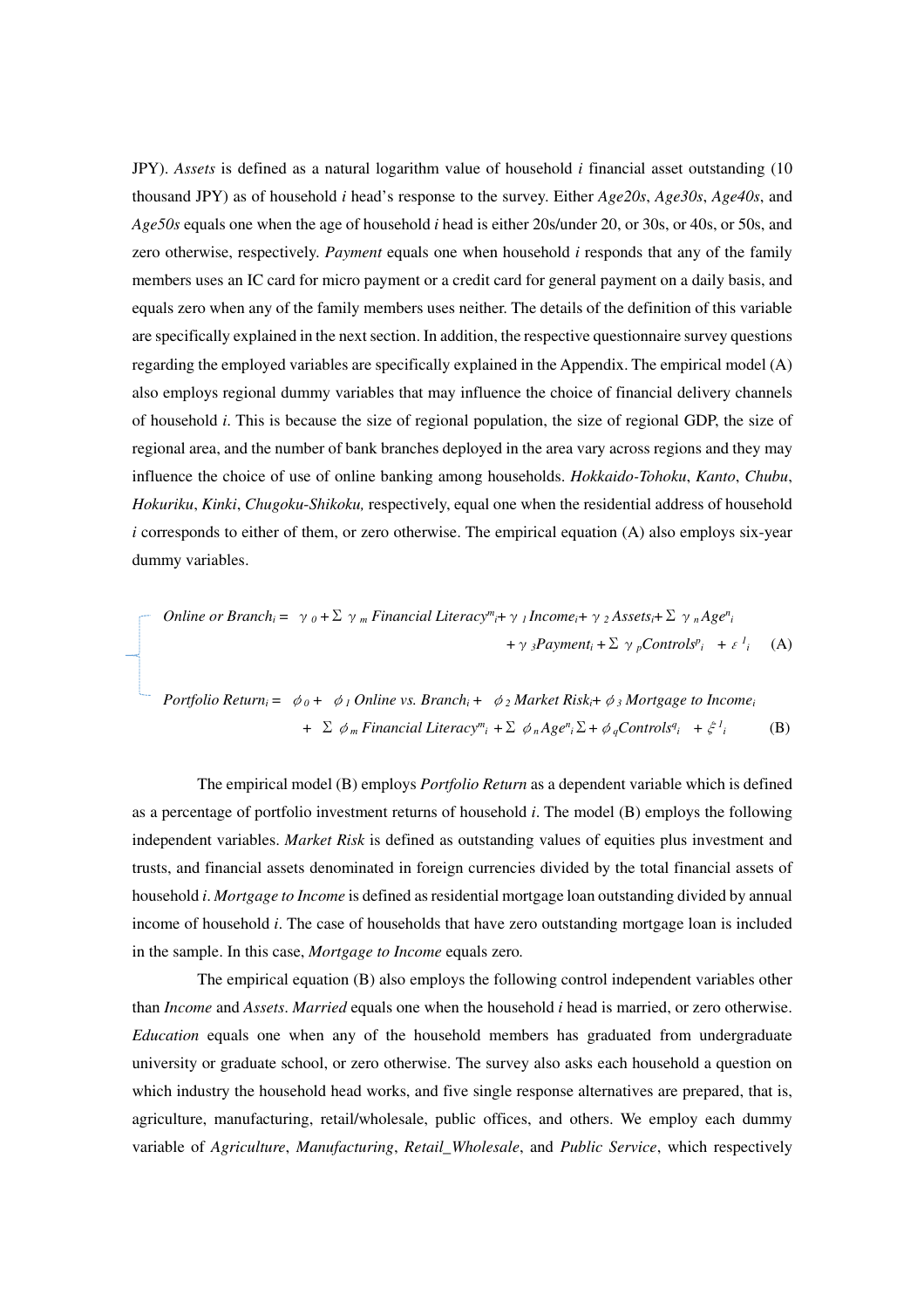equals one when household *i* chooses either of them, or zero otherwise, respectively. The equation (B) also employs six-year dummy variables.

We expect that the second hypothesis (**H2**) is empirically supported when *Online vs. Branch* and *Portfolio Return* are positively related. Thus, by concurrently verifying **H1** and **H2**, we aim to derive a conclusion that the degree of household financial literacy, use of online banking, and portfolio returns are positively related.

$$
\begin{aligned}\n\text{Online or Branch}_{i} &= \gamma_0 + \sum \gamma_m \text{Financial Literary}^m + \gamma_1 \text{ Income}_{i} + \gamma_2 \text{ Assets}_{i} + \sum \gamma_n \text{Age}^n_{i} \\
&\quad + \gamma_3 \text{Payment}_{i} + \sum \gamma_p \text{Controls}^p_{i} + \varepsilon^2_{i}\n\end{aligned} \tag{C}
$$

$$
Market Risk_i = \omega_0 + \omega_1 Online or Branch_i + \omega_2 Repayment to Income_i
$$
  
+  $\Sigma \omega_m Financial Literary^m_i + \Sigma \omega_n Age^n_i + \Sigma \omega_qControls^q_i + \xi^2_i$  (D)

We then examine the third (**H3**), fourth (**H4**), and fifth (**H5**) hypotheses concerning the relationship between risk-taking behaviors and mortgage debt management among online and nononline users. The empirical model (C) applied is the same as the first empirical model (A). The other empirical model (D) employs *Market Risk* as the dependent variable. We expect that our third hypothesis (**H3**) is supported when the average treatment effect of *Online or Branch* on *Market Risk* is significantly positive in this model (D).

Becker and Shabani (2010) conclude that household portfolio risk appetite increases when mortgage debt interest payment to annual income decreases. Chetty et al. (2017) assert that household risk appetite and mortgage debt outstanding are negatively related. We develop these studies by examining the effect of use of online banking on the relationship between debt repayment and risk appetite, and on the relationship between debt outstanding and risk appetite. The independent variable of *Repayment to Income* is defined as household annual debt repayment divided by annual income of household *i.* Instead of *Repayment to Income*, we also employ and examine the independent variable of *Mortgage* which is defined as a natural logarithm value of residential mortgage loan outstanding (10 thousands JPY) of household  $i^1$ . We expect that the fourth hypothesis ( $\bf{H4}$ ) is supported when the parameter of *Repayment to Income* varying over treatment level at *Online vs. Branch* =1 (*Online vs. Non-online* = 1) is positive, and the parameter of *Mortgage* varying over treatment level at *Online vs. Branch* =1 (*Online vs. Non-online* = 1) is negative.

In our empirical analyses, we assume that the net worth of household *i* increases when household *i* is a homeowner, and the debt outstanding decreases with the progress in debt repayment. Vestman

-

<sup>&</sup>lt;sup>1</sup> When calculating *Mortgage to Income*, we include households that do not have any mortgage loan outstanding. Meanwhile, when calculating *Mortgage,* households that have no mortgage loan outstanding are excluded. Therefore, the number of observations of *Mortgage to Income* is 40,653, and that of *Mortgage* is 20,513.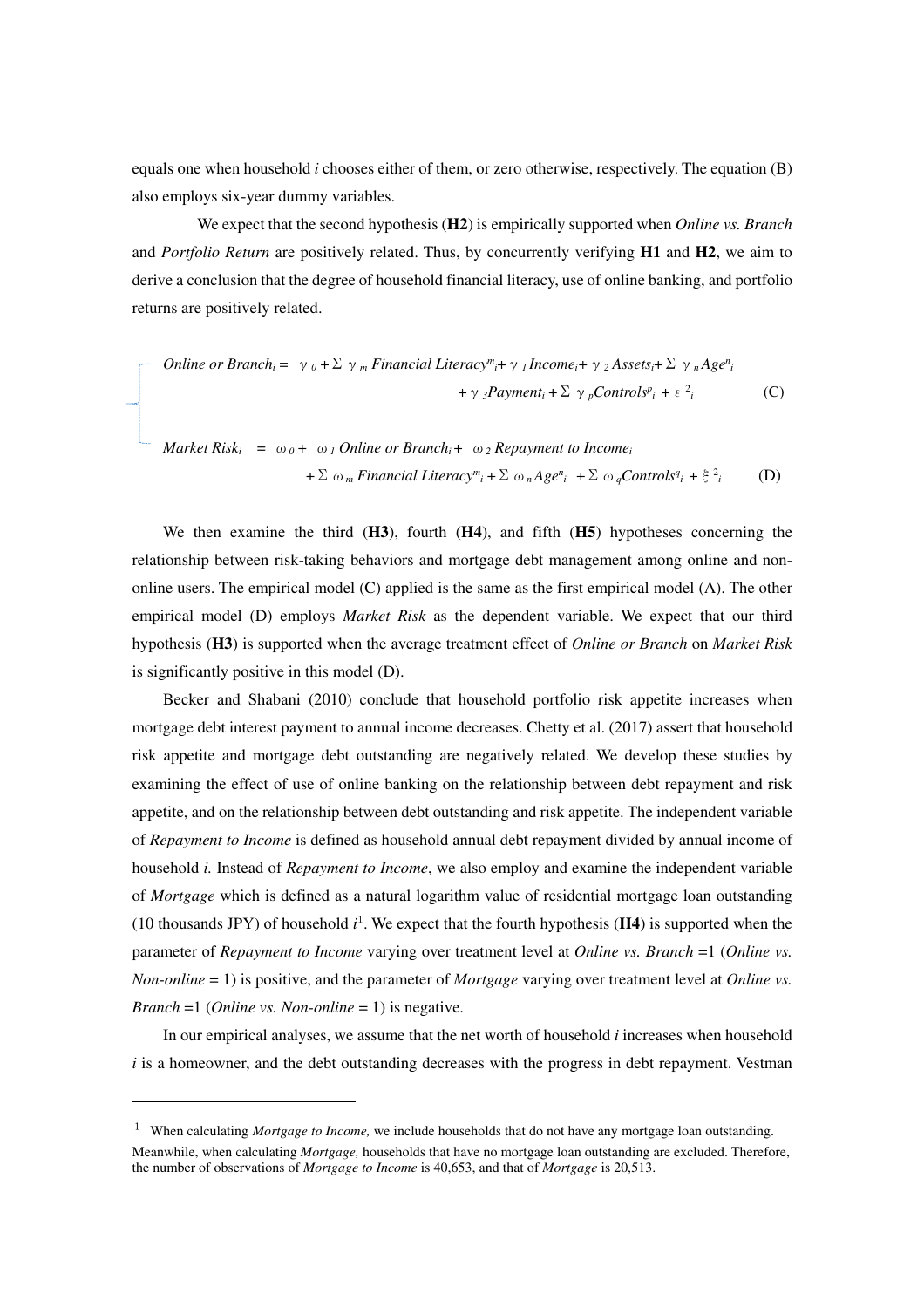(2018) concludes that homeowners are more risk tolerant than home renters. Subsequently, to test the fifth hypothesis (**H5)**, we estimate one more empirical equation model which employs *Housing* as an independent variable, instead of *Repayment to Income*. *Housing* equals one when household *i* is a homeowner, and equals zero when household *i* is a home renter. We expect that the fifth hypothesis (**H5**) is supported when the parameter *Housing* varying over treatment level at *Online vs. Branch* =1 (*Online vs. Non-online* = 1) is positive in the model (D).

Online or Branch<sub>i</sub> = 
$$
\gamma_0 + \Sigma \gamma_m
$$
 Financial Literacy<sup>m</sup><sub>i</sub> +  $\gamma_l$  Income<sub>i</sub> +  $\gamma_2$  Assets<sub>i</sub> +  $\Sigma \gamma_n$  Age<sup>n</sup><sub>i</sub>

\n $+ \gamma_3$ Payment<sub>i</sub> +  $\Sigma \gamma_p$  Controls<sup>p</sup><sub>i</sub> +  $\varepsilon^3_i$ 

\n(E)

*Net Worth<sub>i</sub>* = 
$$
\eta_0 + \eta_1
$$
 *Online or Branch<sub>i</sub>* +  $\Sigma \eta_m$  *Financial Literacy*<sup>*m*</sup><sub>*i*</sub> +  $\Sigma \eta_n$  *Age*<sup>*n*</sup><sub>*i*</sub>   
+  $\Sigma \eta_q$  *Controls*<sup>*q*</sup><sub>*i*</sub> +  $\xi^3_i$  (F)

Finally, we estimate the simultaneous equation models of model (E) and (F). The purpose of this empirical tests is to reconfirm the differences of household net worth between online banking users and branch visitors as the result of causal relationship among the use of online banking, the progress of debt repayment, and the asset accumulation. The model (F) employs *Net Worth 1* and *Net Worth 2* as dependent variables. *Net Worth 1* is defined as *Assets* minus natural logarithm value of household total debt (10 thousands JPY). *Net Worth 2* is defined as *Assets* minus *Mortgage*. We expect that the fifth hypotheses (**H5**) are supported again when the parameter of *Online vs. Branch* (*Online vs. Nononline*) is positive in the model (F).

# **5 Data**

The Central Committee on Savings and Public Relations, the Bank of Japan, has been conducting an annual questionnaire survey referred to as the "Questionnaire Survey on Household Financing Behaviors" since 1961. A question concerning the household's use of online banking and bank branch visits has been added since 2007. To eliminate sample biases which may come from stock market turmoil right after the 2008 Lehman Crisis and the 2011 Great East Japan Earthquake, we employ 2012–2018 data for this study. The Central Committee on Savings and Public Relations made this survey by visiting each individual household or postal mail-in in the case of households that have more than one family member, and by Internet response for single-person households. This study uses data from 43,601 households between 2012–2018 which includes 26,101 single-person households. The distribution of this household sample is shown in Table 3.

# 5.1 Definition of Online Users and Branch Visitors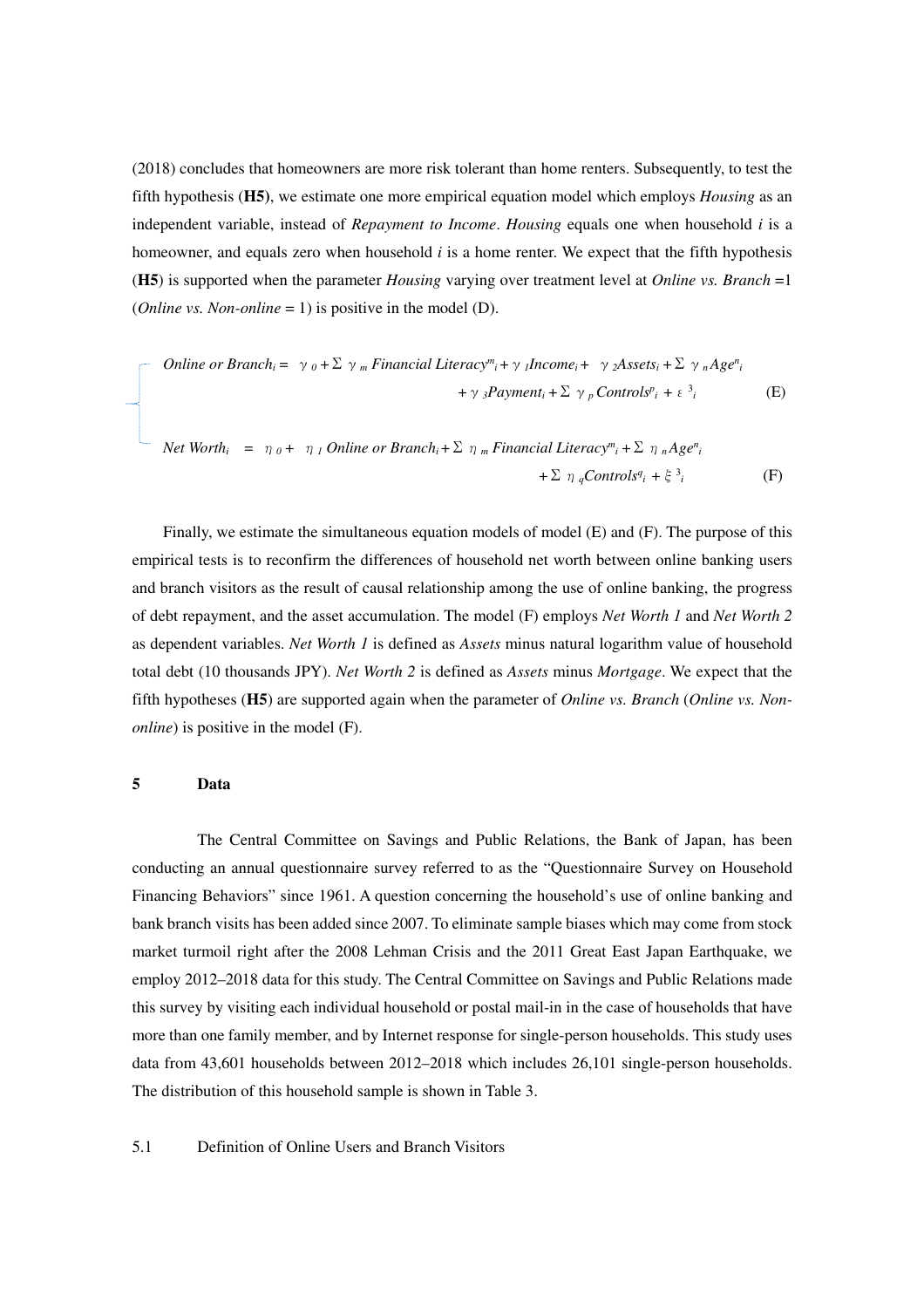From the survey sample data, we define *Online vs. Branch* and *Online vs. Non-online* as follows. In each year between 2012–2018, one of the survey questions to each household was, "Why did you open the current bank account as a main transactional account?" Further, each household was requested to choose a maximum of three answers from thirteen response alternatives as indicated in the Appendix. The thirteen response alternatives include the following two choices.

- (1) It is because the current transactional bank has prepared the most effective Internet or other online banking services among banks.
- (2) It is because the current transactional bank branch or ATM is geographically convenient as it is located close to my/our house or office.

We define household *i* as an online banking user, but not a frequent bank branch visitor (*Online vs. Branch* =1, *Online vs. Non-online* =1) when the household chooses (1) and does not choose (2), simultaneously.

The definitions of *Online vs. Branch* =1 and *Online vs. Non-online* =1 are the same, but the definitions of *Online vs. Branch* =0 and *Online vs. Non-online* =0 are not. We define *Online vs. Branch*  =0 when household *i* does not choose (1), but chooses (2). We define *Online vs. Non-online* =0 when household *i* does not choose (1), but chooses (2), or chooses neither (1) nor (2). In other words, household samples of *Online vs. Non-online* =0 contain all the following households. (a) Households that opened the current transactional bank account because the geographical location of the bank branch/ATM is close. (b) Households that opened the current transactional bank account because of neither online banking service nor branch location reasons. (c) Households that did not open a bank account at any banks. *Online vs. Branch* =0 contains only households that opened the current transactional bank account because of the convenient geographical location of the bank branch/ATM. We eliminate all household samples that chose both  $(1)$  and  $(2)$ .

As a result, the number of *Online vs. Branch* =1 and *Online vs. Non-online* =1 in the sample is 2,229 households, while those of *Online vs. Branch* =0 and *Online vs. Non-online* =0 are 26,391 and 41,372 households, respectively.

#### 5.2 Portfolio Returns and Risk Appetite

The Central Committee on Savings and Public Relations requests each household to fill out the figure of net increase/decrease of household financial assets in the recent one year in percentages as of when the questionnaire form was sent. However, our concern is that these responses may include households that experienced an increase in their portfolio assets through a net increase in savings or other reasons apart from portfolio investment results. Fortunately, following this question, the survey also asks a multiple answer sub-question where the households can choose from eight response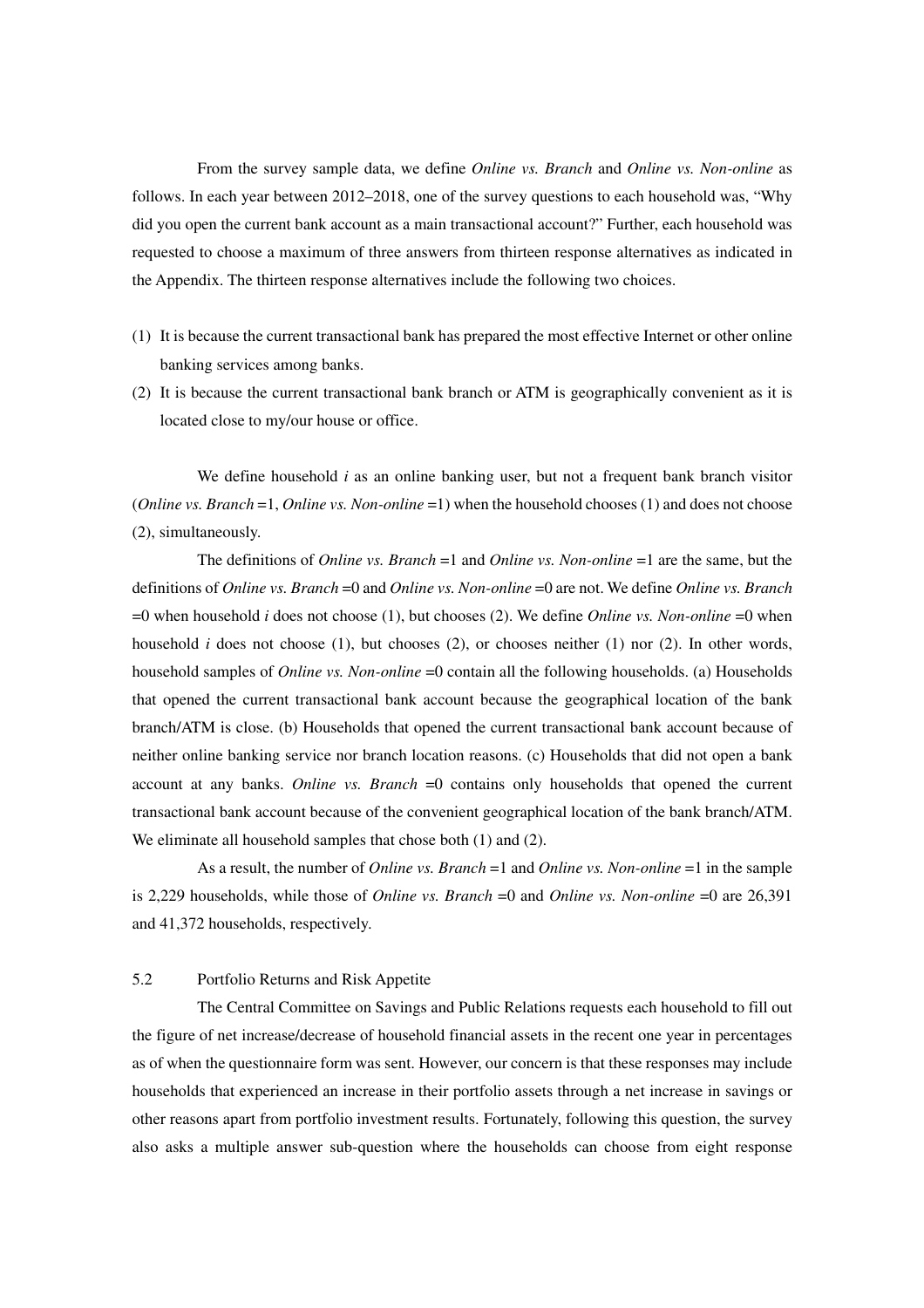alternatives regarding the reasons of the net increase/decrease of financial assets. Therefore, we only extract households that choose either or both (1) and (2) in this sub-question, but exclude all the households that choose any response alternatives apart from  $(1)$  and  $(2)^2$ .

- (1) The reason for the recent increase/decrease in the one-year financial assets is because the market values of my/our equities and debt securities increased/decreased.
- (2) The reason for the recent increase/decrease in the one-year financial assets is because of the dividend revenue of my/our equities or interest revenues of my/our debt securities.

We define this net increase/decrease of these households' portfolio investment returns as *Portfolio Return* of household *i*. We, on the other hand, add household samples that have at least more than zero JPY worth of portfolio financial assets, and fill out that the net increase/decrease of such household financial assets in the recent one year is zero percent.

The Central Committee on Savings and Public Relations also directly asks a question regarding the values and breakdown of each household's total financial asset outstanding. The question asks outstanding values of deposits, money trust and loan trust, life insurance, private pension, bonds, equities, investment and trust, foreign currency denominated financial assets, and others, and the total as of when the questionnaire survey was sent. *Market Risk* is defined as outstanding values of equities plus investment, and trusts plus financial assets denominated in foreign currencies divided by the total financial assets of household *i*.

# 5.3 Financial Literacy Efforts

j

The Central Committee on Savings and Public Relations questionnaire survey asks a multiple answer question in each year between 2012–2018, "Where do you mainly obtain information that you utilize in your portfolio investment?" with six response alternatives. The prepared six response alternatives are "I/We receive portfolio investment information from (1) financial institutions, (2) finance professionals, (3) seminars held by third neutral parties that have no interests with banks and markets, (4) friends and family members, (5) university or school class, and (6) others."

 The first dummy variable *Literacy\_Bank* equals one when household *i* chooses (1), and zero otherwise. The second dummy variable *Literacy\_Professional* equals one when household *i*  chooses (2), and zero otherwise. The third dummy variable *Literacy\_Seminar* equals one when household *i* chooses (3), and zero otherwise. The fourth dummy variable *Literacy\_Friend* equals one

<sup>&</sup>lt;sup>2</sup> Appendix B. 2 "Survey Question and Response Alternatives on Portfolio Return" specifically explains each response alternative of sub-question (a) Why did your total financial asset values increase? and (b) Why did your total financial asset values decrease? Here, we extract households that only chose response alternatives (iii) and (vi) for sub-question (a), or only (vi) for sub-question (b). We exclude all the households that chose any other response alternatives from the sample, except for or in addition to (iii) and (vi) for sub-question (a), and (vi) for sub-question (b). This is because these sub-questions allow households to choose an unlimited number of response alternatives.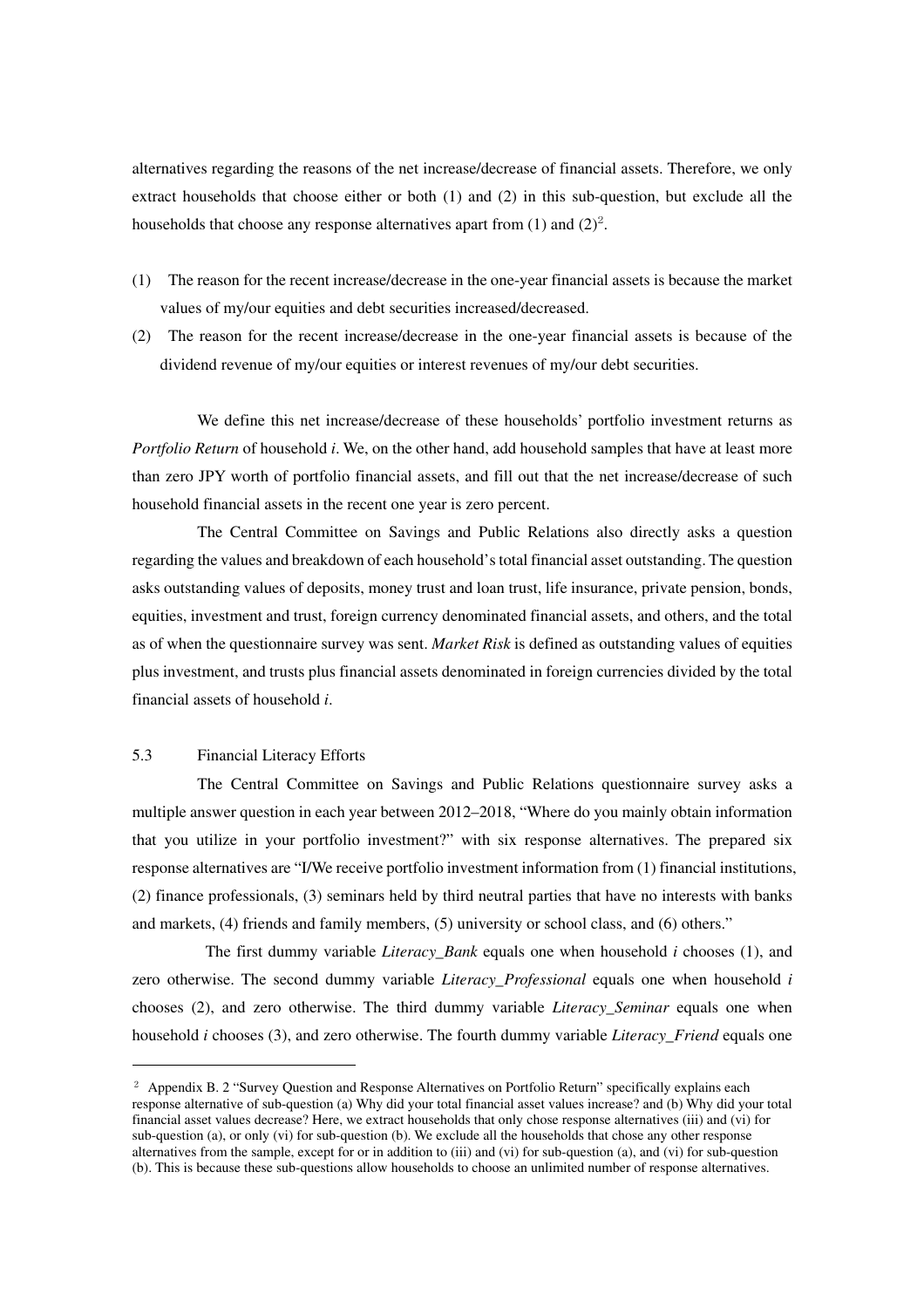when household *i* chooses (4), and zero otherwise. The fifth dummy variable *Literacy* School equals one when household *i* chooses (5), and zero otherwise.

# 5.4 Mortgage Loan and Homeownership

The Central Committee on Savings and Public Relations questionnaire survey requests each household to fill out the amount of residential mortgage loan outstanding and the annual repayment of that in 10 thousand JPY. *Mortgage to Income*, *Mortgage* (10 thousand JPY), and *Repayment to Income* are also obtained from the survey response data. The survey also asks a single answer question in each year between 2012–2018 of whether the household is a homeowner. An independent dummy variable of *Housing* is obtained based on these survey response data.

# 5.5 Payment Methodology

The questionnaire survey also asks each household which type of payment method, that is, (1) cash, (2) credit card, (3) IC card (including debit card), (4) others, is used on a daily basis in each year between 2012–2018 as a multiple answer question. A household is potentially expected to choose from a minimum of zero to a maximum of twenty answers as the above four payment methods are multiplied by the below five categorical payment values per price of purchased item, that is, "(a) Below 1,000 JPY," "(b) 1,000–5,000 JPY," "(c) 5,000–10,000 JPY," "(d) 10,000–50,000 JPY," "(e) over 50,000 JPY." We define *Paymen*t equals one when household *i* chooses "(2) credit card" for at least one of the above (a)–(e) categorized payment values, and when household *i* simultaneously chooses "(3) IC card" for at least one of the above five  $(a)$ –(e) categorized payment values.

#### **<Table 3>**

# **6 Empirical Results**

6.1 Online Users vs. Branch Visitors: Portfolio Returns

Table 4 presents equations  $(1a)$ – $(1b)$  as empirical results of model  $(A)$  and  $(B)$  when the dependent variable is *Online vs. Branch* for model (A), and *Portfolio Return* for model (B). Equation (1a) indicates that the parameters of *Literacy\_Bank* and *Literacy\_Friend* are negatively significant. Meanwhile, it also indicates that the parameters of *Literacy\_Professional* and *Literacy\_Seminar* are positively significant. These imply that households that obtain portfolio investment information from financial institutions (*Literacy\_Bank =*1) and friends (*Literacy\_Friend* =1) are unlikely to use online banking. However, the results also imply that households that are eager to improve their level of financial literacy by contacting financial professionals (*Literacy\_Professional* =1) and by participating in seminars held by third neutral parties (*Literacy\_Seminar* =1) are likely to use online banking.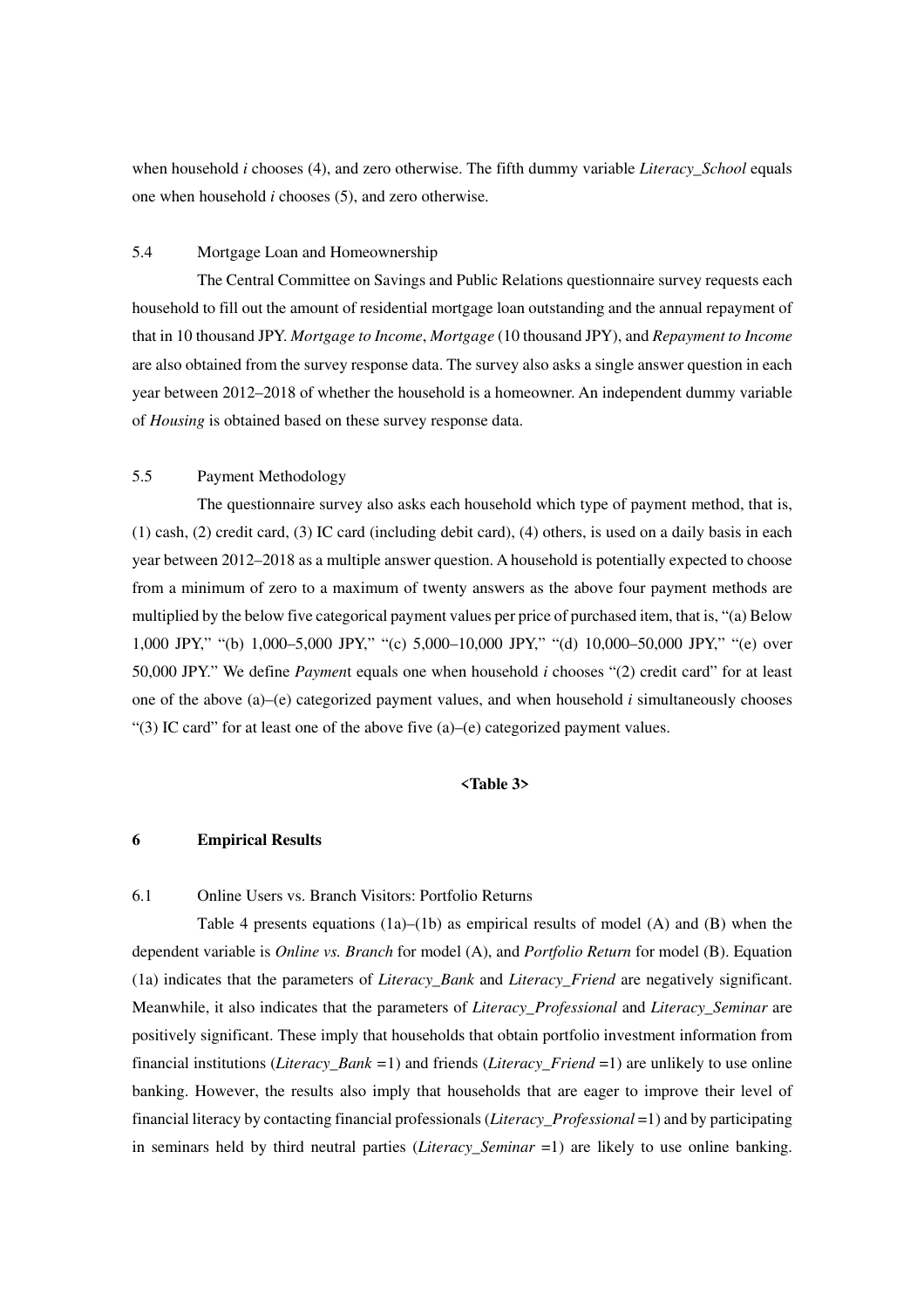Equation (1b) indicates that the parameter of *Online vs. Branch* is positively significant, and this parameter represents the average treatment effect of use of online banking (*Online vs. Branch* =1) on portfolio returns (*Portfolio Return*). This result implies that portfolio returns of online users significantly exceed those of frequent bank branch visitors.

Equations  $(2a)$ – $(2b)$  indicate empirical results of model  $(A)$  and  $(B)$  when the dependent variable is *Online vs. Non-online* for model (A), and *Portfolio Return* for model (B). Empirical results of equations  $(2a)$ – $(2b)$  are also consistent with those of equations  $(1a)$ – $(1b)$ . Equation  $(2a)$  indicates that the parameters of *Literacy\_Professional* and *Literacy\_Seminar* are positively significant when the dependent variable is also *Online vs. Non-online*. Equation (2b) indicates that the parameter of *Online vs. Non-online* is positively significant, and this implies that the use of online banking (*Online vs. Nononline* =1) increases portfolio returns (*Portfolio Return*). Equations (3a)–(3b), and (4a)–(4b) represent the results when we employ a dataset where both the upper- and lower-1 percent of *Portfolio Return* in the household sample have been eliminated. The purpose of this dataset is to exclude excessively over and underperforming households in terms of portfolio investment returns. Equations (3a)–(3b) are empirical results of model (A) and (B) when the dependent variable is *Online vs. Branch* for model (A), and *Portfolio Return* for model (B). Equations (4a)–(4b) are empirical results of model (A) and (B) when the dependent variable is *Online vs. Non-online* for model (A), and *Portfolio Return* for model (B). The results of these equations, (3a)–(3b) and (4a)–(4b), are also consistent with the empirical results of  $(1a)$ – $(1b)$  and  $(2a)$ – $(2b)$ .

#### **<Table 4>**

# 6.2 Online Users vs. Branch Visitors: Portfolio Risk Appetite

Table  $5(1)$ –(2) also indicate the empirical results of another version of model (B). The dependent variable of equations (1)–(2) is *Portfolio Return,* and independent variables include intersected variables between *Online vs. Branch* and *Market Risk* and those between *Online vs. Nononline* and *Market Risk*. Table 5 (3)–(4) demonstrate the empirical results of model (D) in which *Market Risk* has been employed as a dependent variable. In Table 5, empirical results of model (A) are approximated using the results of equations (1a) and (2a) in Table 4 and those of model (C) are also consistent with the results of equations (1a) and (2a) in Table 4. We, therefore, omit the reports of empirical results of model (A) and model (C) in Table 5.

Equation (1) indicates that the parameter of *Market Risk* is significantly positive when *Online vs. Branch* = 1. Meanwhile, equation (1) also indicates that the parameter of *Market Risk* is insignificant when *Online vs. Branch* =0. These results imply that online users (*Online vs. Branch* =1) increase their portfolio returns when they experience a marginal increase in risk appetite (*Market Risk*), while branch visitors (*Online vs. Branch* =0) do not increase their returns when they experience an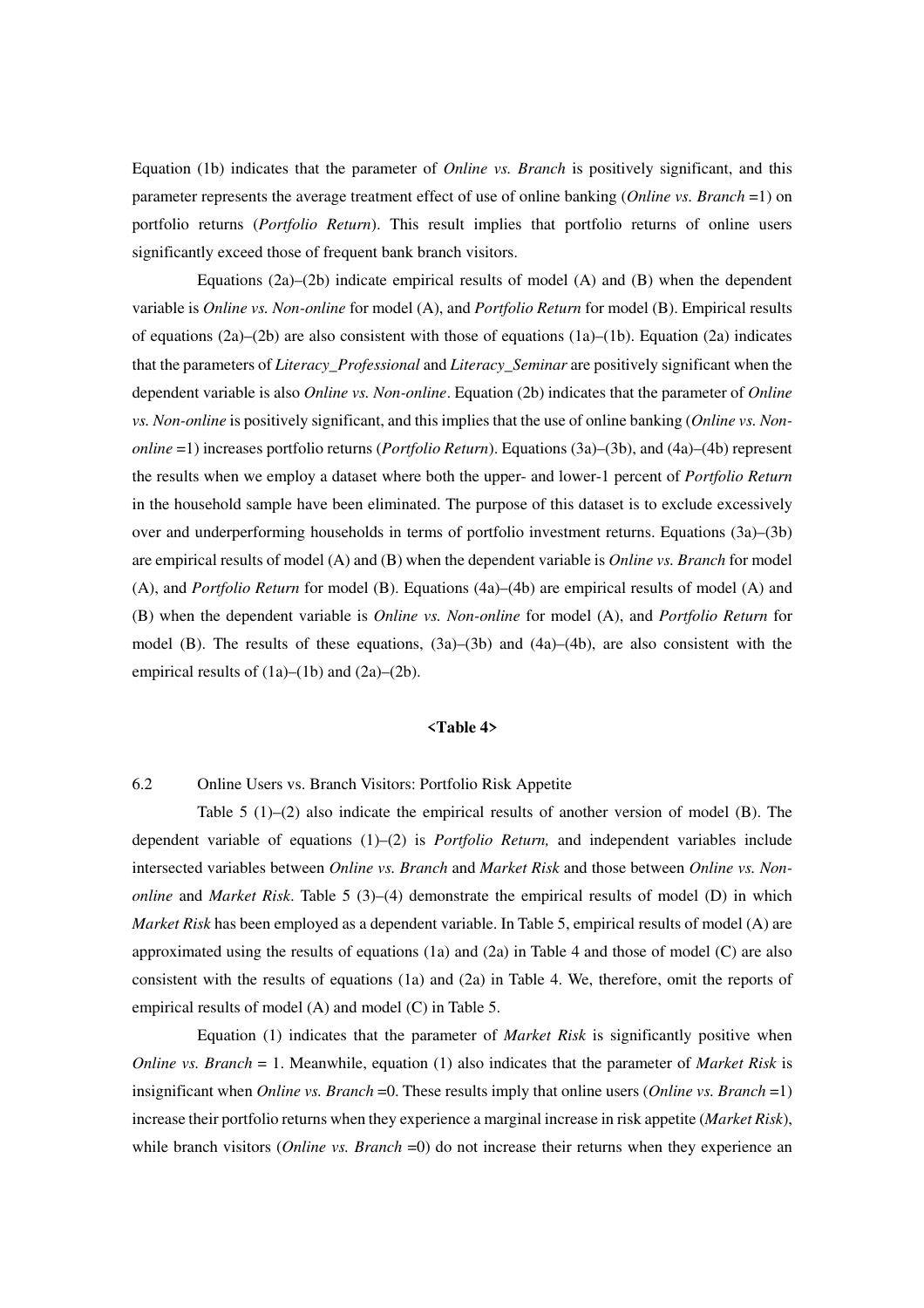increase in risk appetite (*Market Risk*). Equation (2) also indicates that the parameter of *Market Risk* is significantly positive when *Online vs. Non-online* =1. Meanwhile, equation (2) indicates that the parameter of *Market Risk* is insignificant when *Online vs. Non-online* =0, as well. These results also imply that online users (*Online vs. Non-online* =1) increase their portfolio returns when they experience a marginal increase in risk appetite (*Market Risk*), while non-online users (*Online vs. Nononline* =0) do not increase their returns when they experience an increase in risk appetite (*Market Risk*).

Table 5 also indicates the empirical results of the relationship between the use of online banking (*Online vs. Branch*, *Online vs. Non-online*) and household risk appetite (*Market Risk*). In equation (3), the parameter of *Online vs. Branch* is significantly positive. The parameter of *Online vs. Non-online* is also significantly positive in equation (4). These two results consistently imply that the use of online banking (*Online vs. Branch* =1, *Online vs. Non-online* =1) increases risk appetite (*Market Risk*).

#### **<Table 5>**

### 6.3 Online Users vs. Branch Visitors: Mortgage Debt Repayment

Table 6 also indicates empirical results of equation model (D). Equations (1)–(4) employ *Market Risk* as the dependent variable. Independent variables include *Repayment to Income* varying over treatment level at *Online vs. Branch* =1 and *Online vs. Branch* =0 (*Online vs. Non-online* = 1 and *Online vs. Non-online* = 0). In Table 6, empirical results of model (C) are also approximated using the results of equation (1a)–(4a) in Table 4. We, therefore, omit the reports of empirical results of model (C) in Table 6. Equations (1)–(2) represent the results when we employ a full household sample dataset, while equations  $(3)$ – $(4)$  represent the results when we employ a household sample data that household heads are active salaried workers of age 20s or 30s or 40s or 50s. The purpose of this dataset is to exclude retired household samples in terms of portfolio risk taking behaviors.

Equation (1) indicates that the parameter of *Repayment to Income* is significantly positive when *Online vs. Branch* =1. Meanwhile, equation (1) also indicates that the parameter of *Repayment to Income* is insignificant when *Online vs. Branch* = 0. These results imply that online users (*Online vs. Branch* =1) experience an increase in portfolio risk appetite (*Market Risk*) when their mortgage debt repayment to income ratio (*Repayment to Income*) is high. Branch visitors (*Online vs. Branch* =0) do not experience an increase in portfolio risk appetite (*Market Risk*) when there is an increase in the mortgage debt repayment to income ratio (*Repayment to Income*). Equation (2) also indicates that the parameter of *Repayment to Income* is significantly positive when *Online vs. Non-online* = 1. Meanwhile, equation (2) indicates that the parameter of *Repayment to Income* is insignificant when *Online vs. Non-online* = 0, as well. Empirical results of equations (3) and (4) of these estimations are also consistent with those of equations (1) and (2) in Table 6, respectively.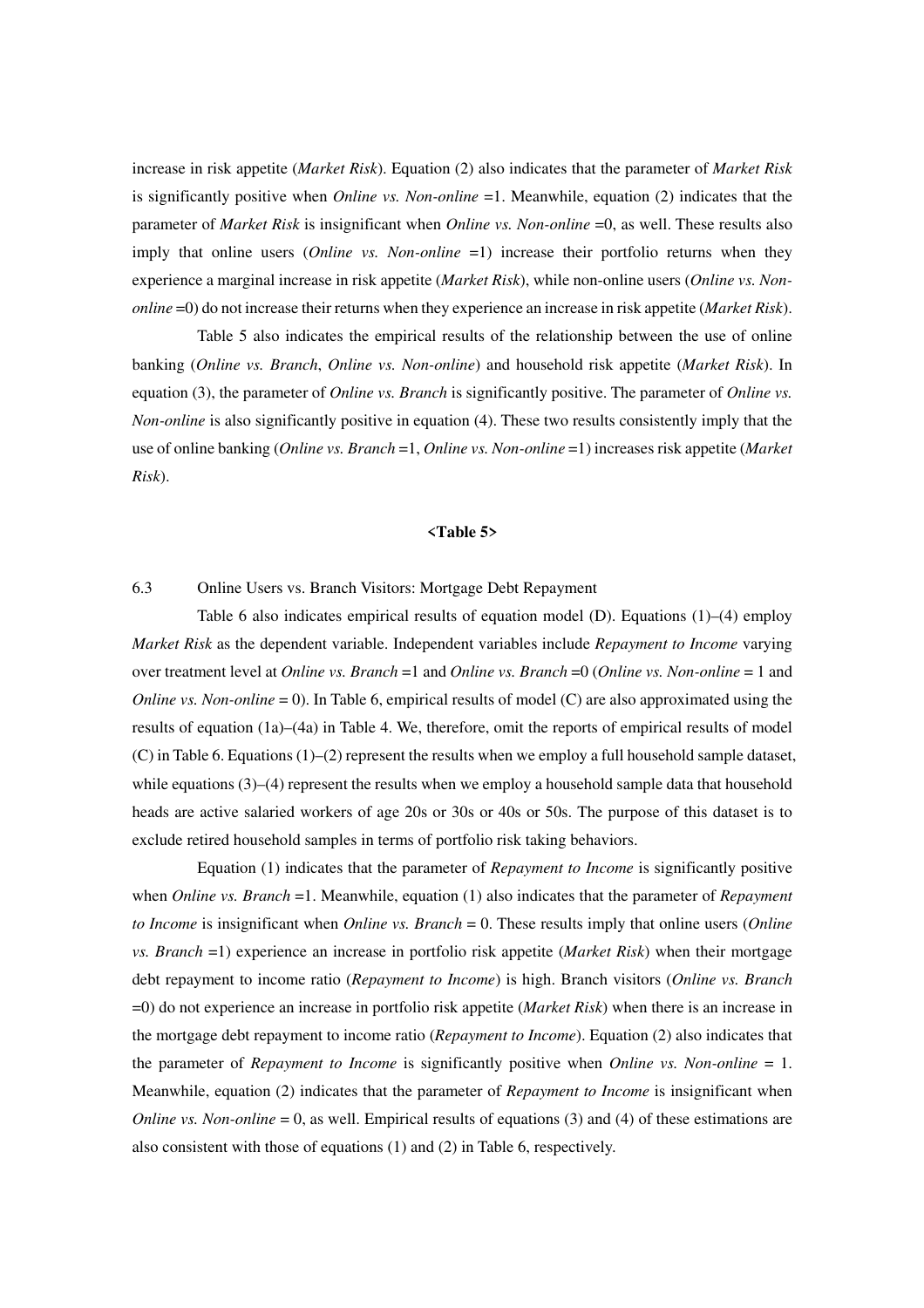Table 7 indicates supplemental empirical results regarding the relationship between a household's use of online banking and debt repayment. Equations (1)–(4) employ *Repayment to Income* as the dependent variable. Independent variables include *Online vs. Branch* or *Online vs. Nononline*. Equation (1) and (2) are estimated by using samples that we exclude household that do not have any mortgage loan outstanding. Equation (3) and (4) are estimated by using samples that have mortgage loan outstanding and household chiefs are active salaried workers of age 20s or 30s or 40s or 50s. In Table 7, empirical results of model (C) are also approximated using the results of equation (1a)–(4a) in Table 4. Equation (1) indicates that the parameter of *Online vs. Branch* is significantly positive. Equation (2) also indicates that the parameter of *Online vs. Non-online* is significantly positive. Empirical results of equation (3) and (4) also indicate that the parameters of *Online vs. Branch* and *Online vs. Non-online* are significantly positive. These results imply that online banking users (*Online vs. Branch* =1, *Online vs. Non-online* =1) are more likely to increase mortgage debt repayment to income ratio (*Repayment to Income*).

# **<Table 6> <Table 7>**

#### 6.4 Online Users vs. Branch Visitors: Mortgage Debt and Homeownership

Table 8 indicates the empirical results of another version of model (D). Equations  $(1)$ – $(4)$ employ *Mortgage*, which is defined as natural logarithm values of remaining mortgage debt (10 thousand JPY), as an independent variable instead of *Repayment to Income*. The dependent variable in equations (1)–(4) is *Market Risk,* and the independent variables include *Mortgage* varying over treatment level at *Online vs. Branch* =1 and *Online vs. Branch* =0 (*Online vs. Non-online*=1 and *Online vs. Non-online*=0). In Table 8, empirical results of model (C) are also approximated using the results of equations (1a)–(4a) in Table 4. Equation (1) and (2) are estimated by using all household samples that have at least non-zero mortgage loan outstanding. Equation (3) and (4) are estimated by using household samples that have at least non-zero mortgage loan outstanding and household chiefs are active salaried workers of age 20s or 30s or 40s or 50s.

Equation (1) indicates that the parameter of *Mortgage* is significantly negative when *Online vs. Branch* =1, while it is significantly positive *Online vs. Branch* = 0. Equation (2) also indicates that the parameter of *Mortgage* is significantly negative when *Online vs. Non-online* =1, while it is significantly positive when *Online vs. Non-online* = 0. These results imply that online users (*Online vs. Branch* =1, *Online vs. Non-online* =1) are more likely to experience an increase in risk appetite (*Market Risk*) when the remaining mortgage debt (*Mortgage*) decreases with the progress in their debt repayment (*Repayment to Income*). Branch visitors and non-online users (*Online vs. Branch* =0, *Online vs. Non-online* =0) conversely decrease the risk appetite (*Market Risk*) even when the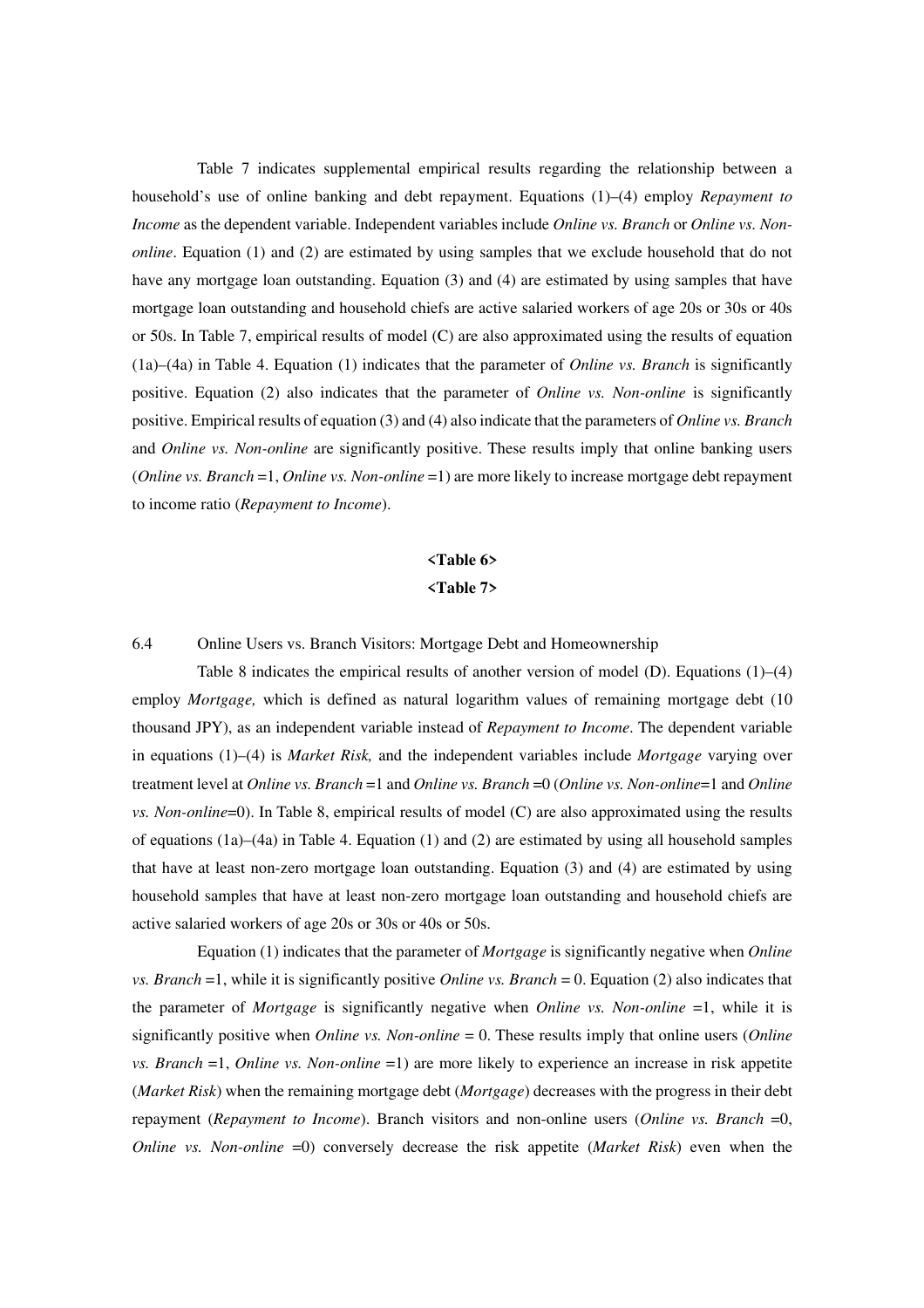remaining mortgage debt decreases (*Mortgage*). Equation (3) indicates that the parameter of *Mortgage* is significantly negative when *Online vs. Branch* =1 and the parameter is insignificant when *Online vs. Branch* = 0. Equation (4) also indicates that the parameter of *Mortgage* is significantly negative when *Online vs. Non-online*  $=1$  and the parameter is insignificant when *Online vs. Non-online*  $= 0$ . These results are consistent with empirical results of equation (1) and (2).

Table 9 also indicates the empirical results of the revised version of model (D). Equations (1)–(4) employ *Housing,* which equals one when the respondent household is a homeowner, or zero otherwise, as independent variable instead of *Repayment to Income* of model (D). The dependent variable in equations (1)–(4) is *Market Risk,* and the independent variables include *Housing* varying over treatment level at *Online vs. Branch* =1 and *Online vs. Branch* =0 (*Online vs. Non-online*=1 and *Online vs. Non-online*=0). In Table 9, the empirical results of model (C) are also consistent with the results of equations (1a)–(4a) in Table 4. Equation (1) and (2) are estimated by using full samples that include all the generation of household chiefs. Equation (3) and (4) are estimated by using household samples that household chiefs are active salaried workers of age 20s or 30s or 40s or 50s.

Equation (1) indicates that the parameter of *Housing* is significantly positive when *Online vs. Branch* = 1 and *Online vs. Branch* = 0. Meanwhile, the 90 percent confidence interval of the parameter of *Housing* when *Online vs. Branch* = 1 is significantly larger than when *Online vs. Branch* =0. The confidence intervals of these parameters are not overwrapped. Equation (2) also indicates that the parameter of *Housing* is significantly positive when *Online vs. Non-online* = 1, and when *Online vs. Non-online* = 0. Meanwhile, 90 percent confidence interval value of the parameter of *Housing* when *Online vs. Non-online* = 1 is significantly larger than that of the same parameter when *Online vs. Non-online* =0. The confidence intervals of these parameters are not overwrapped, either. These results imply that in terms of risk- taking behaviors, households are far more risk tolerant (*Market Risk*) when they are online banking users (*Online vs. Branch* =1, *Online vs. Non-online* =1) and homeowners (*Housing* =1) than when they are homeowners and branch visitors (*Online vs. Branch* =0, *Housing* =1), and home renters and online users (*Online vs. Branch* =1, *Online vs. Non-online* =1, *Housing* =0). Equation (3) indicates that the parameter of *Housing* is significantly positive when *Online vs. Branch* = 1 and it is insignificant when *Online vs. Branch* = 0. Equation (4) also indicates that the parameter of *Housing* is significantly positive when *Online vs. Non-online* =1 and the parameter is insignificant when *Online vs. Non-online* = 0. These results are consistent with empirical results of equation (1) and (2).

Table 10 demonstrates the empirical results of the model (F). Equations (1)–(3) employ *Net Worth 1* as dependent variable which is defined as natural logarithm value of total financial assets minus that of total debt of household *i.* Equations (4)–(6) employ *Net Worth 2* as dependent variables which is defined as natural logarithm value of total financial assets minus that of total mortgage debt of household *i*. Equations (1), (3), (4), and (6) are empirical results by using only homeowner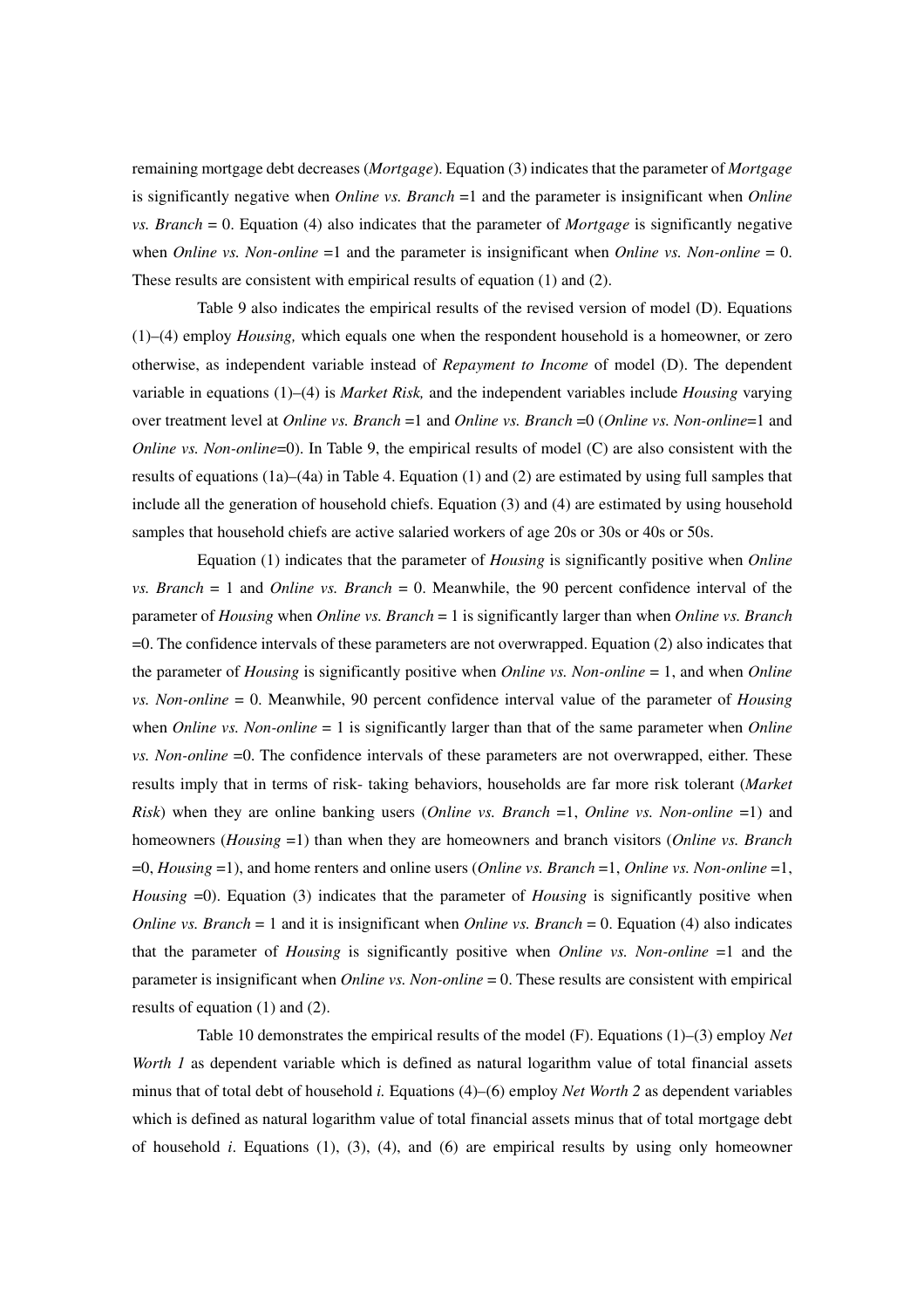household samples. Equations (2) and (5) are empirical results by using home renter household samples. In Table 10, the empirical results of model  $(E)$  for equation  $(1)$ –(3) are consistent with the results of equations (1a) in Table 3 and that of equation (4)–(6) are approximated using the results of equations (2a) in Table 4.

Equation (1)–(3) indicate that the parameter of *Online vs. Branch* is commonly significantly positive. These results imply that online banking users (*Online vs. Branch* = 1) have larger net worth (*Net Worth 1*, *Net Worth 2*) than branch visitors (*Online vs. Branch* = 0) no matter which they are homeowners (*Housing*=1) or home renters (*Housing*=0). Equation (4) and (6) indicate that the parameter of *Online vs. Non-online* is significantly positive, but it is negative for equation (5)*.* These results imply that online banking users (*Online vs. Non-online* = 1) have larger net worth (*Net Worth 1*, *Net Worth 2*) than branch visitors (*Online vs. Non-online* = 0) when they are homeowners (*Housing*=1).

# **<Table 8> <Table 9> <Table 10>**

# **7 Discussion**

-

How can we interpret our empirical results corresponding to our hypotheses, **H1**–**H5**, respectively? First, the empirical results in Table 4 indicate that households that are eager to make financial literacy efforts by contacting finance professionals or by participating in seminars held by third neutral organizations are likely to use online banking. These two are the expertized information sources compared to other two response alternatives of financial literacy improvement methodologies, that is, friends, and university/school class<sup>3</sup>. The response alternative of "financial institutions" is a party of interest among the related portfolio brokers. Anderson et al. (2017) and Bianch (2018) consistently assert that a high level of financial literacy among households positively influences the portfolio returns. Our results also share their views. Our empirical results point out that households that are eager to improve their level of financial literacy are more likely to use online banking because it increases their portfolio returns as also shown in Table 4. Therefore, these results support our hypotheses **H1** and **H2**.

<sup>&</sup>lt;sup>3</sup>Our empirical results imply that households that obtain investment information from friends are less likely to participate in equity markets. This is inconsistent with the empirical results of Huang (2019), and Kaustia and Knüpfer (2012). We understand that this inconsistency comes from the survey question that we have applied in this study. These existing literatures assume that these friends and family members are financial experts, but the survey question does not.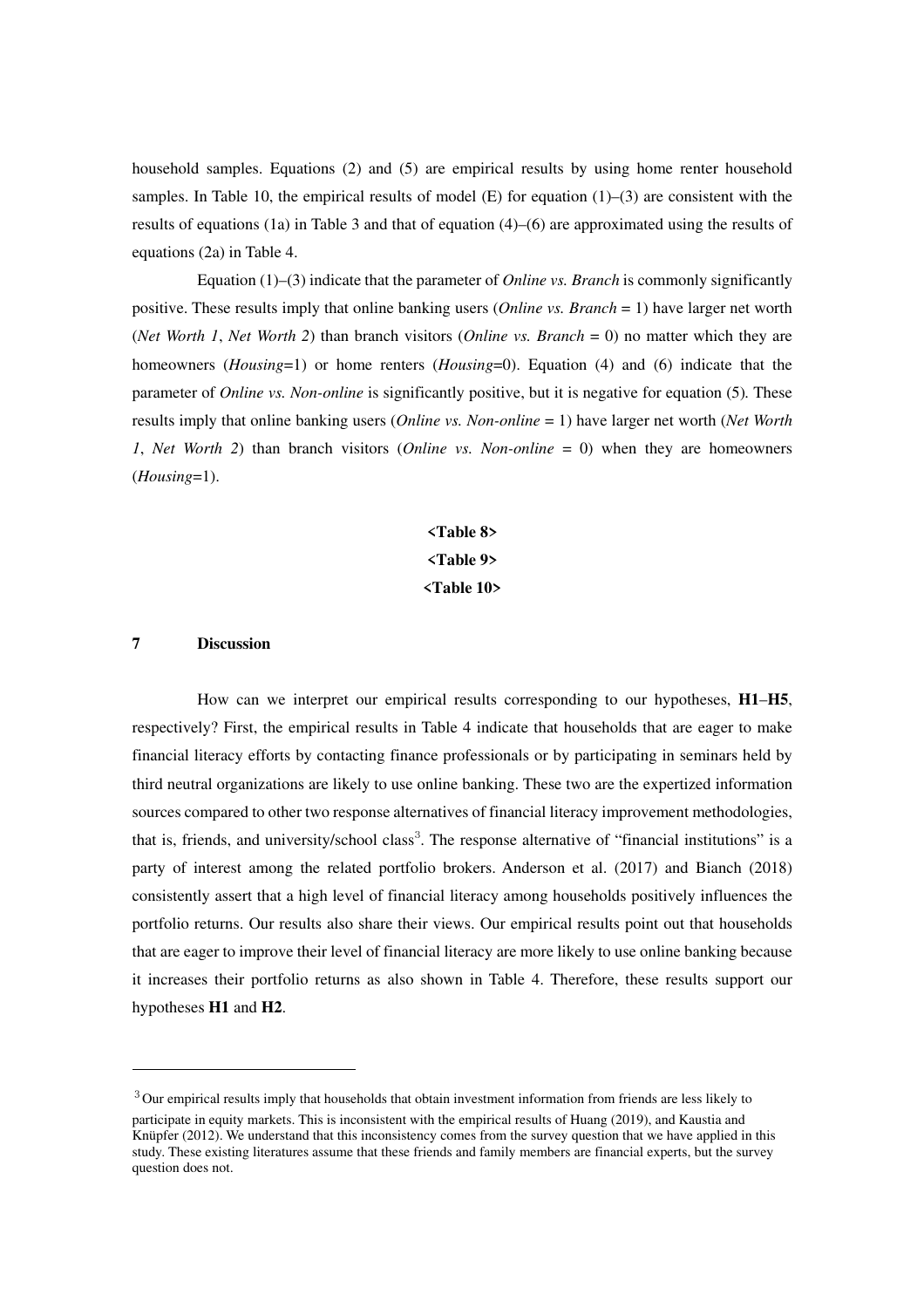Kaustia and Knüpfer (2012) empirically assert that a high level of financial literacy invites households to participate in the equity market. Huang (2019) also concludes that such a financial literacy level enables households to employ various portfolio investment patterns other than past successful portfolio investment patterns employed. Following these literature conclusions, we interpret our empirical results in Table 4 that online banking facilitates the mobilization of household portfolio assets reallocation and improves portfolio returns. This is because, as we have repeatedly discussed, households that are eager to improve their level of financial literacy use online banking. Therefore, our first conclusion based on the results indicated in Table 4 is that financial literacy improvement efforts promote online banking among households, and these efforts also increase the portfolio returns compared to those of frequent bank branch visitors and other non-online users.

Our empirical results in Table 5 show that the reason online users record higher portfolio returns than those of branch visitors and other non-online users is because an increase in risk appetite causes an increase in the returns only for online users. These results support our third hypothesis (**H3**). Specifically, online banking users enjoy higher portfolio returns because they have a higher risk appetite endorsed by their financial literacy as facilitated by professional experts, and so forth. Our second conclusion is, therefore, that financial literacy efforts moderate the positive relationship between the use of online banking, risk appetite, and portfolio returns.

The empirical results in Tables 6–8 demonstrate and support the relationship between the use of online banking, debt repayment, and risk appetite. The empirical results in Table 6 indicate that the impact of repayment to income ratio among online users on the risk appetite is larger than that of branch visitors and other non-online users. These results support our fourth hypothesis (**H4**). Becker and Shabani (2010) assert that household interest payments negatively influence risk appetite in portfolio investments. Lian et al. (2018) also point out that as the total debt decreases followed by progress in debt repayment, the households experience an increase in risk appetite. The results in Table 7 consistently imply that online use promotes repayment of mortgage debt. In addition, empirical results in Table 8 indicate that a decrease in debt among online users increases risk appetite compared to those of branch visitors and non-online users. Combining the results in Tables 6–8, we therefore conclude that online banking promotes debt repayment, decreasing the remaining debt, and consequently increasing risk appetite.

Why do online users experience an increase in risk appetite compared to branch visitors and other non-online users through a marginal decrease in debt? Keys et al. (2016) and Lian et al. (2018) consistently assert that debt refinancing enables households to save on interest payments, and this increases their risk appetite for portfolio investments. Our interpretation of these literatures also relates to our conclusions. The progress in debt repayment and a decrease in mortgage debt result in an increase in household net worth. Therefore, our results suggest that this also promotes risk-taking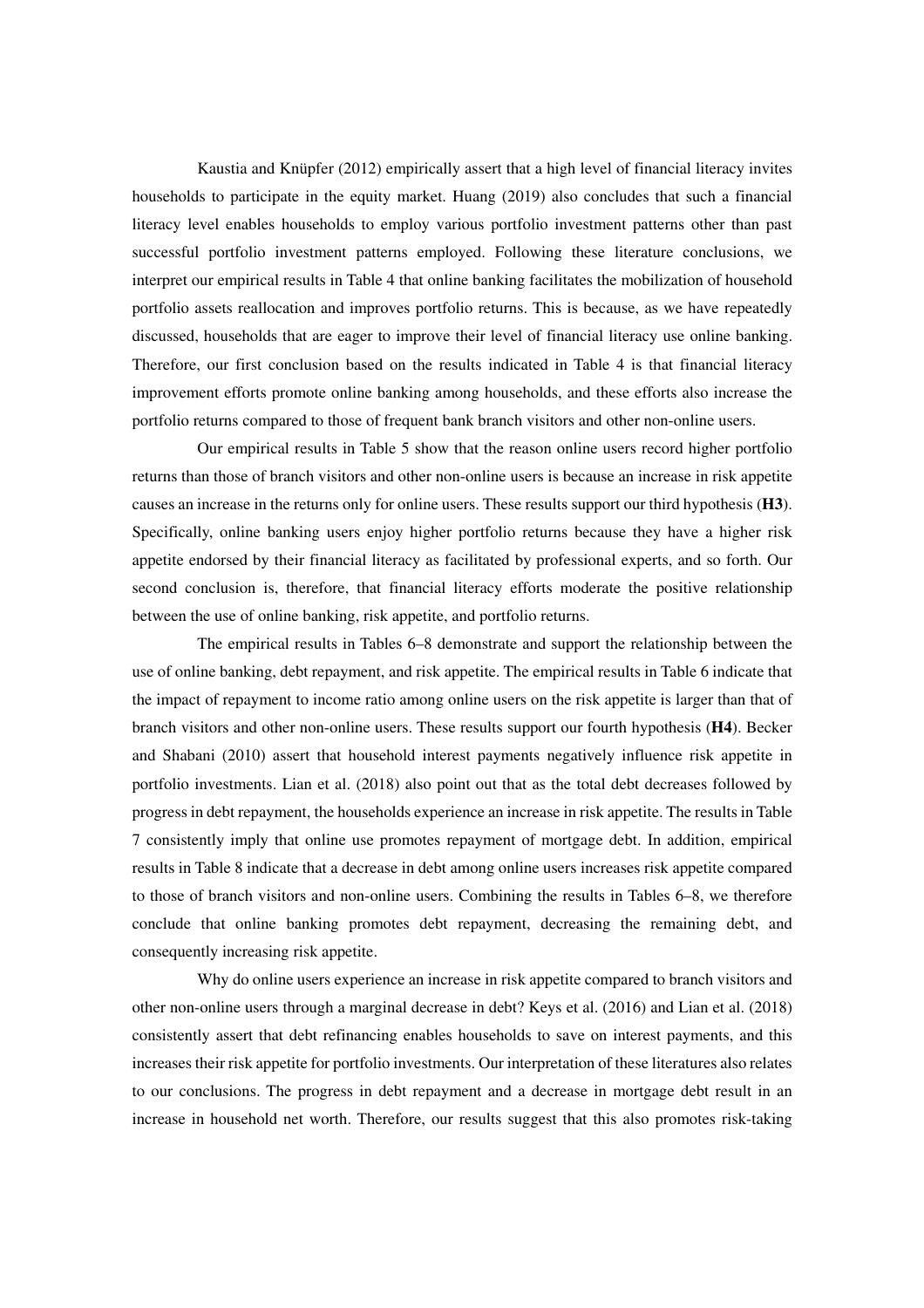behaviors and increases portfolio returns among online users compared to those of branch visitors and non-online users.

 Further, generally speaking, for many households, the largest tangible asset is their houses in their life cycles, as pointed out by Vestman (2019). The results in Table 9 indicate that not only a decrease in household debt, but also homeownership encourages online user households to be more risk tolerant when it comes to portfolio investment compared to non-online users. The positive relationship between the households' risk appetite and homeownership was originally reported by Chetty et al.(2017) and Vestman (2019). To add on to these literature conclusions, our new finding is that the positive impact of homeownership on the online users' risk appetite is larger than that of non-online users when both are homeowners. These results support our fifth hypothesis (**H5**). Chetty et al.(2017) and Vestman (2019) have already shown that home renters experience less risk appetite than homeowners in the United States and Sweden, respectively. Consistent with these literatures, our empirical results also derive another interpretation that online users who are homeowners experience more increase in risk appetite compared to home renters who are online users and those who are nononline users.

#### **8. Concluding Remarks**

By using household survey data of 2,999 online banking users, 26,391 frequent bank branch/ATM visitors, and 15,041 other non-online banking users between 2012–2018, this study derived the following conclusions. Our empirical evidence shows that portfolio returns of online users exceeds those of bank branch visitors at least by 4.9 percent. Based on other empirical evidence, this study concludes that this is because households that are eager to improve their level of financial literacy are more likely to use online banking.

We also demonstrate that the household ratio of equities, investment and trust, and foreign currency denominated assets to total assets of online users exceed those of bank branch visitors at least by 10.4 percent. Our second conclusion is that this is because a marginal increase in the ratio of equities, investment and trust, and foreign currency denominated assets to total assets creates an increase in the portfolio returns only for online users; however, this is not the case for bank branch visitors and other non-online users.

This study finally demonstrates the empirical evidence that an increase in the ratio of equities, investment and trust, and foreign currency denominated assets to total assets among online users significantly exceeds that of bank branch visitors when both types of households experience a marginal increase in debt repayment to income ratio. We have also shown that the decrease in outstanding mortgage debt, and homeownership also increase the ratio of equities, investment and trust, and foreign currency denominated assets of online banking users more than those of bank branch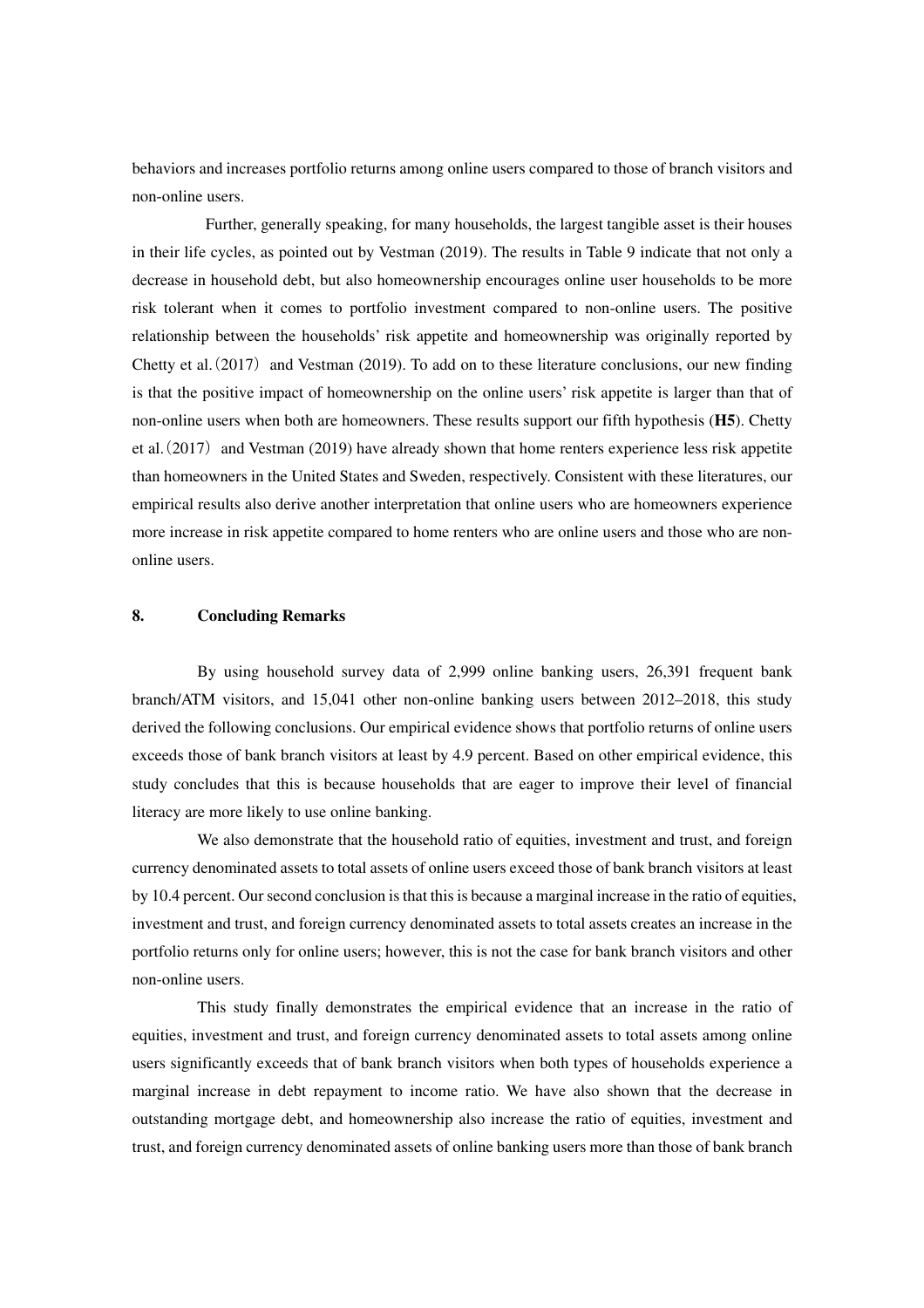visitors and other non-online uses. Accordingly, our conclusion is that online users who are homeowners further experience an increase in their risk appetite and portfolio returns as these homeowners promote debt repayment within the household life cycles.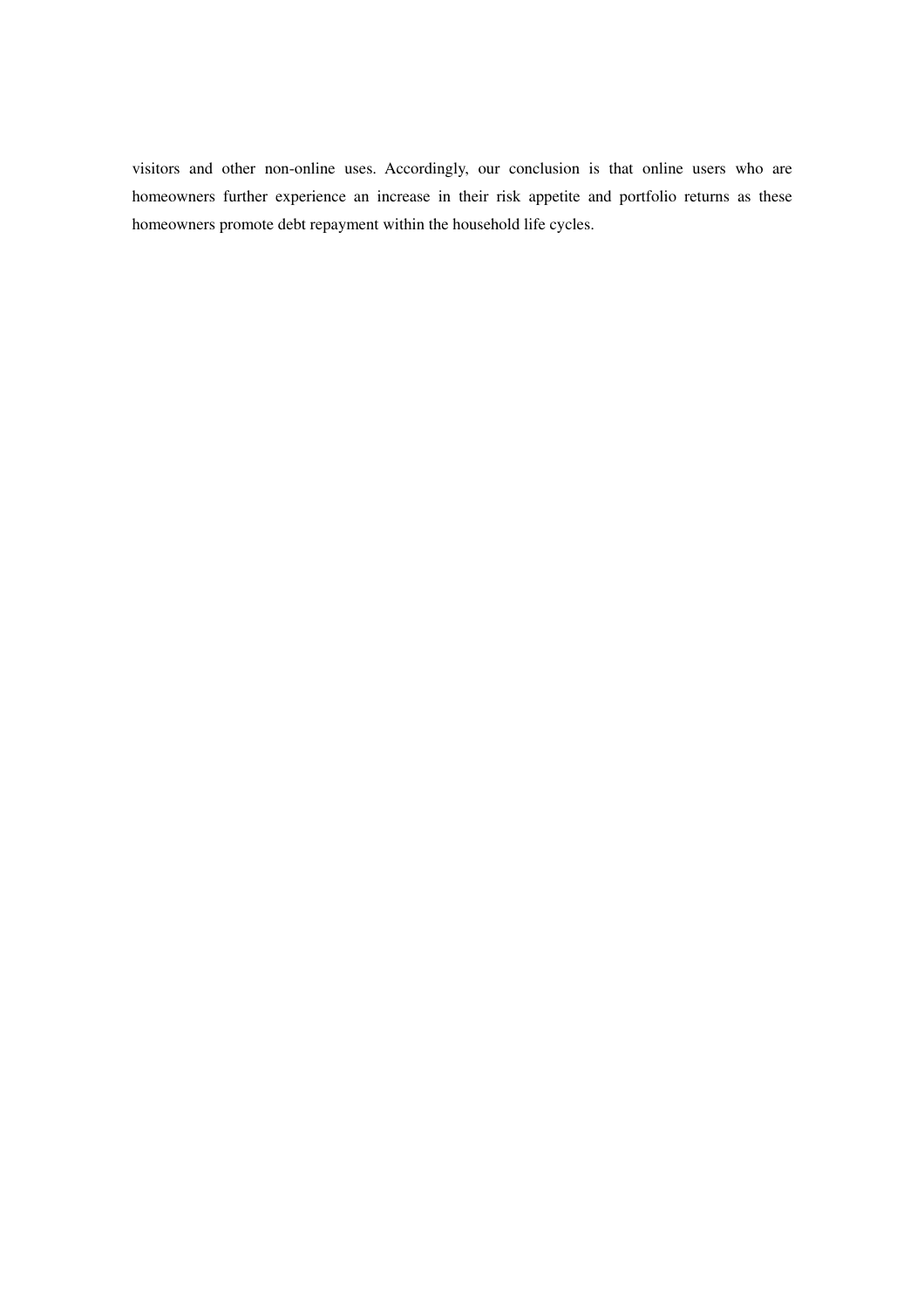# **Appendix A: Derivation of Optimal Share of Household Risky Financial Assets**

This section explains how we derive theoretical results of equation (3) in section 3.1. Taking the log of both sides of (2), we obtain

$$
\log E_0[(1+R)(W_1)^{-\gamma}] = r_f + \log E_0[(W_1)^{-\gamma}], \tag{A.1}
$$

where  $W_1 \equiv (1 + R_p)L_0 + (1 - \delta)Y_1 - (1 + R_m)M_0$ . Using the approximation  $\log E[\exp(x)] \approx$  $E(x) + Var(x)/2$ , we obtain

$$
\log E_0[(1+R)(W_1)^{-\gamma}] \approx E(w) + \mu_r + \frac{\text{Var}(w) + 2\text{Cov}(w,r) + \sigma_r^2}{2},\tag{A.2}
$$

$$
\log E_0[(W_1)^{-\gamma}] \approx E(w) + \frac{\text{Var}(w)}{2},\tag{A.3}
$$

where  $w \equiv \log(W_1)^{-\gamma}$ . We substitute (A.2) and (A.3) into (A.1) and rearrange the terms to obtain

$$
\mu_r - r_f + \text{Cov}(w, r) + \frac{\sigma_r^2}{2} = 0
$$
  
\n
$$
\leftrightarrow \mu_r - r_f + \text{Cov}(-\gamma \log(W_1), r) + \frac{\sigma_r^2}{2} = 0.
$$
 (A.4)

Let  $l \equiv \log(1 + R_p)L_0$ .  $W_1$  can be log linearized around the point where the risky asset return equals  $1 + R_f$  as follows:

$$
\log(W_1) \approx k + \frac{(1 + R_f)L_0}{(1 + R_f)L_0 + (1 - \delta)Y_1 - (1 + R_m)M_0}l,\tag{A.5}
$$

where  $k$  is a constant. Substituting (A.5) into (A.4), we obtain

$$
\mu_r - r_f + \text{Cov}\left(-\gamma \left(k + \frac{(1 + R_f)L_0}{(1 + R_f)L_0 + (1 - \delta)Y_1 - (1 + R_m)M_0}l\right), r\right) + \frac{\sigma_r^2}{2} = 0
$$
\n
$$
\leftrightarrow \mu_r - r_f - \gamma \frac{(1 + R_f)L_0}{(1 + R_f)L_0 + (1 - \delta)Y_1 - (1 + R_m)M_0}\text{Cov}(l, r) + \frac{\sigma_r^2}{2} = 0
$$
\n
$$
\leftrightarrow \mu_r - r_f - \gamma \frac{(1 + R_f)L_0}{(1 + R_f)L_0 + (1 - \delta)Y_1 - (1 + R_m)M_0}\text{Cov}(r_p, r) + \frac{\sigma_r^2}{2} = 0
$$
\n
$$
\leftrightarrow \mu_r - r_f - \alpha \gamma \frac{(1 + R_f)L_0}{(1 + R_f)L_0 + (1 - \delta)Y_1 - (1 + R_m)M_0}\sigma_r^2 + \frac{\sigma_r^2}{2} = 0
$$
\n
$$
\leftrightarrow \alpha = \frac{\mu_r - r_f + \frac{\sigma_r^2}{2}}{\gamma \frac{(1 + R_f)L_0}{(1 + R_f)L_0 + (1 - \delta)Y_1 - (1 + R_m)M_0}\sigma_r^2}
$$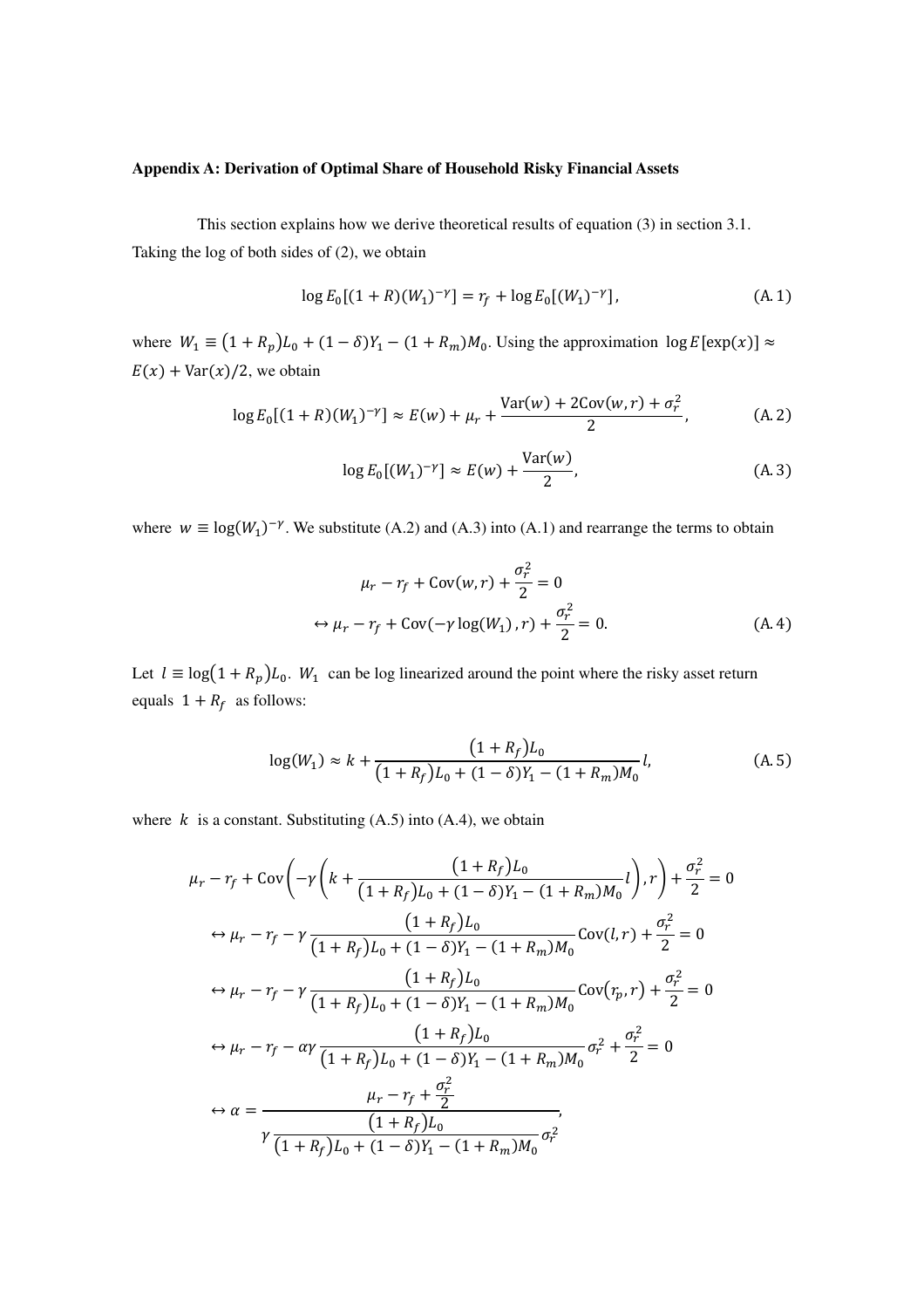where the third line uses  $l = \log(1 + R_p)L_0$  and the fourth line uses  $r_p \approx (1 - \alpha)r_f + \alpha r$  (see Campbell and Viceira (2002)).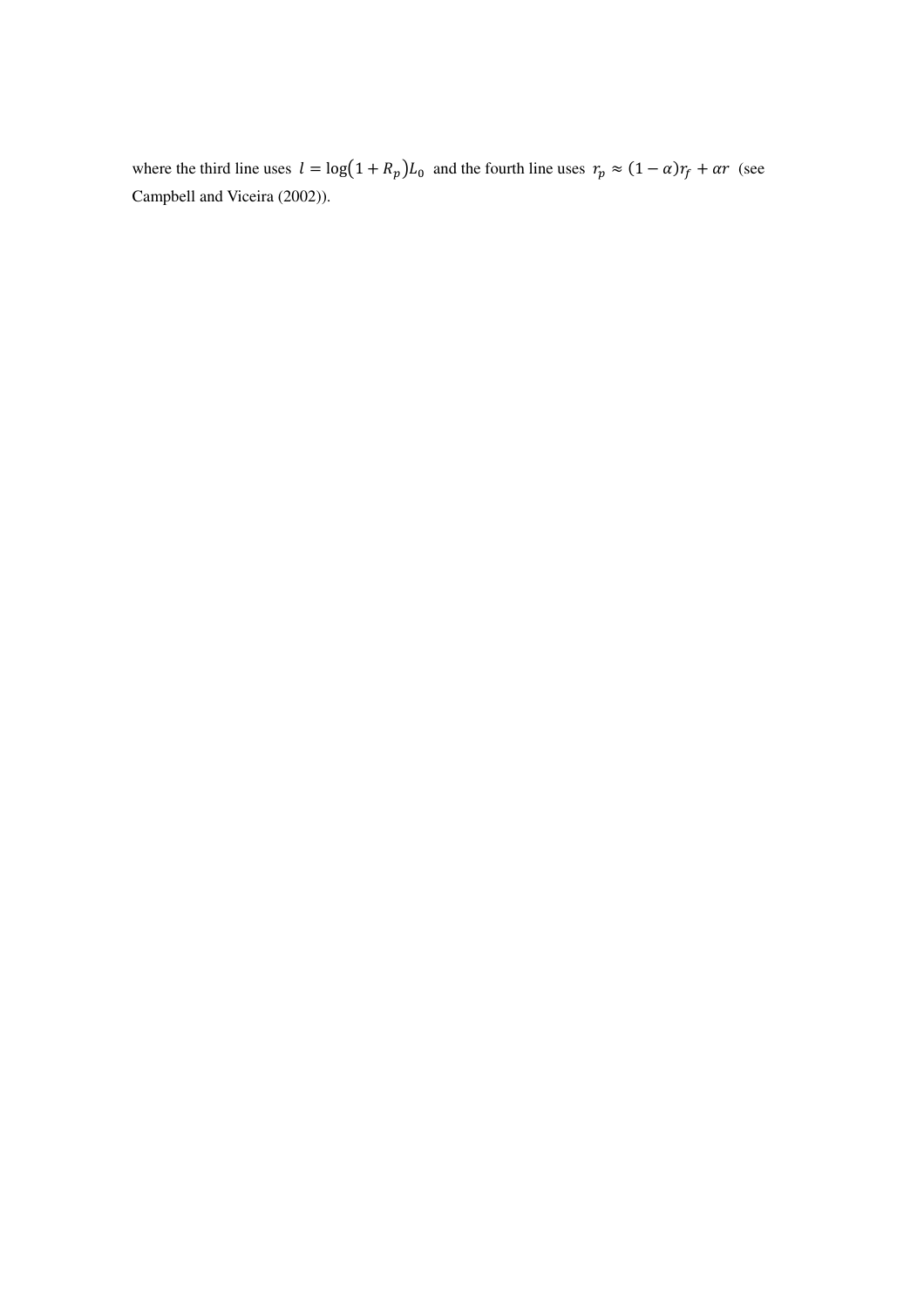#### **Appendix B: Definition of Main Variables**

1. Survey Question and Response Alternatives on Households' Use of Online Banking

Between 2012–2018, in the Questionnaire Survey on Household Financing Behaviors by the Central Committee on Savings and Public Relations, the households were asked the following question every year.

Question: Why did you open the current bank account as a main transactional account?

Thirteen response alternatives were also prepared for this question, and households were requested to choose a maximum of three.

- (a) It is because the current transactional bank branch or ATM is geographically convenient as it is located close to my/our house or office.
- (b) It is because the bank branch network is nationally deployed.
- (c) It is because the current transactional bank has prepared the most effective Internet or other online banking services among banks.
- (d) It is because the bank offers more variety in terms of banking services compared to any other banks.
- (e) It is because the bank offers more profitable portfolio investment products compared to those of any other banks.
- (f) It is because the bank's service commission fee is lower than that of any other banks.
- (g) It is because the bank prepares financial advisory staff for personal clients.
- (h) It is because the bank's financial performance is stable and sound.
- (i) It is because the bank's staff are eager and aggressively attend to customers.
- (j) It is because the bank's impression is good because of TV commercials, posters, and other advertisements.
- (k) It is because the bank's branch opens early in the morning or closes late at night during weekdays, or opens on either/both Saturday or/and Sunday.
- (l) It is because the bank offers more variety in terms of personal loan products compared to any other banks.
- (m) Others
- 2. Survey Question and Response Alternatives on Portfolio Return

In the survey, each household was asked to choose one answer from the following response alternatives and requested to fill out the figures in percentage numbers with an increase/decrease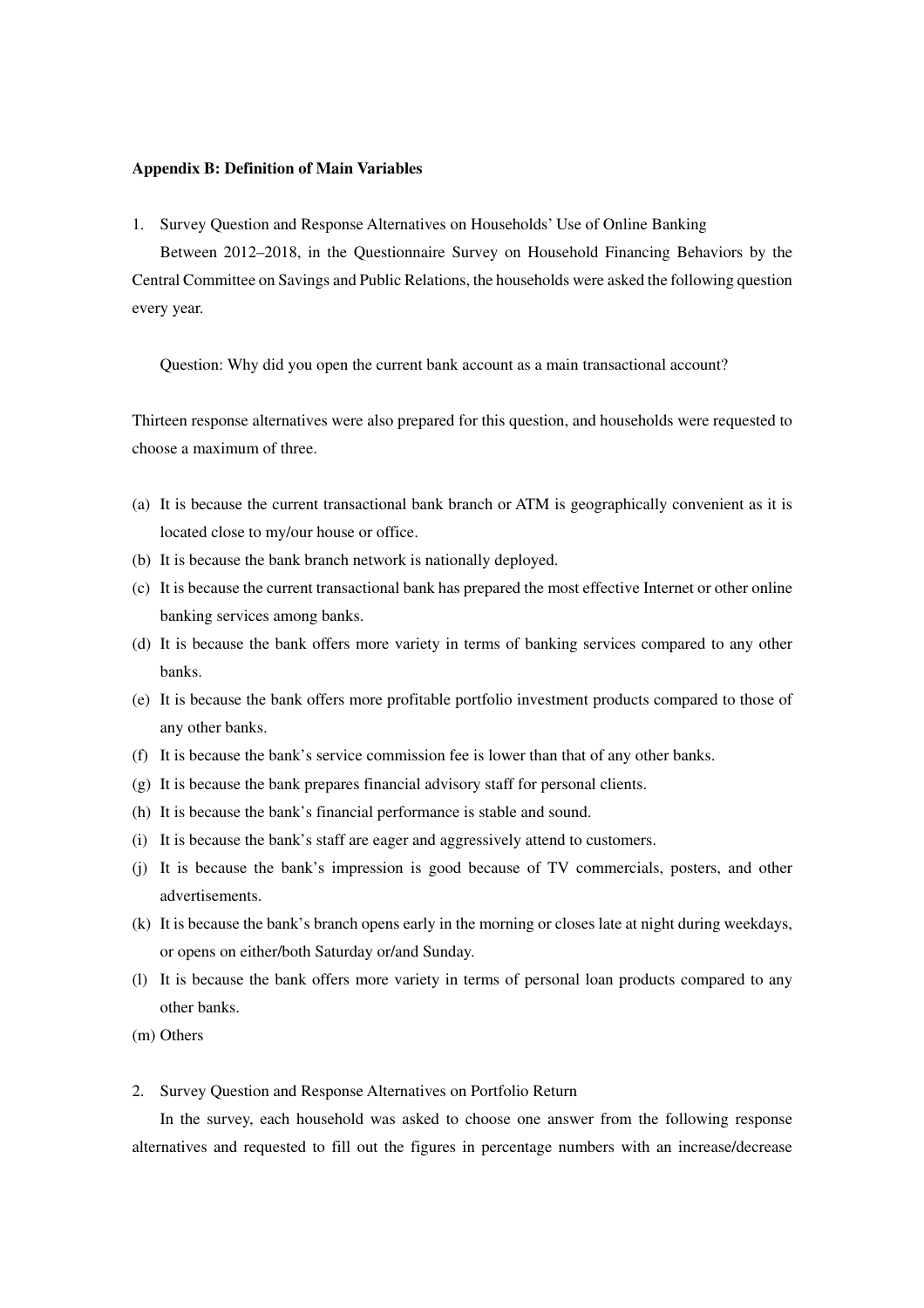rounded to the nearest whole number.

Question: Did your latest financial asset values increase or decrease, and by how much percentage is the increase or decrease compared to the values as of one year ago?

- (a) Increased (b) Decreased (c) Flat
- ( . percentage in 10s; *Wari* in Japanese)

Following the above question, in the sub-question below, each household was also asked to choose among the following response alternatives. The number of answers that households can choose is unlimited.

Sub-question: for respondents who chose "(a) Increased" in the previous question (a) Why did your total financial asset values increase?

- (i) It is because my/our annual or monthly earnings increased.
- (ii) It is because I/we increased the ratio of savings from income.
- (iii) It is because I/we obtained dividends or interest revenues.
- (iv) It is because I/we obtained extra revenues by selling real estate or house.
- (v) It is because I/we obtained extra revenues from succession of property.
- (vi) It is because market values of my/our stocks or bonds increased.
- (vii) It is because the number of dependent family members decreased.
- (viii) Others

Sub-question: for respondents who chose "(b) Decreased" in the previous question (b) Why did your total financial asset values decrease?

- (i) It is because I/we spent down savings.
- (ii) It is because of extra household expenditures for real estate or house purchase.
- (ii) It is because of extra household expenditures for durable goods purchase.
- (iv) It is because of extra household educational expenditures for children.
- (v) It is because I/we spent on our travels or other leisure expenditure.
- (vi) It is because market values of my/our stocks or bonds decreased.
- (vii) It is because the number of dependent family members increased.
- (viii) Others

3. Survey Question and Response Alternatives on Financial Literacy

In the Questionnaire Survey on Household Financing Behaviors, households were also asked the following question between 2012–2018.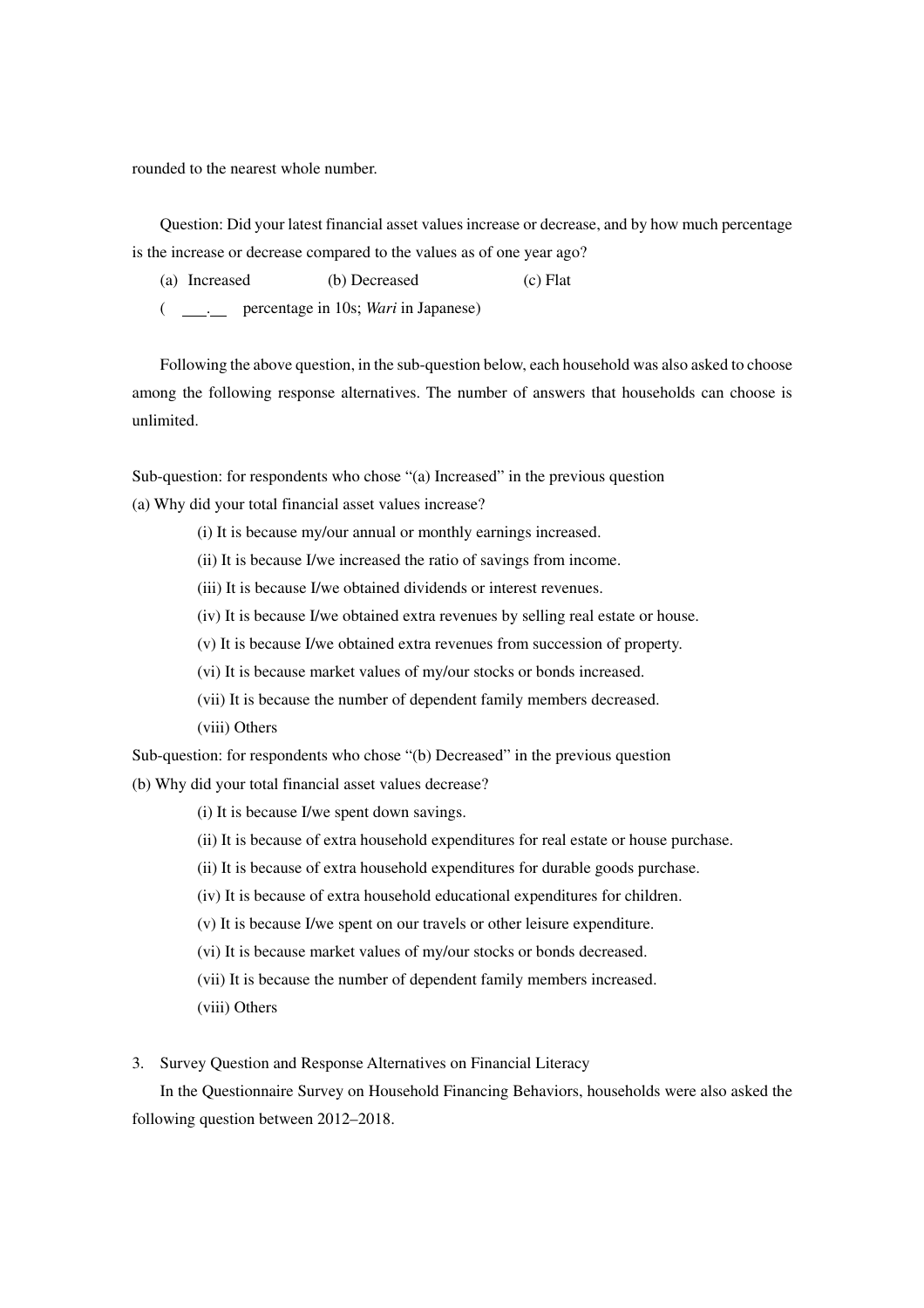Question: How do you mainly obtain information which you can utilize for your portfolio investment?

Six response alternatives were also prepared for the question, and households were requested to choose a maximum of three.

- (a) Financial Institutions (Branch Tellers, Booklet, Bank HP, etc.)
- (b) Finance Professionals (Books, Seminars, TV, etc.)
- (c) Seminars held by third neutral parties that have no interests with banks and markets
- (d) Conversations with Friends and Family Members
- (e) Lectures at University or School Class
- (f) Others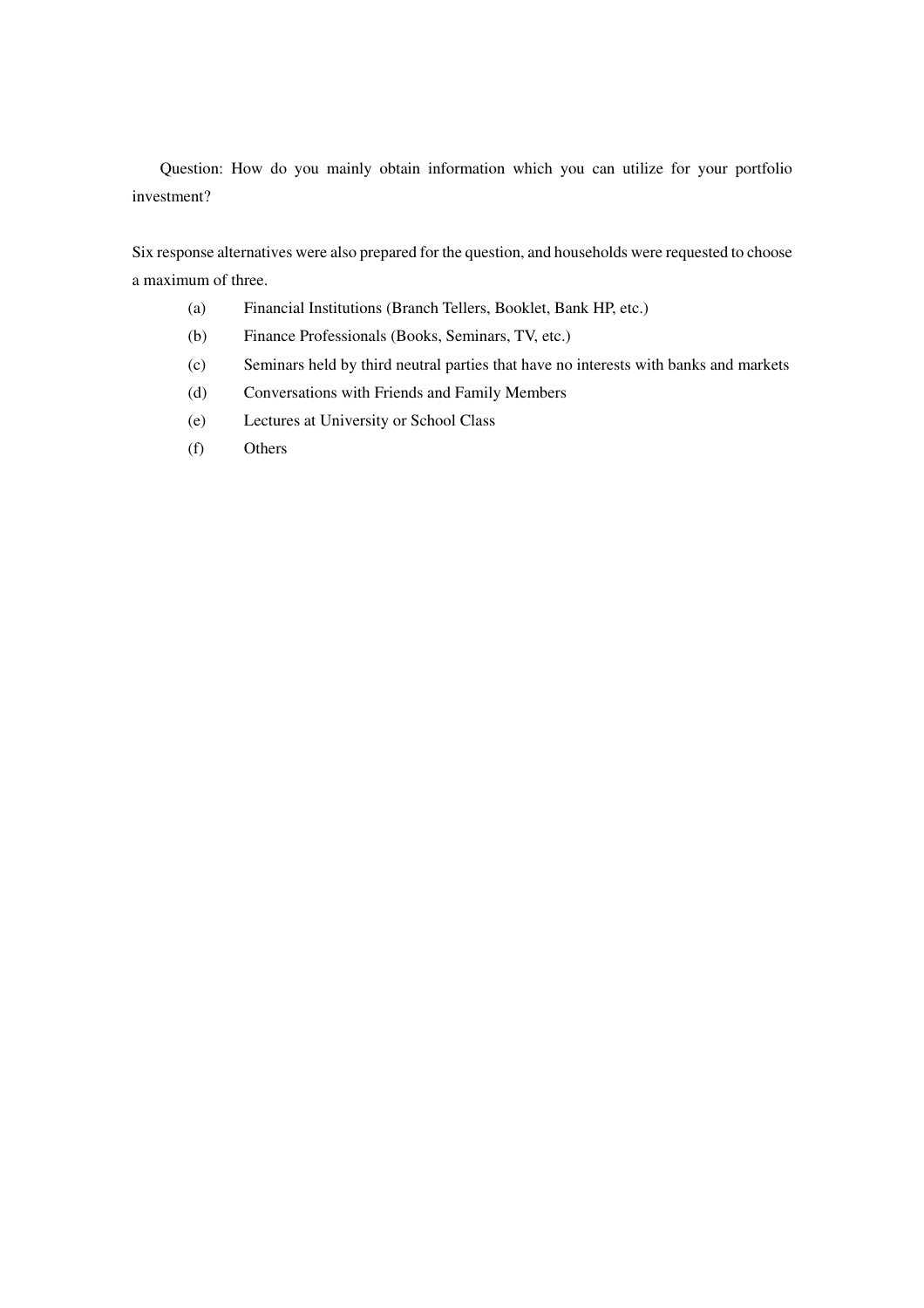#### **References:**

- Anderson, Anders, Forest Baker, and David T. Robinson, 2017, Precautionary Savings, Retirement Planning and Misperceptions of Financial Literacy, *Journal of Financial Economics*, 126:383–398.
- Bianchi, Milo, 2018, Financial Literacy and Portfolio Dynamics, *Journal of Finance*, 73: 831–859.
- Becker, Thomas A., and Reza Shabani, 2010, Outstanding Debt and the Household Portfolio, *Review of Financial Studies*, 23: 2900–2934.
- Betermier, Sebastien, Thomas Jansson, Christine Parlour, and Johan Walden, 2012, Hedging Labor Income Risk, *Journal of Financial Economics*, 105: 622–639.
- Bonaparte, Yosef, George M. Korniotis, and Alok Kumar, 2014, Income Hedging and Portfolio Decisions, *Journal of Financial Economics*, 113: 300–324.
- Calvet, Laurent E., and Paolo Sodini, 2014, Twin Picks: Disentangling the Determinants of Risk-Taking in Household Portfolios, *Journal of Finance*, 69: 867–906.
- Chetty, Raj, Làszló Sàndor, and Adam Szeidl, 2017, The Effect of Housing on Portfolio Choice, *Journal of Finance*, 72: 1171–1212.

Cambell, John Y, 2006, Household Finance, *Journal of Finance*, 61: 1553–1604.

- Corrading, Stefano, José L. Fillat, and Carles Vergara-Alert, 2014, Optimal Portfolio Choice with Predictability in House Prices and Transaction Costs, *Review of Financial Studies*, 27: 823–880.
- Defusco, Anthony A., 2018, Homeowner Borrowing and Housing Collateral: New Evidence from Expiring Price Controls, *Journal of Finance*, 73: 523–573.
- Donaldson, Jason Roderick, Giorgia Piacentino, and Anjan Thakor, 2019, Household Debt Overhang and Unemployment, *Journal of Finance*, 74: 1473–1502.
- Foà, Gabriele, Leonardo Gambacorta, Luigi Guiso, and Paolo Emilio Mistrulli, 2019, The Supply Side of Household Finance, *Review of Financial Studies*, 32: 3762–3798.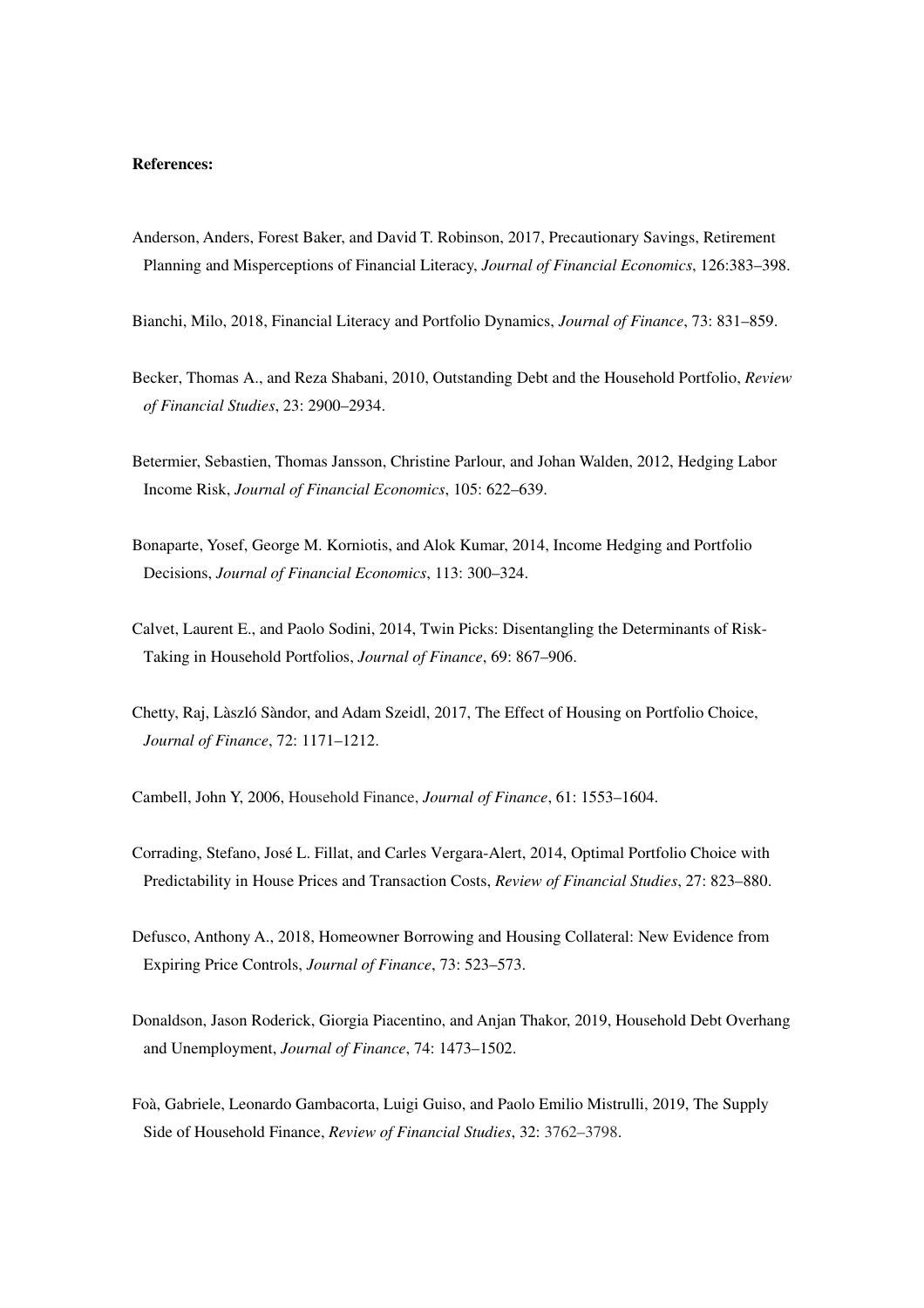- Kaustia, Markku, and SamuliKnüpfer, 2012, Peer Performance and Stock Market Entry, *Journal of Financial Economics*, 104: 321–338.
- Keys, Benjamin J., Devin G. Pope, and Jaren C. Pope, 2016, Failure to Refinance, *Journal of Financial Economics*, 122: 482–499.
- Haliassos, Michael, Thomas Jansson, and Yigitcan Karabulut, 2020, Financial Literacy Externalities, *Review of Financial Studies*, 33: 950–989.
- Huang, Xing, 2019, Mark Twain's Cat: Investment Experience, Categorical Thinking, and Stock Selection, *Journal of Financial Economics*, 131: 404–432.
- Lian, Chen, Yueran Ma, and Carmen Wang, 2018, Low Interest Rates and Risk-Taking: Evidence from Individual Investment Decisions, *Review of Financial Studies*, 32: 2107–2148.
- Lusardi, Annamaria, and Olivia S. Mitchell, 2011, Financial Literacy Around the World: An Overview, *Journal of Pension Economics and Finance*, 10: 497–508.
- Maturana, Gonzalo, and Jordan Nickerson, 2018, Teachers Teaching Teachers: The Role of Workplace Peer Effects in Financial Decisions, *Review of Financial Studies*, 32.: 3920–3957.
- Parise, Gianpaolo, and Kim Peijnenburg, 2019, Noncognitive Abilities and Financial Distress: Evidence from a Representative Household Panel, *Review of Financial Studies*, 32: 3884–3919.
- Roche, Hervé, StathisTompaidis, and ChunyuYang, 2013, Why does Junior Put All His Eggs in One Basket? A Potential Rational Explanation for Holding Concentrated Portfolios, *Journal of Financial Economics*, 109: 775–796.
- Rydqvist, Kristian, Joshua Spizman, and Ilya Strebulaev, 2014, Government Policy and Ownership of Equity Securities, *Journal of Financial Economics*, 111: 70–85.
- Van Rooij, Maarten, Annamaria Lusardi, and RobAlessie, 2011, Financial Literacy and Stock Market Participation, *Journal of Financial Economics*, 101: 449–472.
- Von Gaudecker, Hans-Martin, 2015, How Does Household Portfolio Diversification Vary with Financial Literacy and Financial Advice? *Journal of Finance*, 70: 489–507.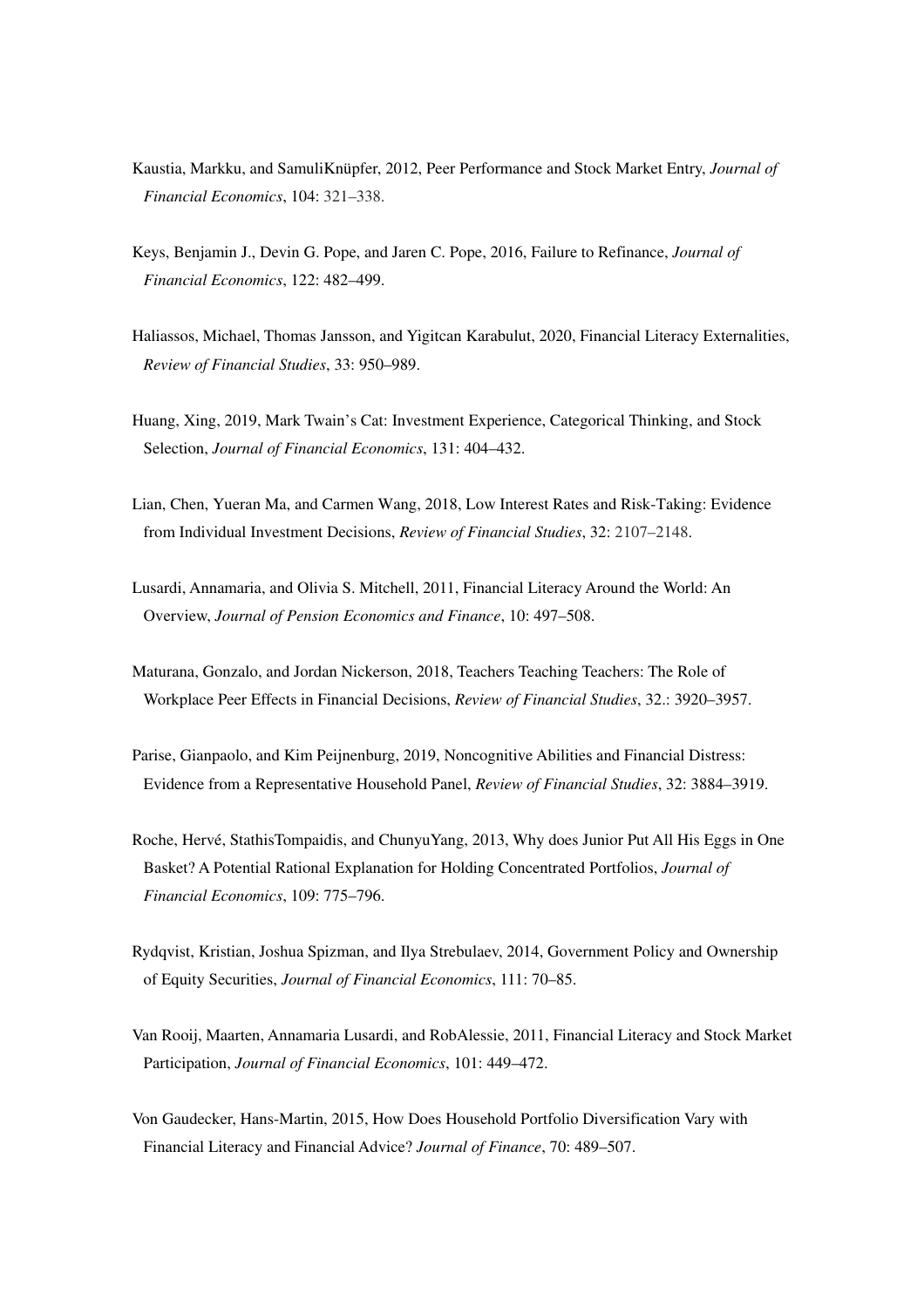Vestman, Roine, 2019, Limited Stock Market Participation Among renters and Homeowners, *Review of Financial Studies*, 32:1494–1535.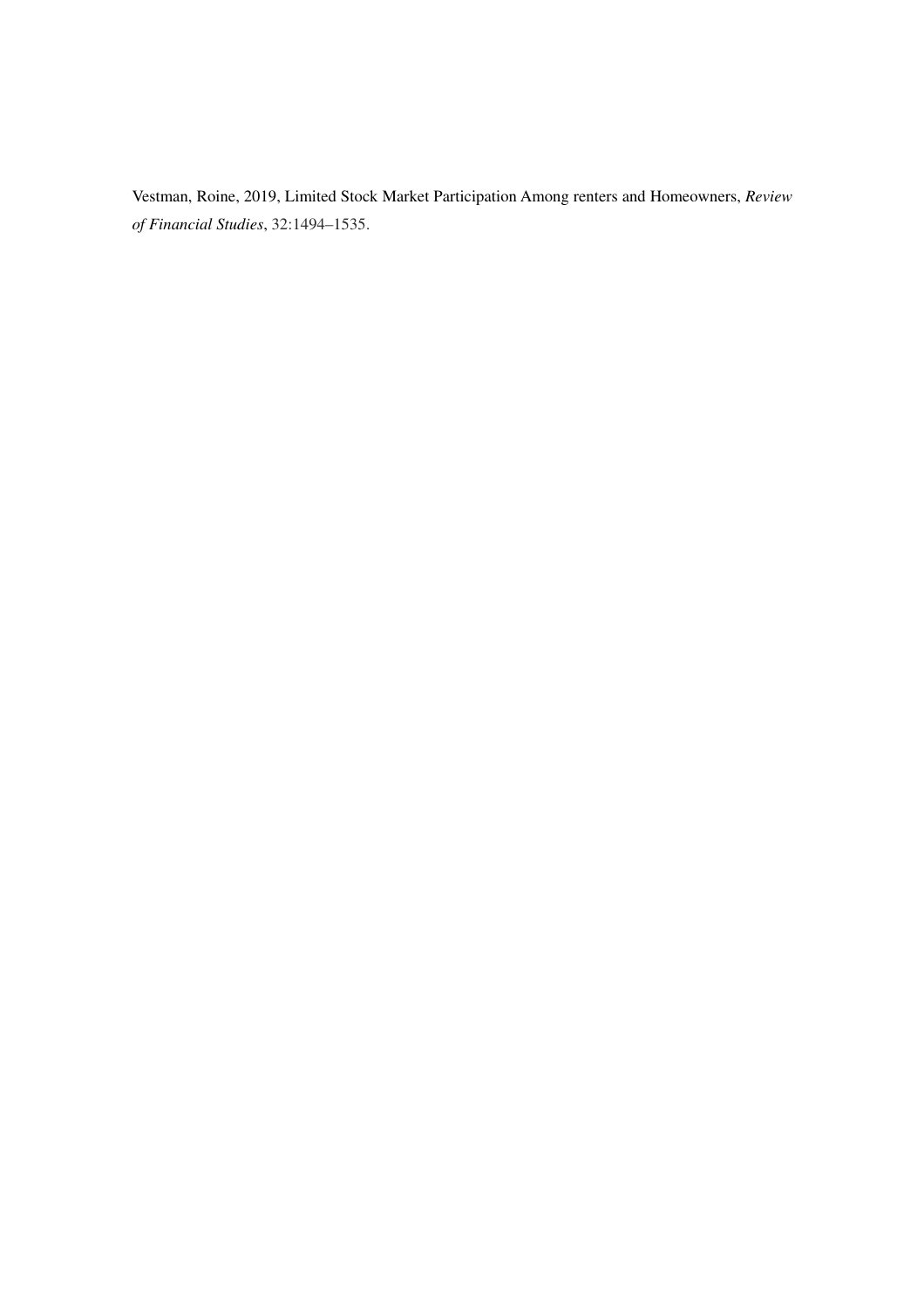| Literature                 | Country/Sample                                                                                                       | Major Conclusions                                                                                                                                                                                                                                                                        |  |  |  |  |  |  |  |
|----------------------------|----------------------------------------------------------------------------------------------------------------------|------------------------------------------------------------------------------------------------------------------------------------------------------------------------------------------------------------------------------------------------------------------------------------------|--|--|--|--|--|--|--|
|                            | Period/Data<br>Source                                                                                                |                                                                                                                                                                                                                                                                                          |  |  |  |  |  |  |  |
| I.                         | Household Financial Literacy and Portfolio Investment                                                                |                                                                                                                                                                                                                                                                                          |  |  |  |  |  |  |  |
| Van Rooij et al. (2011)    | Netherlands<br>2005<br>De Nederlandsche<br>Bank<br>Household Survey                                                  | The more (less) financially literate households are more risk-tolerant (risk-<br>averse) in portfolio investments.                                                                                                                                                                       |  |  |  |  |  |  |  |
| Kaustia and Knüpfer (2012) | Finland<br>1995<br>January-<br>2002 November<br>Finnish Security<br>Depository<br>Center's<br><b>Investment Data</b> | When close friends of households are equity market participants, it<br>improves the degree of financial literacy of the households and increases<br>the probability of equity market participation among the households.                                                                 |  |  |  |  |  |  |  |
| Anderson et al. (2017)     | <b>United States</b><br>2014<br>January-<br>July<br>LinkedIn<br>220,000-240,000<br><b>Members</b>                    | Personal misperceptions of own financial literacy are more likely to result<br>in poor investment performances. This is because the misperceptions<br>prevent those households from getting financial advice and this induces<br>misunderstandings of the investment product structures. |  |  |  |  |  |  |  |
| Bianchi (2018)             | France<br>$2002 - 2011$<br>Individual<br>personal<br>client<br>data from a major<br>bank                             | Portfolio returns of the most financially literate household group are higher<br>than those of the least financially literate household group by 0.4 percent.<br>The more financially literate a household is, the higher the degree of risk<br>appetite.                                |  |  |  |  |  |  |  |
| Huang (2019)               | <b>United States</b><br>1991-1996<br>Discount brokers'<br>client data                                                | Households that have experienced successful investments in the past are<br>likely to invest in the same industry. However, a high degree of financial<br>literacy prevents such households from investing in the same industry.                                                          |  |  |  |  |  |  |  |
| Haliassos et al. (2020)    | Sweden<br>1987-2007<br><b>LINDA</b><br>and<br><b>STATIV</b>                                                          | Exposure to financial knowledge promotes savings in private retirement<br>accounts and stockholding when neighbors have been exposed to<br>economics or business education.                                                                                                              |  |  |  |  |  |  |  |
| П.                         | <b>Mortgage Debt and Portfolio Investment</b>                                                                        |                                                                                                                                                                                                                                                                                          |  |  |  |  |  |  |  |
| Becker and Shabani (2010)  | United States,<br>1989-2004<br>FRB, Survey of<br>Consumer<br>Finance                                                 | Households that pay larger interest payments are passive when participating<br>in the equity market. Household debts and participation in the bond market<br>are also negatively related.                                                                                                |  |  |  |  |  |  |  |
| Keys et al. (2016)         | <b>United States</b><br>2010 December<br>Individual<br>Mortgage<br>Contract Data                                     | A household that does not refinance their mortgage debt under the low<br>interest rate phase loses a significant size of personal savings.                                                                                                                                               |  |  |  |  |  |  |  |
| Chetty et al. $(2017)$     | <b>United States</b><br>1975-2011<br>FRB, Survey of<br>Consumer<br>Finance                                           | The increase in home equity values by the decrease in mortgage debt<br>encourages households to participate in the equity market.<br>The increase in home equity values by the increase in home market values<br>does not encourage households to participate in the equity market.      |  |  |  |  |  |  |  |
| Ш.                         | <b>Homeownership and Portfolio Investment</b>                                                                        |                                                                                                                                                                                                                                                                                          |  |  |  |  |  |  |  |
| Corradin et al. (2014)     | United States,<br>PSID: 1984-2007<br>SIPP: 1997-2005                                                                 | The share of household risky assets is lower during periods of expected<br>high growth of house prices.                                                                                                                                                                                  |  |  |  |  |  |  |  |

# **Table 1. Related Literature and the Major Conclusions**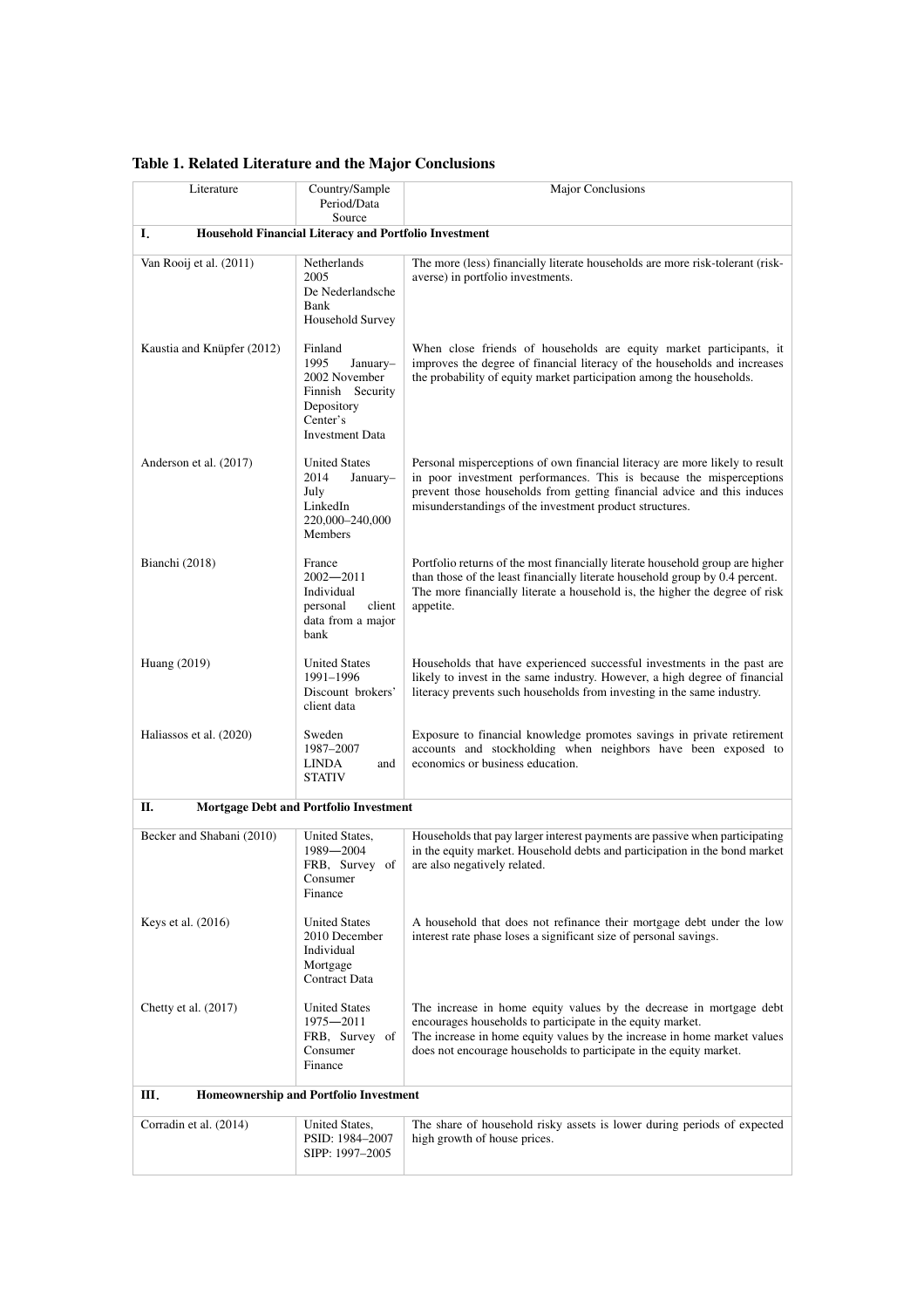| Vestman $(2019)$                                        | Sweden<br>$2000 - 2007$<br><b>LINDA</b>                                                                           | Homeowners' equity asset ratios are twice as high as those of home renters.<br>Homeowners' household savings are more than those of home renters.                                                                                                                                           |
|---------------------------------------------------------|-------------------------------------------------------------------------------------------------------------------|---------------------------------------------------------------------------------------------------------------------------------------------------------------------------------------------------------------------------------------------------------------------------------------------|
| IV.                                                     | Household Income Volatility and Portfolio Investment                                                              |                                                                                                                                                                                                                                                                                             |
| Betermier et al. (2012)                                 | Sweden<br>1999-2002<br>Annual Report on<br>Income<br>Family<br>and Expenditure                                    | When a household head experiences job hopping and it causes a decrease<br>in annual income, there is passivity in household portfolio investment.                                                                                                                                           |
| Roche et al. (2013)                                     | <b>Theoretical Model</b>                                                                                          | When a household head is young, there is poor performance in portfolio<br>investment. This is because the size of financial assets is relatively small<br>compared to those of older generations, and therefore the investment is<br>more likely to be concentrated in one single industry. |
| Bonaparte et al. (2014)                                 | Netherland<br>1993-2011<br>De Nederlandsche<br>Bank<br>Household Survey                                           | A household is more likely to participate in the equity market when the<br>coefficient correlation between the annual earned income growth rate and<br>stock market investment returns decreases.                                                                                           |
| Donaldson et al. (2019)                                 | Theoretical Model                                                                                                 | A household whose debt is guaranteed will face a high probability of future<br>unemployment. This is because the household's guaranteed debt is more<br>likely to increase afterwards, and the household head then has to search for<br>a high-income job in the labor market.              |
| V. Other Determinants of Household Portfolio Investment |                                                                                                                   |                                                                                                                                                                                                                                                                                             |
| Rydquist et al. (2014)                                  | Canada, Finland,<br>France, Germany,<br>Sweden,<br>Japan,<br>United Kingdom,<br><b>United States</b><br>1945-2010 | In countries where tax preferential treatments for public pension benefits<br>are small, households are less likely to invest in the equity market.                                                                                                                                         |
| Lian et al. $(2018)$                                    | <b>United States</b><br>2016<br>MTurk: Amazon's<br>Mechanical Turk                                                | Households under a low interest rate economy are more risk tolerant than<br>those under a high interest rate economy.                                                                                                                                                                       |
| Nickerson<br>Mtsurana<br>and<br>(2019)                  | <b>United States</b><br>Texas Education<br>Agency<br>2002-2009<br>DataQuick<br>2002-2009                          | Refinancing activity among teachers' peers increases their likelihood of<br>refinancing by 20.7 percent. Peers also affect teachers' choice of lender.                                                                                                                                      |
| Gianpaolo and Peijnenburg<br>(2019)                     | Netherlands<br>2008-2017<br>Household Survey<br>conducted<br>by<br>CentERdata<br>at<br>Tilburg University         | People in the low quintile of noncognitive abilities are 10 times more likely<br>to experience financial distress than those in the top quintile.                                                                                                                                           |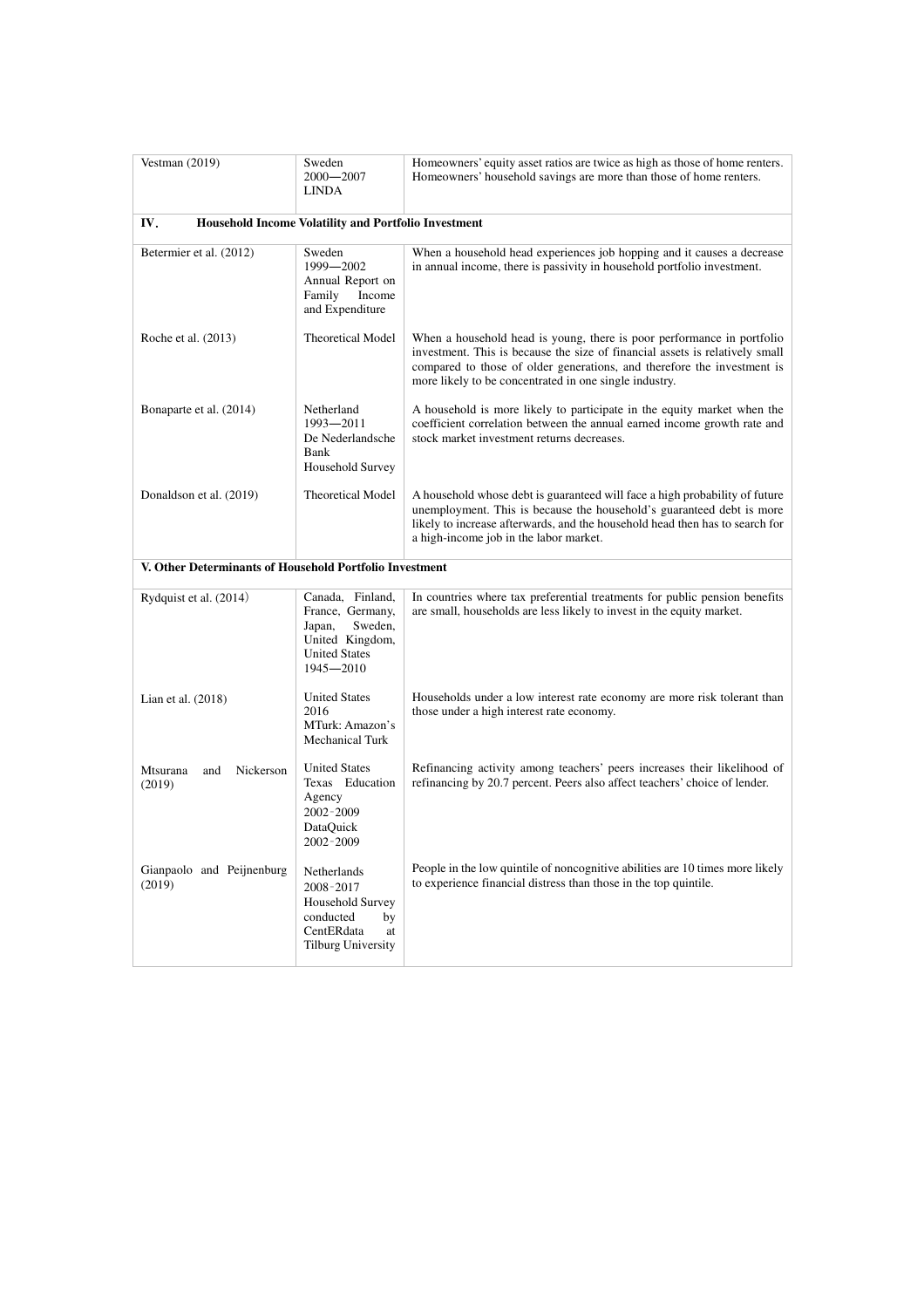# **Table 2. Frequency of Financial Service Use by Bank Branch Visitors and Online Users**

The table reports how often households access financial services by two financial channels from household questionnaire surveys by Nikkei Media Marketing, Inc. held in 2018. Authors first extract bank branch visitor households (A. By Bank Branch/ATM Visit) and tabulate it by the use of frequency of each financial service from the main questionnaire survey data. Authors second extract online user households (B. By Internet or Other Mobile Banking) and tabulate it by the use of frequency each financial service as well from the supplemental questionnaire survey data. The household samples of main questionnaire survey and the supplemental questionnaire survey are conducted respectively and samples are different.

|                                                                          | A. By Bank Branch/ATM Visit (N=3,065) |                    |                                        |  |  |  |
|--------------------------------------------------------------------------|---------------------------------------|--------------------|----------------------------------------|--|--|--|
| Financial Services/Frequency                                             | (a) Once every<br>2-3 Months          | (b) Once per Month | $(c)$ More than 2-3<br>Times per Month |  |  |  |
| (1) Account Balance Inquiry                                              | 5.35%                                 | 6.85%              | $9.72\%$                               |  |  |  |
| (2) Bank Transfer                                                        | 3.46%                                 | 5.06%              | 7.11%                                  |  |  |  |
| (3) Stock Trading                                                        | 0.85%                                 | 1.11%              | 1.89%                                  |  |  |  |
| (4) Deposit and Savings Management                                       | 1.92%                                 | 2.45%              | $3.85\%$                               |  |  |  |
| (5) Investment Trust Trading and<br>Foreign Currency Deposit Transaction | $1.66\%$                              | 1.96%              | $3.00\%$                               |  |  |  |
| (6) Personal Loans (excl. Residential<br>Mortgage Loan)                  | 0.26%                                 | $0.55\%$           | $0.82\%$                               |  |  |  |
| (7) Mortgage Repayment and Future<br><b>Repayment Simulation</b>         | $0.39\%$                              | 0.62%              | $0.85\%$                               |  |  |  |

|  | B. By Internet or Other Mobile Banking (N=2,830) |  |  |  |  |
|--|--------------------------------------------------|--|--|--|--|
|--|--------------------------------------------------|--|--|--|--|

| Financial Services/Frequency                                             | (d) Once every $2-3$<br><b>Months</b> | (e) Once per Month | (f) More than $2-3$<br>Times per Month |
|--------------------------------------------------------------------------|---------------------------------------|--------------------|----------------------------------------|
| (1) Account Balance Inquiry                                              | $6.29\%$                              | 11.13%             | 15.76%                                 |
| (2) Bank Transfer                                                        | 5.09%                                 | 10.28%             | 14.88%                                 |
| (3) Stock Trading                                                        | 1.59%                                 | $3.60\%$           | 5.27%                                  |
| (4) Deposit and Savings Management                                       | 0.81%                                 | 2.19%              | $3.71\%$                               |
| (5) Investment Trust Trading and<br>Foreign Currency Deposit Transaction | 0.64%                                 | 1.45%              | $3.29\%$                               |
| (6) Personal Loans (excl. Residential<br>Mortgage Loan)                  | 0.28%                                 | 0.53%              | $1.27\%$                               |
| (7) Mortgage Repayment and Future<br><b>Repayment Simulation</b>         | $0.67\%$                              | 1.45%              | $1.77\%$                               |

Source: Authors aggregate and tabulate based on individual household survey data from NIKKEI Radar 2018, Nikkei Media Marketing, Inc.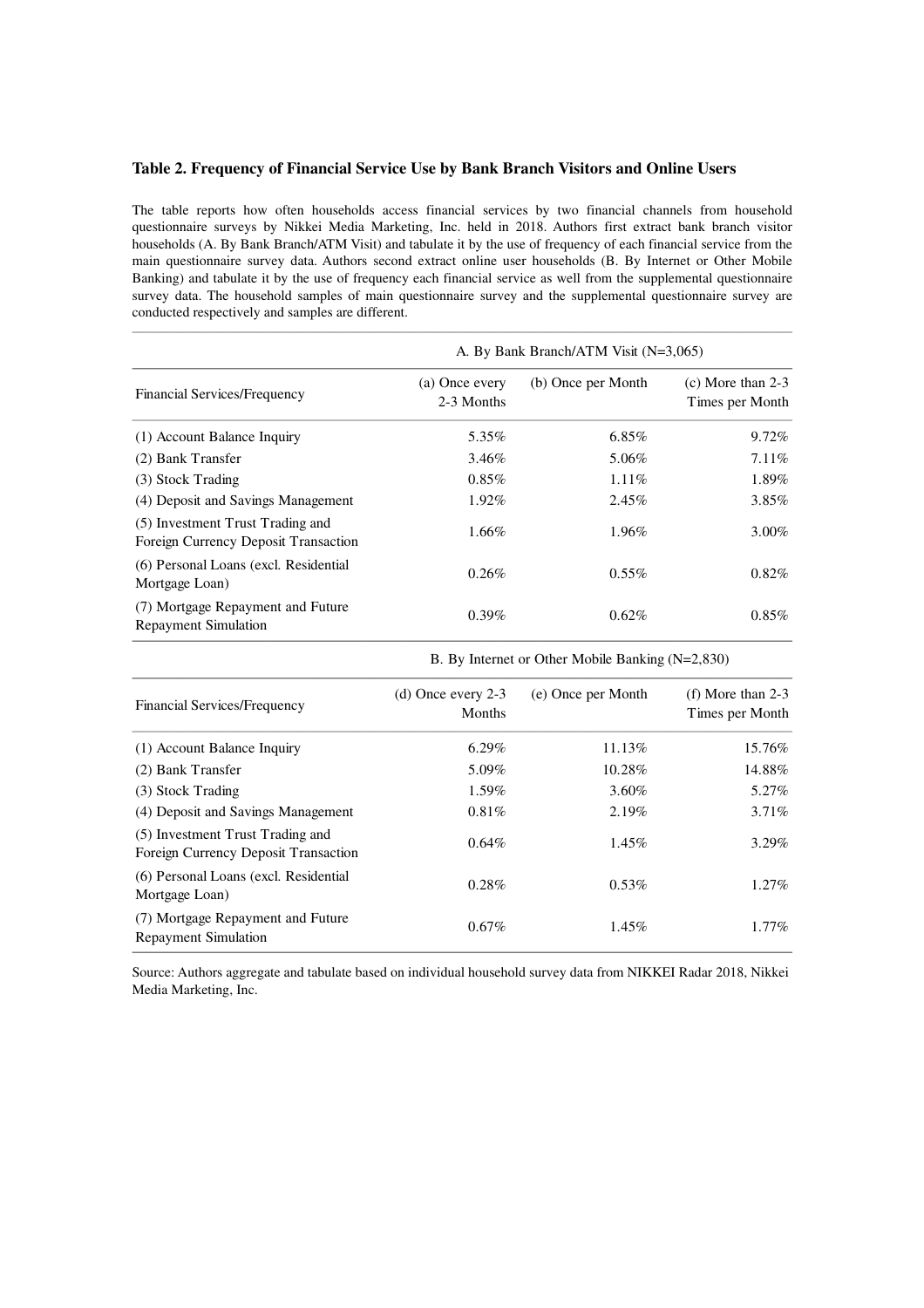# **Figure 1. Equity Investment Process of Bank Account Holders**

The Figure depicts how to complete the stock purchase orders of bank account holders. Both bank branch/ATM visitors and online banking users can order a securities firm or an investment trust firm that belong to the bank financial group B. The bank branch visitors and online users can also order stock/investment and trust purchases to external securities firm C. In both cases, orders of stock purchases are confirmed either by branch visit or online transaction.

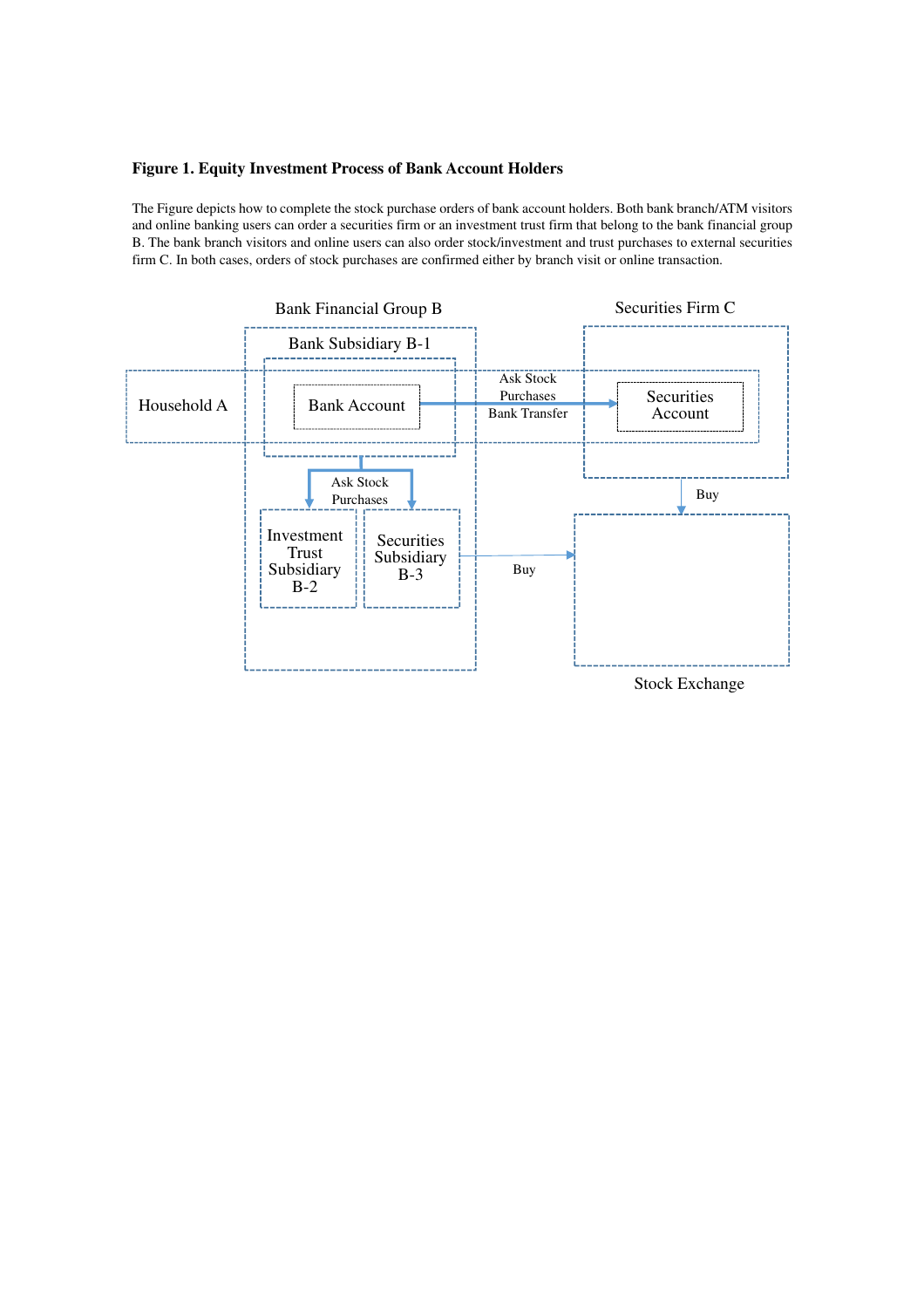# **Table 3. Summary of Statistics**

The table reports a summary of statistics for all variables used in the regression analyses. The definitions of variables can be found in Section 4, Section 5, and the Appendix. The data are the author's calculations based on the "Questionnaire Survey on Household Financing Behaviors 2012–2018" by the Central Committee on Savings and Public Relations, the Bank of Japan.

|                       | Observations |        | Total  | mean     | s.d.  | max          | min              |
|-----------------------|--------------|--------|--------|----------|-------|--------------|------------------|
|                       | $=1$         | $=0$   |        |          |       |              |                  |
| Online vs. Branch     | 2,229        | 26,391 | 28,620 | 0.078    | 0.268 | 1            | $\boldsymbol{0}$ |
| Online vs. Non-online | 2,229        | 41,372 | 43,601 | 0.051    | 0.220 | 1            | $\theta$         |
| Portfolio Return      |              |        | 12,126 | 0.005    | 0.334 | 30.000       | $-9.000$         |
| Market_Risk           |              |        | 24,612 | 0.095    | 0.200 | 1.000        | 0.000            |
| <i>Income</i>         |              |        | 38,312 | 5.753    | 0.846 | 11.513       | 0.000            |
| Assets                |              |        | 24,669 | 6.423    | 1.638 | 11.695       | 0.000            |
| Payment               | 28,715       | 14,886 | 43,601 | 0.659    | 0.474 | 1            | $\boldsymbol{0}$ |
| Age20s                | 5,532        | 38,069 | 43,601 | 0.127    | 0.333 | 1            | $\boldsymbol{0}$ |
| Age30s                | 6,592        | 37,009 | 43,601 | 0.151    | 0.358 | 1            | $\boldsymbol{0}$ |
| Age40s                | 7,632        | 35,969 | 43,601 | 0.175    | 0.380 | 1            | $\boldsymbol{0}$ |
| Age50s                | 7,923        | 35,678 | 43,601 | 0.182    | 0.386 | 1            | $\boldsymbol{0}$ |
| $Age\_over60$         | 15,713       | 27,888 | 43,601 | 0.360    | 0.480 | 1            | $\boldsymbol{0}$ |
| Literacy_Bank         | 26,108       | 17,493 | 43,601 | 0.599    | 0.490 | $\mathbf{1}$ | $\boldsymbol{0}$ |
| Literacy_Professional | 9,348        | 34,253 | 43,601 | 0.214    | 0.410 | 1            | $\boldsymbol{0}$ |
| Literacy_Seminar      | 3,843        | 39,758 | 43,601 | 0.088    | 0.284 | 1            | $\boldsymbol{0}$ |
| Literacy_Friend       | 12,437       | 31,164 | 43,601 | 0.285    | 0.452 | 1            | $\boldsymbol{0}$ |
| Literacy_School       | 520          | 43,081 | 43,601 | 0.012    | 0.109 | 1            | $\boldsymbol{0}$ |
| Agriculture           | 560          | 43,041 | 43,601 | 0.013    | 0.113 | 1            | $\boldsymbol{0}$ |
| Manufacturing         | 5,630        | 37,971 | 43,601 | 0.129    | 0.335 | 1            | $\boldsymbol{0}$ |
| Retail and Wholesale  | 3,229        | 40,372 | 43,601 | 0.074    | 0.262 | $\mathbf{1}$ | $\boldsymbol{0}$ |
| <b>Public Service</b> | 2,930        | 40,671 | 43,601 | 0.067    | 0.250 | 1            | $\boldsymbol{0}$ |
| Hokkaido_Totohoku     | 5,398        | 38,203 | 43,601 | 0.124    | 0.329 | 1            | $\boldsymbol{0}$ |
| Kanto                 | 14,465       | 29,136 | 43,601 | 0.332    | 0.471 | $\mathbf{1}$ | $\boldsymbol{0}$ |
| Hokuriku              | 1,919        | 41,682 | 43,601 | 0.044    | 0.205 | 1            | $\boldsymbol{0}$ |
| Chubu                 | 6,052        | 37,549 | 43,601 | 0.139    | 0.346 | $\mathbf{1}$ | $\boldsymbol{0}$ |
| Kinki                 | 6,622        | 36,979 | 43,601 | 0.152    | 0.359 | 1            | $\boldsymbol{0}$ |
| Chugoku               | 2,625        | 40,976 | 43,601 | 0.060    | 0.238 | 1            | $\boldsymbol{0}$ |
| Shikoku               | 1,334        | 42,267 | 43,601 | 0.031    | 0.172 | 1            | $\boldsymbol{0}$ |
| Kyushu                | 5,186        | 38,415 | 43,601 | 0.119    | 0.324 | 1            | $\boldsymbol{0}$ |
| Housing               | 20,458       | 23,143 | 43,601 | 0.469    | 0.499 | 1            | $\overline{0}$   |
| Repayment to Income   |              |        | 19,106 | 0.111    | 0.670 | 60.000       | 0.000            |
| Mortgage to Income    |              |        | 40,653 | 0.586    | 2.658 | 200.000      | 0.000            |
| Mortgage              |              |        | 20,513 | 2.523    | 3.415 | 10.463       | 0.000            |
| Net Worth1            |              |        | 7,045  | $-0.253$ | 1.884 | 9.310        | $-7.170$         |
| Net Worth2            |              |        | 13,637 | 4.420    | 4.022 | 11.043       | $-7.937$         |
| Married               | 17,500       | 26,101 | 43,601 | 0.401    | 0.490 | 1            | $\boldsymbol{0}$ |
| Education             | 17,098       | 26,503 | 43,601 | 0.392    | 0.488 | $\mathbf{1}$ | $\boldsymbol{0}$ |
| Female                | 34,034       | 9,567  | 43,601 | 0.781    | 0.414 | $\mathbf{1}$ | $\boldsymbol{0}$ |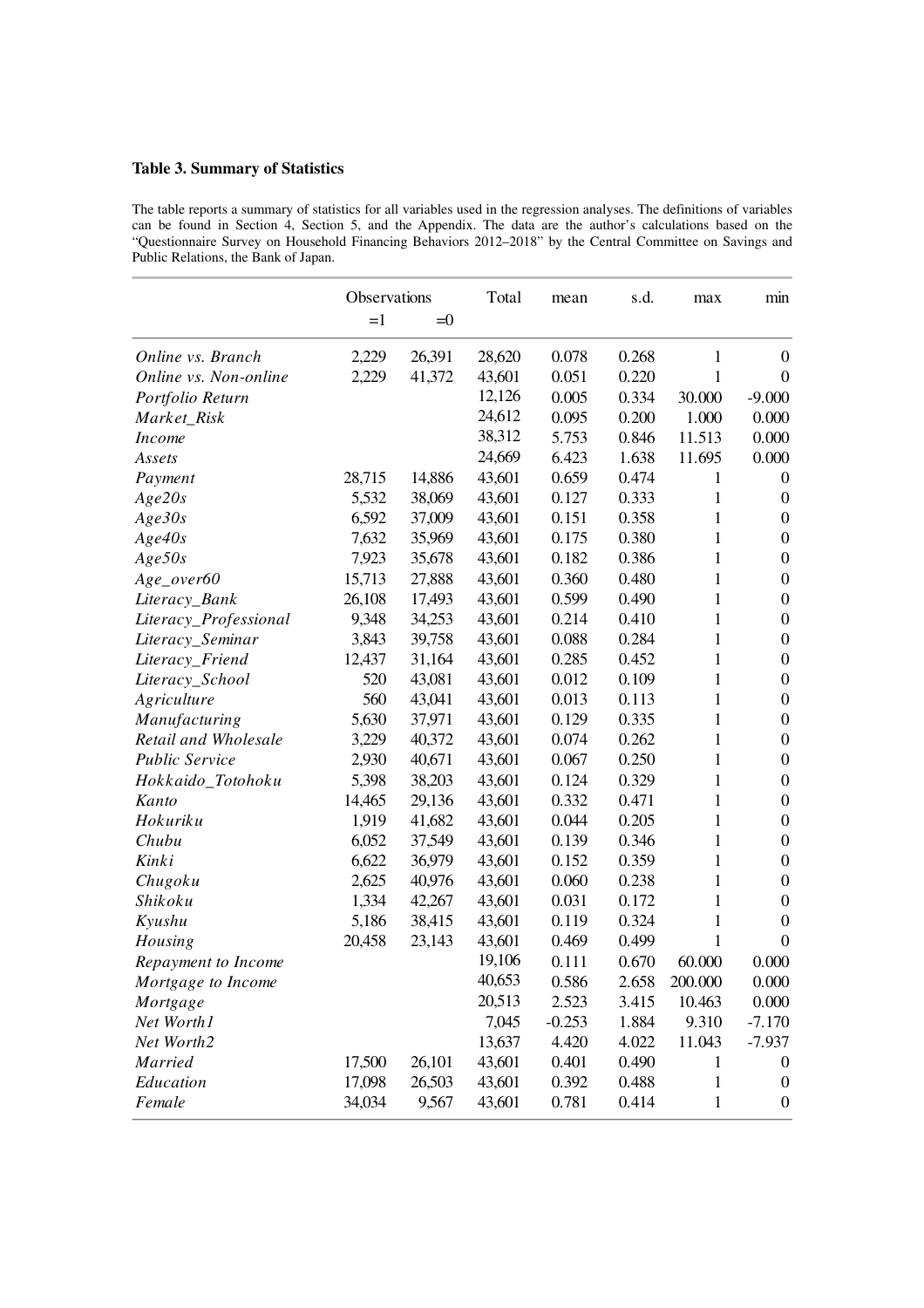# **Table 4. Determinants of Use of Online Banking and Portfolio Returns**

This table reports the results of empirical model (A) which is simultaneously estimated using empirical model (B) by endogenous treatment effects models. Equations (1a)–(4a) correspond to equations (1b)–(4b), respectively. The dependent variable of equations (1a) and (3a) is *Online vs Branch*, while that of equations (2a) and (4a) is *Online vs Non-online.* The dependent variable of equations (1b)–(4b) is *Portfolio Return* which is the annual returns of the portfolio investment. Equations (1a), (1b), (2a), and (2b) are the results of a full sample dataset, while equations (3a), (3b), (4a), and (4b) are those of a dataset that eliminates upper- and lower-one percent samples of *Portfolio Return*. We estimate separate variance and correlation parameters for each of the control and treatment groups. Each Wald test result of the null hypothesis of no correlation between the treatment-assignment errors and the outcome errors is respectively indicated. The definitions of variables are indicated in Section 4, Section 5, and the Appendix. \*, \*\*, and \*\*\* denote significance at the 10%, 5%, and 1% level, respectively.

| Dep. Variable         | Online vs.<br><b>Branch</b> | Portfolio<br>Return | Online vs.<br>Non-online | Portfolio<br>Return | Online vs.<br><b>Branch</b> | Portfolio<br>Return | Online vs.<br>Non-online | Portfolio<br>Return |
|-----------------------|-----------------------------|---------------------|--------------------------|---------------------|-----------------------------|---------------------|--------------------------|---------------------|
|                       | Full Sample                 |                     | <b>Full Sample</b>       |                     | 99 percent Sample           |                     | 99 percent Sample        |                     |
|                       | (1a)                        | (1b)                | (2a)                     | (2b)                | (3a)                        | (3b)                | (4a)                     | (4b)                |
| Online vs. Branch     |                             | $0.175$ **          |                          |                     |                             | $0.049$ ***         |                          |                     |
|                       |                             | (2.120)             |                          |                     |                             | (2.760)             |                          |                     |
| Online vs. Non-online |                             |                     |                          | $0.248$ **          |                             |                     |                          | $0.055$ **          |
|                       |                             |                     |                          | (2.230)             |                             |                     |                          | (2.500)             |
| Market Risk           |                             | 0.005               |                          | $-0.005$            |                             | $-0.005$            |                          | $-0.008$ *          |
|                       |                             | (0.160)             |                          | $(-0.220)$          |                             | $(-0.850)$          |                          | $(-1.670)$          |
| <b>Income</b>         | $-0.118$<br>***             | $0.007$ *           | $-0.070$ **              | $0.009$ ***         | $-0.121$<br>***             | ***<br>0.006        | $-0.073$ **              | $0.005$ ***         |
|                       | $(-3.410)$                  | (1.700)             | $(-2.480)$               | (2.950)             | $(-3.410)$                  | (4.510)             | $(-2.530)$               | (4.240)             |
| Assets                | 0.142<br>***                | 0.008               | 0.116<br>***             | 0.006               | 0.140<br>***                | 4.6E-04             | $0.113***$               | 0.001               |
|                       | (6.970)                     | (1.580)             | (6.630)                  | (1.450)             | (6.630)                     | (0.700)             | (6.240)                  | (1.440)             |
| Mortgage to Income    |                             | 0.001               |                          | 0.001               |                             | 2.5E-04             |                          | 1.4E-04             |
|                       |                             | (0.840)             |                          | (1.580)             |                             | (1.090)             |                          | (0.860)             |
| Married               |                             | 0.028               |                          | 0.020               |                             | 0.002               |                          | $0.003$ *           |
|                       |                             | (1.210)             |                          | (1.560)             |                             | (1.020)             |                          | (1.730)             |
| Education             |                             | 0.002               |                          | 0.005               |                             | $0.005$ ***         |                          | $0.005$ ***         |
|                       |                             | (0.240)             |                          | (0.650)             |                             | (3.810)             |                          | (3.760)             |
| Payment               | $0.564$ ***                 | $-0.008$            | $0.486$ ***              | $-0.007$            | $0.560$ ***                 | $-0.003$            | 0.481<br>***             | $-0.001$            |
|                       | (8.900)                     | $(-0.920)$          | (8.300)                  | $(-0.960)$          | (8.620)                     | $(-1.540)$          | (8.010)                  | $(-0.830)$          |
| Literacy_Bank         | $\ast\ast\ast$<br>$-0.314$  | $-0.006$            | $-0.184$ ***             | $-0.004$            | $-0.316$ ***                | 0.002               | $-0.179$ ***             | $0.003$ **          |
|                       | $(-6.690)$                  | $(-0.450)$          | $(-4.380)$               | $(-0.360)$          | $(-6.540)$                  | (1.060)             | $(-4.140)$               | (2.000)             |
| Literacy_Professional | $0.112$ **                  | $-0.012$            | $0.111$ **               | $-0.006$            | $0.117$ **                  | 4.6E-04             | $0.117$ **               | 0.002               |
|                       | (2.210)                     | $(-1.050)$          | (2.440)                  | $(-0.730)$          | (2.240)                     | (0.260)             | (2.500)                  | (1.380)             |

(continued to the next page)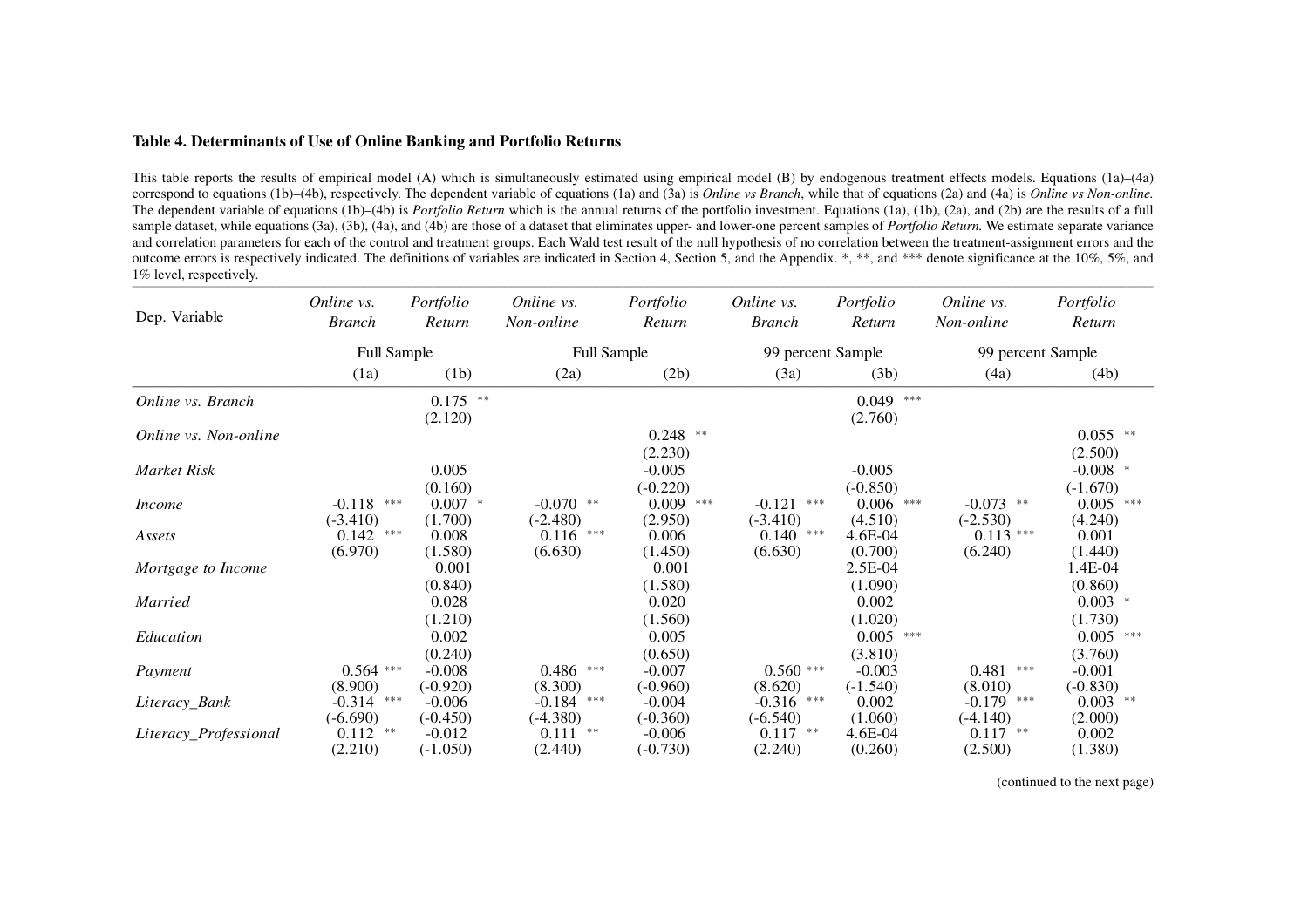(continued from the previous page)

| Literacy Seminar                           | ***<br>0.344 | $-0.035$ *   | $0.252$ ***     | $-0.023$ **     | ***<br>0.365    | $-0.003$     | $0.262$ ***  | $-0.001$     |
|--------------------------------------------|--------------|--------------|-----------------|-----------------|-----------------|--------------|--------------|--------------|
|                                            | (5.280)      | $(-1.940)$   | (4.390)         | $(-2.020)$      | (5.440)         | $(-0.890)$   | (4.430)      | $(-0.550)$   |
| Literacy Friend                            | $-0.363$ *** | 0.004        | $-0.244$<br>*** | 0.005           | $-0.344$<br>*** | $0.003$ *    | $-0.230$ *** | $0.003$ *    |
|                                            | $(-6.690)$   | (0.630)      | $(-4.960)$      | (1.110)         | $(-6.240)$      | (1.800)      | $(-4.600)$   | (1.900)      |
| Literacy School                            | $-0.031$     | 0.035        | $-0.110$        | 0.011           | $-0.119$        | 0.008        | $-0.199$     | $-0.002$     |
|                                            | $(-0.110)$   | (0.750)      | $(-0.460)$      | (0.440)         | $(-0.390)$      | (1.230)      | $(-0.770)$   | $(-0.280)$   |
| constant                                   | $-2.355$ *** | $-0.119$ *** | $-2.606$ ***    | ***<br>$-0.125$ | $-2.311$<br>*** | $-0.049$ *** | $-2.565$ *** | $-0.045$ *** |
|                                            | $(-9.900)$   | $(-2.600)$   | $(-13.030)$     | $(-4.350)$      | $(-9.490)$      | $(-6.130)$   | $(-12.530)$  | $(-6.940)$   |
| Age Dummies                                | Yes          | Yes          | Yes             | Yes             | Yes             | Yes          | Yes          | Yes          |
| <b>Regional Dummies</b>                    | Yes          | Yes          | Yes             | Yes             | Yes             | Yes          | Yes          | Yes          |
| <b>Occupation Dummies</b>                  |              | Yes          |                 | Yes             |                 | Yes          |              | Yes          |
| Year Dummies                               | Yes          | Yes          | Yes             | Yes             | Yes             | Yes          | Yes          | Yes          |
| <b>Observations</b>                        |              | 7,662        |                 | 11,274          |                 | 7,471        |              | 10,945       |
| Wald test of Indep. $(rho0=rho1=0)$ : chi2 |              | 4.890 *      |                 | $5.410*$        |                 | $5.250$ *    |              | $5.040*$     |
|                                            |              |              |                 |                 |                 |              |              |              |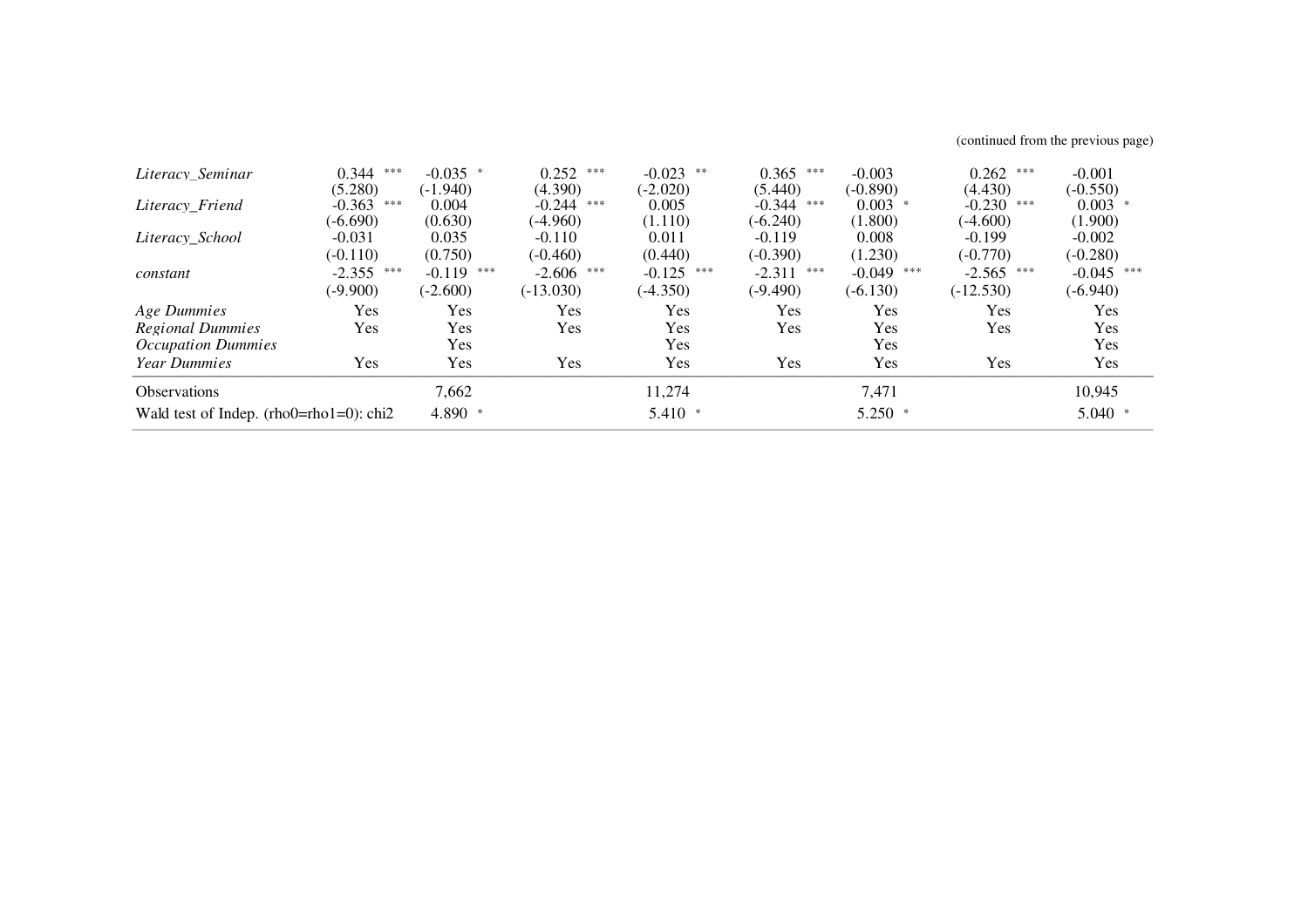#### **Table 5. Online Users vs. Branch Visitors: Portfolio Returns and Risk Appetite**

This table reports the results of empirical model (B) which is simultaneously estimated using empirical model (A) by endogenous treatment effects models. The dependent variable *Portfolio Return* is the annual returns of the portfolio investment. In these estimations, we employ the independent variable *Market Risk* and allow the parameters to vary over treatment level of treatment dummy (*Online vs. Branch*, *Online vs. Non-online*) in each estimation. Empirical results of model (C) for equations (1) and (3) in Table 5 correspond to equations (1a) in Table 4 and equations (2) and (4) in Table 5 correspond to (2a) in Table 4. Equations (1) and (2) are the results of a full sample dataset of *Portfolio Return.* Equations (3) and (4) employ *Market Risk,* which is defined as equities plus investment, and trust assets plus foreign currency denominated assets divided by total assets of households, as a dependent variable. Empirical results of model (C) for equations (3)–(4) also correspond to equations (1a)–(2a) in Table 4. For equations (1)–(4), we estimate separate variance and correlation parameters for each of the control and treatment groups. Each Wald test result of the null hypothesis of no correlation between the treatment-assignment errors and the outcome errors is respectively indicated. The definitions of variables are indicated in Section 4, Section 5, and the Appendix. \*, \*\*, and \*\*\* denote significance at the 10%, 5%, and 1% level, respectively.

|                            | Portfolio              | Portfolio               | <b>Market</b>              | <b>Market</b>              |
|----------------------------|------------------------|-------------------------|----------------------------|----------------------------|
| Dep. Variable              | Return                 | Return                  | Risk                       | Risk                       |
|                            |                        |                         |                            |                            |
|                            | (1)<br>Full            | (2)<br>Full             | (3)<br>Full                | (4)<br>Full                |
|                            | Sample                 | Sample                  | Sample                     | Sample                     |
|                            |                        |                         |                            |                            |
| Online vs. Branch          | 0.139                  |                         | $0.104$ ***                |                            |
| Market Risk                | (1.550)                |                         | (11.290)                   |                            |
| Online vs. Branch= $0$     | $-0.026$               |                         |                            |                            |
|                            | $(-0.770)$             |                         |                            |                            |
| Online vs. Branch= $1$     | $0.147$ **             |                         |                            |                            |
|                            | (2.160)                |                         |                            |                            |
| Online vs. Non-online      |                        | $0.215$ *               |                            | 0.312<br>***               |
|                            |                        | (1.650)                 |                            | (21.780)                   |
| Market Risk                |                        |                         |                            |                            |
| Online vs. Non-online $=0$ |                        | $-0.025$                |                            |                            |
|                            |                        | $(-1.020)$              |                            |                            |
| Online vs. Non-online $=1$ |                        | $0.146$ **              |                            |                            |
|                            |                        | (2.090)                 |                            |                            |
| <b>Income</b>              | $0.010$ **             | 0.010<br>***            | 0.005                      | 0.014                      |
|                            | (2.070)                | (3.160)                 | (0.310)                    | (1.090)                    |
| Assets                     | 0.007                  | 0.003                   | $-0.029$<br>$***$          | $-0.026$<br>***            |
|                            | (1.200)                | (0.860)                 | $(-4.460)$                 | $(-5.130)$                 |
| Mortgage to Income         | 0.001                  | 4.7E-04                 | $0.001$ **                 | 7.8E-04 **                 |
|                            | (0.910)                | (1.440)                 | (2.110)                    | (2.510)                    |
| Married                    | 0.029                  | $0.023$ *               | 0.044<br>***               | 0.053<br>***               |
|                            | (1.360)                | (1.940)                 | (9.190)                    | (13.940)                   |
| Education                  | 0.003                  | 0.007                   | 0.022<br>***               | 0.024<br>***               |
|                            | (0.280)                | (0.820)                 | (6.640)                    | (8.510)                    |
| Payment                    | $-0.012$<br>$(-1.350)$ | $-0.013*$<br>$(-1.830)$ | $0.019***$                 | $0.018$ ***                |
|                            | $-0.003$               | 3.9E-06                 | (5.800)<br>$-0.014$<br>*** | (6.070)<br>$-0.012$<br>*** |
| Literacy_Bank              | $(-0.250)$             | (0.000)                 | $(-4.140)$                 | $(-4.070)$                 |
| Literacy_Professional      | $-0.012$               | $-0.007$                | 0.032<br>***               | 0.034<br>***               |
|                            | $(-1.050)$             | $(-0.800)$              | (8.830)                    | (10.150)                   |
| Literacy_Seminar           | $-0.039$ **            | $-0.029$ **             | 0.016<br>***               | 0.008                      |
|                            | $(-2.070)$             | $(-2.150)$              | (2.800)                    | (1.580)                    |
| Literacy_Friend            | 0.006                  | $0.009$ **              | $-0.010$<br>***            | $-0.019$ ***               |
|                            | (1.150)                | (2.140)                 | $(-5.010)$                 | $(-7.210)$                 |
| Literacy_School            | 0.034                  | 0.020                   | 0.007                      | 0.012                      |
|                            | (0.760)                | (0.840)                 | (0.370)                    | (0.780)                    |

(continued to the next page)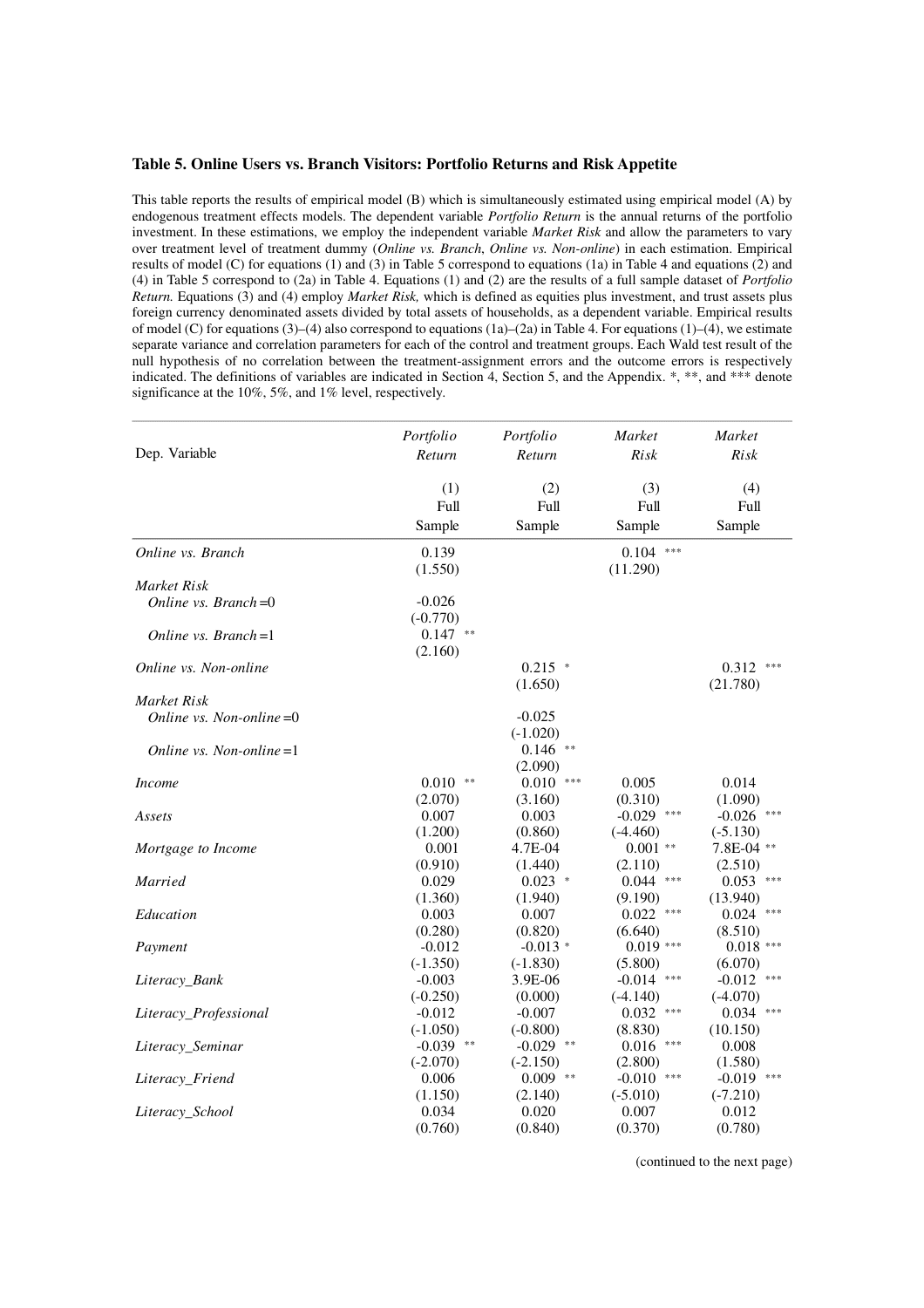| constant                                            | **<br>$-0.125$<br>$(-2.160)$ | ***<br>$-0.116$<br>$(-3.400)$ | $-0.019$<br>$(-0.420)$ | $-0.043$<br>$(-1.440)$ |
|-----------------------------------------------------|------------------------------|-------------------------------|------------------------|------------------------|
| Age Dummies                                         | Yes                          | Yes                           | <b>Yes</b>             | <b>Yes</b>             |
| <b>Regional Dummies</b>                             | <b>Yes</b>                   | <b>Yes</b>                    | <b>Yes</b>             | <b>Yes</b>             |
| <b>Occupation Dummies</b>                           | <b>Yes</b>                   | <b>Yes</b>                    | <b>Yes</b>             | <b>Yes</b>             |
| <b>Year Dummies</b>                                 | <b>Yes</b>                   | <b>Yes</b>                    | <b>Yes</b>             | <b>Yes</b>             |
| Income $\times$ Year Dummies & Income $\frac{1}{2}$ |                              |                               | <b>Yes</b>             | <b>Yes</b>             |
| Assets $\times$ Age Dummies & Assets $\sim$ 2       |                              |                               | <b>Yes</b>             | Yes                    |
| <b>Observations</b>                                 | 7,662                        | 11,274                        | 15,779                 | 23,100                 |
| Wald test of Indep. (rho0=rho1=0): chi2             | $10.300$ ***                 | 7.220<br>**                   | 3.970<br>**            | 119.270<br>***         |
| ATE ( <i>Treatment Dummy</i> = $1$ vs. 0)           | $0.158$ *                    | $0.236$ *                     |                        |                        |
|                                                     | (1.830)                      | (1.878)                       |                        |                        |
| ATET ( <i>Treatment Dummy</i> = $1$ vs. 0)          | $0.185$ **                   | $0.260$ **                    |                        |                        |
|                                                     | (2.235)                      | (2.156)                       |                        |                        |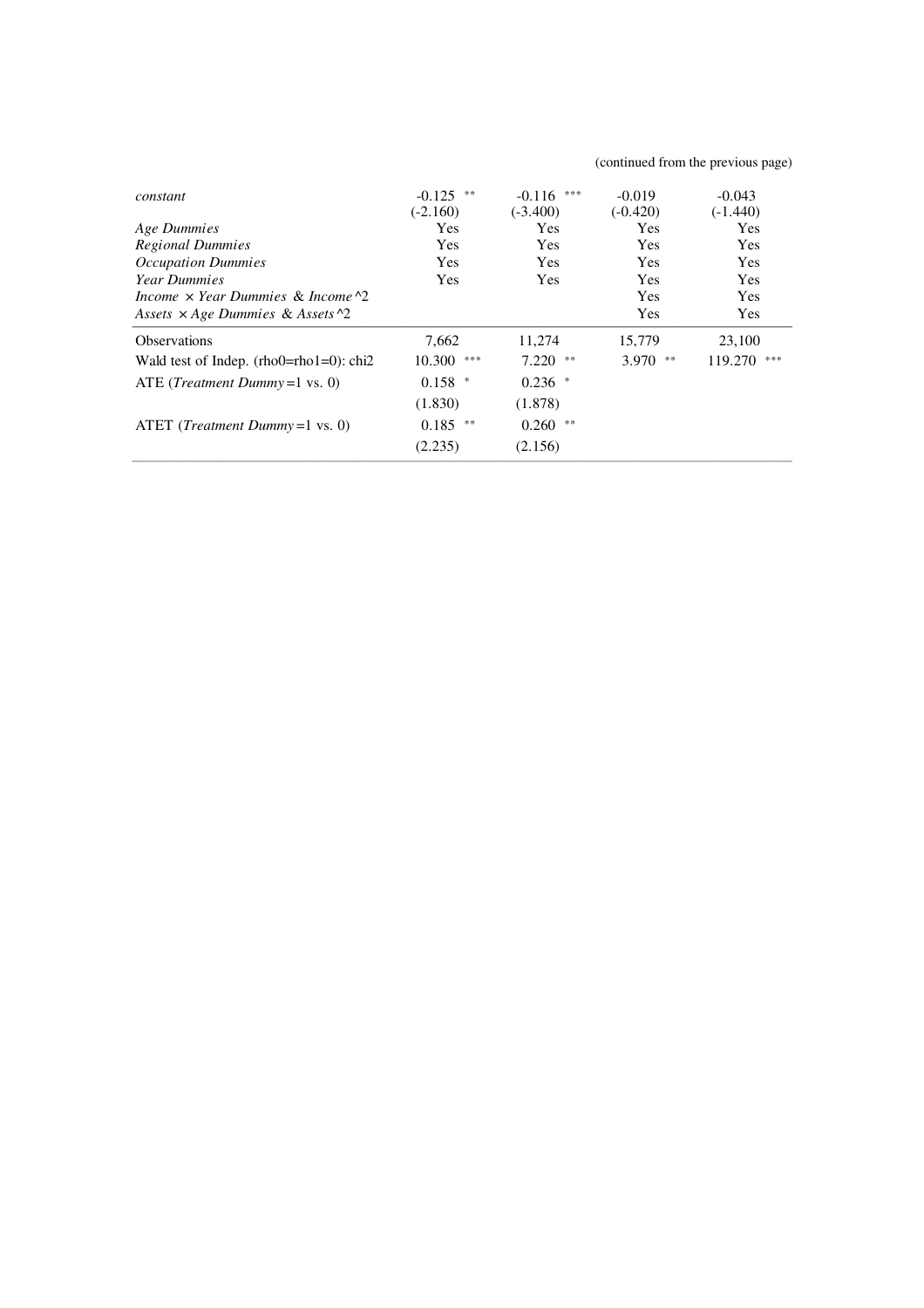#### **Table 6. Online Users vs. Branch Visitors: Debt Repayment and Risk Appetite**

This table reports the results of empirical model (D) which is simultaneously estimated using empirical model (C) by endogenous treatment effects models. We employ the independent variable of *Repayment to Income* and allow the parameters of *Repayment to Income* to vary over treatment level of treatment dummy (*Online vs. Branch*, *Online vs. Non-online*) in these estimations. Equation (1) and (2) are estimated by using full household samples. Equation (3) and (4) are estimated by using household samples that household chiefs are active salaried workers of age 20s or 30s or 40s or 50s. Empirical results of model (C) for equations (1) and (3) in Table 6 correspond to equations (1a) in Table 4 and equations  $(2)$  and  $(4)$  in Table 6 correspond to  $(2a)$  in Table 4. For equations  $(1)$ – $(4)$ , we estimate separate variance and correlation parameters for each of the control and treatment groups. Each Wald test result of the null hypothesis of no correlation between the treatment-assignment errors and the outcome errors is respectively indicated. The definitions of variables are indicated in Section 4, Section 5, and the Appendix. \*, \*\*, and \*\*\* denote significance at the 10%, 5%, and 1% level, respectively.

|                                                    | Market          | Market       | Market       | Market       |
|----------------------------------------------------|-----------------|--------------|--------------|--------------|
| Dep. Variable                                      | Risk            | Risk         | Risk         | Risk         |
|                                                    | (1)             | (2)          | (3)          | (4)          |
|                                                    | Full            | Full         | Active       | Active       |
|                                                    | Sample          | Sample       | Workers      | Workers      |
|                                                    |                 |              | Sample       | Sample       |
| Online vs. Branch                                  | $0.212$ ***     |              | $0.257$ ***  |              |
|                                                    | (4.020)         |              | (7.416)      |              |
| Online vs. Non-online                              |                 | 0.321        |              | 0.314        |
|                                                    |                 | (24.260)     |              | (18.710)     |
| Repayment to Income                                |                 |              |              |              |
| Online vs. Branch=0                                | 0.003           |              | 0.003        |              |
|                                                    | (0.980)         |              | (0.970)      |              |
| Online vs. $Branch = 1$                            | $0.110$ ***     |              | $0.113$ ***  |              |
|                                                    | (3.460)         |              | (3.580)      |              |
| Repayment to Income                                |                 |              |              |              |
| Online vs. Non-online $=0$                         |                 | 0.001        |              | $-4.9E-04$   |
|                                                    |                 | (0.370)      |              | $(-0.350)$   |
| Online vs. Non-online $=1$                         |                 | $0.128$ ***  |              | $0.120$ ***  |
|                                                    |                 | (3.710)      |              | (3.600)      |
| Assets                                             | $-0.028$<br>*** | $-0.025$ *** | $-0.029$ *   | $-0.028$ **  |
|                                                    | $(-3.070)$      | $(-3.660)$   | $(-1.950)$   | $(-2.450)$   |
| Married                                            | 0.038<br>***    | $0.048$ ***  | $0.035$ ***  | $0.056$ ***  |
|                                                    | (5.670)         | (9.310)      | (3.150)      | (6.550)      |
| Education                                          | $0.024$ ***     | $0.027$ ***  | 0.021<br>*** | $0.029$ ***  |
|                                                    | (4.540)         | (6.300)      | (3.410)      | (5.490)      |
| Literacy_Bank                                      | $-0.015$ **     | $-0.019$ *** | $-0.003$     | $-0.013$ **  |
|                                                    | $(-2.470)$      | $(-3.990)$   | $(-0.500)$   | $(-2.108)$   |
| Literacy_Professional                              | $0.035$ ***     | $0.037$ ***  | $0.027$ ***  | $0.034$ ***  |
|                                                    | (5.170)         | (6.810)      | (3.860)      | (5.450)      |
| Literacy_Seminar                                   | $-0.003$        | 0.005        | $-0.007$     | 0.002        |
|                                                    | $(-0.300)$      | (0.620)      | $(-0.620)$   | (0.260)      |
| Literacy_Friend                                    | $-0.002$        | $-0.018$ *** | 5.0E-04      | $-0.014$ *** |
|                                                    | $(-0.260)$      | $(-4.170)$   | (0.080)      | $(-2.780)$   |
| Literacy_School                                    | 0.036           | 0.024        | 0.014        | 0.005        |
|                                                    | (1.160)         | (1.120)      | (0.320)      | (0.140)      |
| constant                                           | 0.029           | 0.017        | 0.028        | 0.024        |
|                                                    | (0.970)         | (0.770)      | (0.630)      | (0.660)      |
| Age Dummies                                        | Yes             | Yes          | Yes          | Yes          |
| <b>Occupation Dummies</b>                          | Yes             | Yes          | Yes          | Yes          |
| <b>Year Dummies</b>                                | Yes             | Yes          | Yes          | Yes          |
| Assets $\times$ Age Dummies & Assets $\frac{1}{2}$ | Yes             | Yes          | Yes          | Yes          |

(continued to the next page)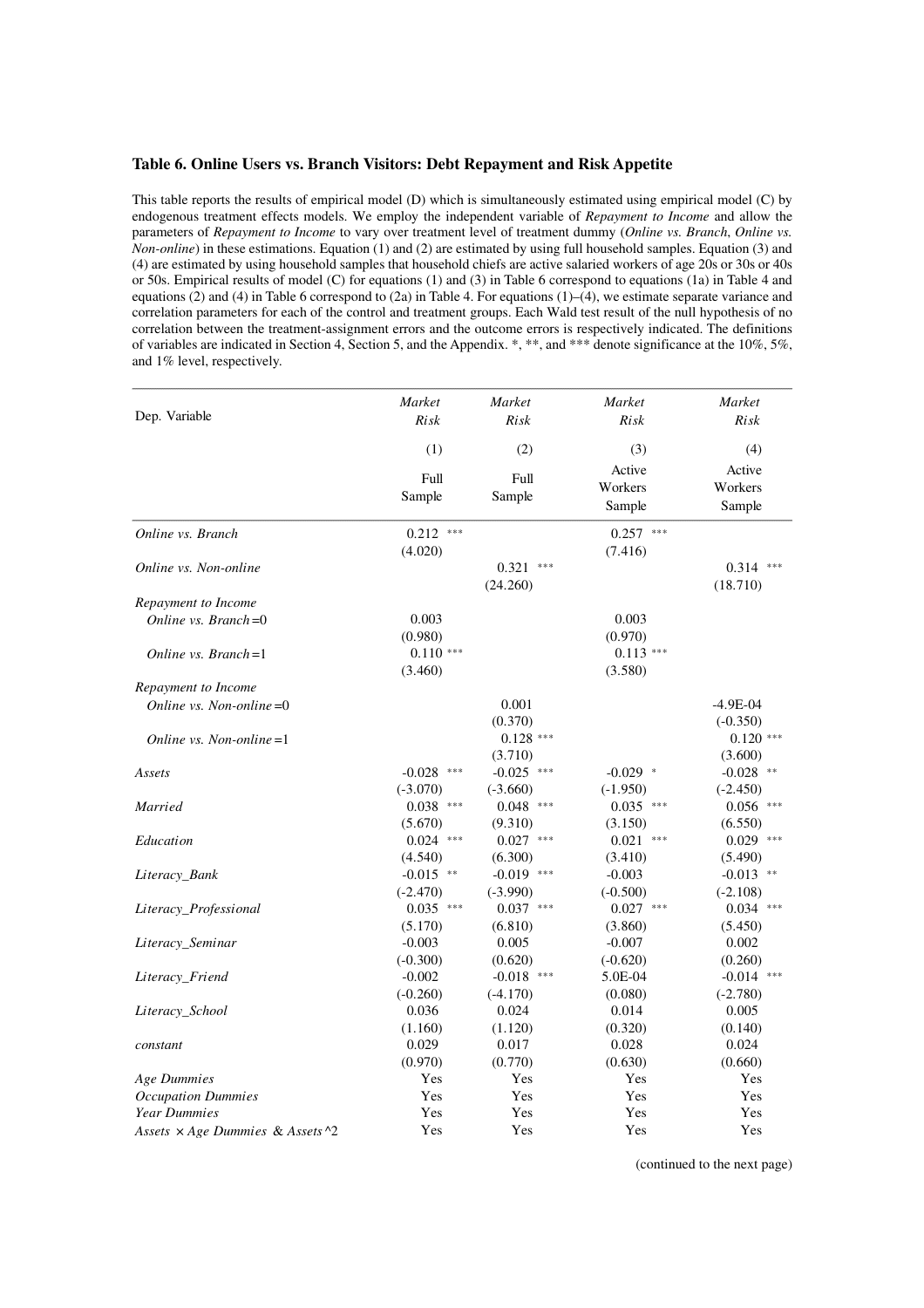(continued from the previous page)

| <b>Observations</b><br>Wald test of Indep. $(rho0=rho1=0)$ : chi2 | 6.086<br>$8.430$ **     | 9.722<br>$171.060$ ***   | 3.966<br>$14.610$ ***   | 5.810<br>$89.520$ ***   |
|-------------------------------------------------------------------|-------------------------|--------------------------|-------------------------|-------------------------|
| ATE ( <i>Treatment Dummy</i> = $1$ vs. 0)                         | 0.226<br>***            | 0.338<br>***             | 0.279<br>***            | $0.340$ ***             |
| ATET ( <i>Treatment Dummy</i> = $1$ vs. 0)                        | (4.243)<br>0.221<br>*** | (25.988)<br>0.331<br>*** | (8.139)<br>0.280<br>*** | (21.206)<br>$0.339$ *** |
|                                                                   | (4.156)                 | (25.585)                 | (8.183)                 | (21.160)                |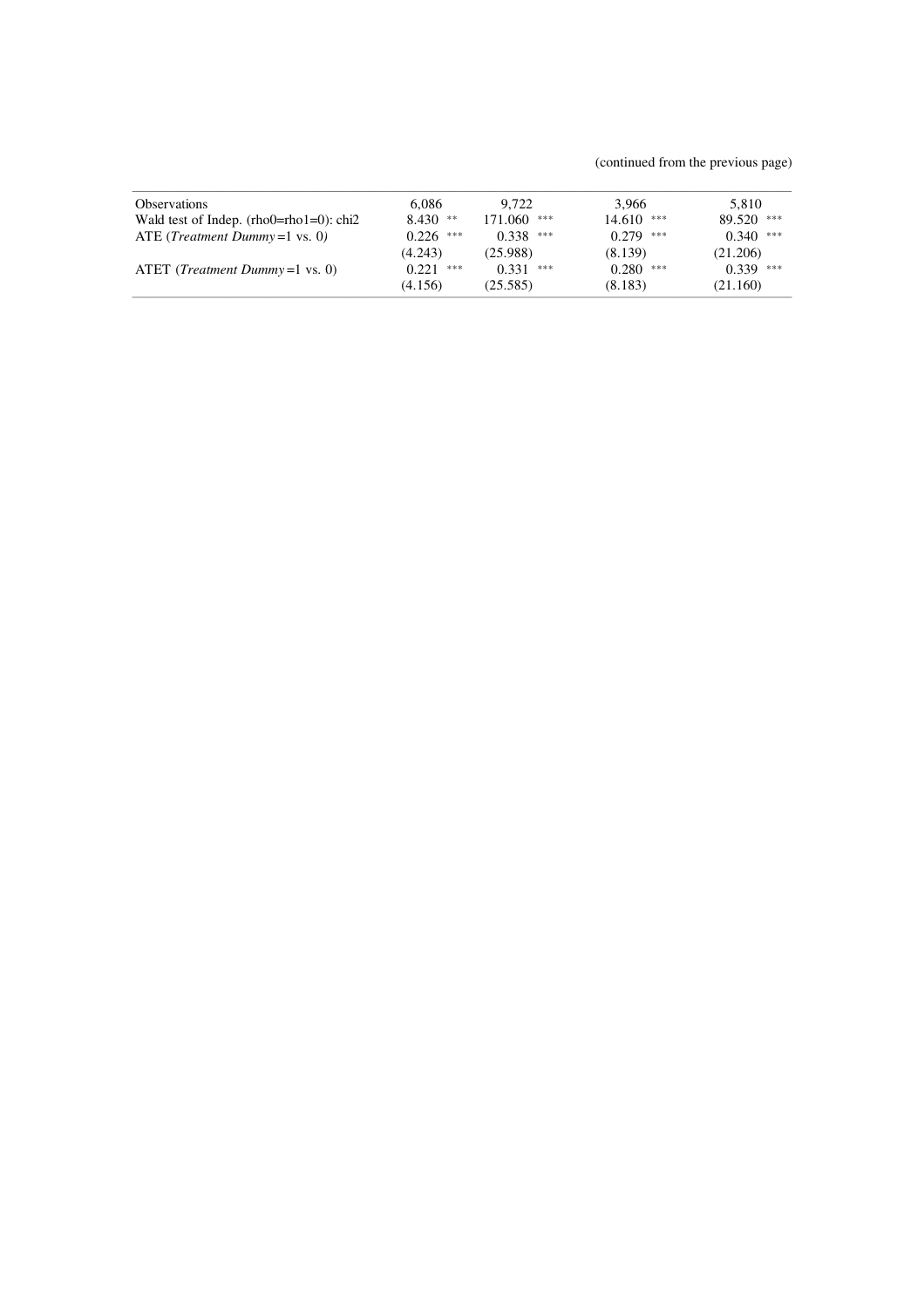# **Table 7. Online Users vs. Branch Visitors: Debt Repayment**

This table reports the results of empirical tests of the relationship between household debt repayment and use of online banking. Two empirical models are simultaneously estimated by endogenous treatment effects models. The first equation is the same as model (C) in which the dependent variable is *Online vs. Branch,* and the second dependent variable is *Repayment to Income*. Equation (1) and (2) are estimated by using household samples that have at least nonzero mortgage loan outstanding. Equation (3) and (4) are estimated by using household samples that have at least nonzero mortgage loan outstanding and household chiefs are active salaried workers of age 20s or 30s or 40s or 50s. Covariance and variance matrix corresponding to the parameter estimates are estimated by Huber/White/sandwich estimator for equation (1) and (3). Equation (2) and (4) are estimated by two-step estimation. Empirical results of model (C) for equations (1) and (3) in Table 7 correspond to equations (1a) in Table 4 and equations (2) and (4) in Table 7 correspond to (2a) in Table 4. The definitions of variables are indicated in Section 4, Section 5, and the Appendix.  $*,$ \*\*, and \*\*\* denote significance at the 10%, 5%, and 1% level, respectively.

|                                                    | Repayment      | Repayment      | Repayment                         | Repayment<br>to |  |
|----------------------------------------------------|----------------|----------------|-----------------------------------|-----------------|--|
| Dep. Variable                                      | to             | to             | to                                |                 |  |
|                                                    | <i>Income</i>  | <b>Income</b>  | <b>Income</b>                     | <b>Income</b>   |  |
|                                                    | (1)            | (2)            | (3)                               | (4)             |  |
|                                                    | All            | All            |                                   |                 |  |
|                                                    | Household      | Household      | Sample of Active Sample of Active |                 |  |
|                                                    | Sample that    | Sample that    | Workers that                      | Workers that    |  |
|                                                    | have           | have           | have Mortgage                     | have Mortgage   |  |
|                                                    | Mortgage       | Mortgage       | Loans                             | Loans           |  |
|                                                    | Loans          | Loans          |                                   |                 |  |
| Online vs. Branch                                  | $***$<br>0.472 |                | $***$<br>0.437                    |                 |  |
|                                                    | (7.460)        |                | (6.480)                           |                 |  |
| Online vs. Non-online                              |                | 2.081<br>$***$ |                                   | $1.606$ **      |  |
|                                                    |                | (6.930)        |                                   | (5.530)         |  |
| Mortgage                                           | $0.057$ ***    | $0.056$ ***    | $0.028$ ***                       | $0.034$ ***     |  |
|                                                    | (9.420)        | (5.190)        | (9.520)                           | (6.080)         |  |
| Married                                            | 0.070<br>$**$  | 0.132<br>***   | 0.013                             | $0.080$ **      |  |
|                                                    | (2.320)        | (3.660)        | (0.520)                           | (2.290)         |  |
| Education                                          | $-0.001$       | $-0.015$       | $-0.010$                          | $-0.024$        |  |
|                                                    | $(-0.080)$     | $(-0.743)$     | $(-1.040)$                        | $(-1.170)$      |  |
| Literacy_Bank                                      | 0.017          | 0.015          | 1.5E-04                           | $-0.010$        |  |
|                                                    | (1.260)        | (0.590)        | (0.010)                           | $(-0.400)$      |  |
| Literacy_Professional                              | 0.011          | 0.017          | 0.012                             | 0.014           |  |
|                                                    | (0.950)        | (0.670)        | (1.010)                           | (0.540)         |  |
| Literacy_Seminar                                   | $-0.004$       | $-0.036$       | $-0.017$                          | $-0.023$        |  |
|                                                    | $(-0.140)$     | $(-0.910)$     | $(-0.590)$                        | $(-0.550)$      |  |
| Literacy_Friend                                    | $0.023$ *      | 0.019          | 0.019                             | 0.019           |  |
|                                                    | (1.830)        | (0.790)        | (1.420)                           | (0.770)         |  |
| Literacy School                                    | $-0.052$       | $-0.017$       | $-0.091$                          | $-0.030$        |  |
|                                                    | $(-0.590)$     | $(-0.310)$     | $(-1.170)$                        | $(-0.150)$      |  |
| constant                                           | $-0.050$       | 0.289          | $0.189$ *                         | $0.848$ ***     |  |
|                                                    | $(-0.440)$     | (1.380)        | (1.890)                           | (4.820)         |  |
| Age Dummies                                        | Yes            | Yes            | Yes                               | Yes             |  |
| <b>Occupation Dummies</b>                          | Yes            | Yes            | Yes                               | Yes             |  |
| <b>Regioanl Dummies</b>                            | Yes            | Yes            | Yes                               | Yes             |  |
| <b>Year Dummies</b>                                | Yes            | Yes            | Yes                               | Yes             |  |
| Assets $\times$ Age Dummies & Assets $\frac{1}{2}$ | Yes            | Yes            | Yes                               | Yes             |  |

(continued to the next page)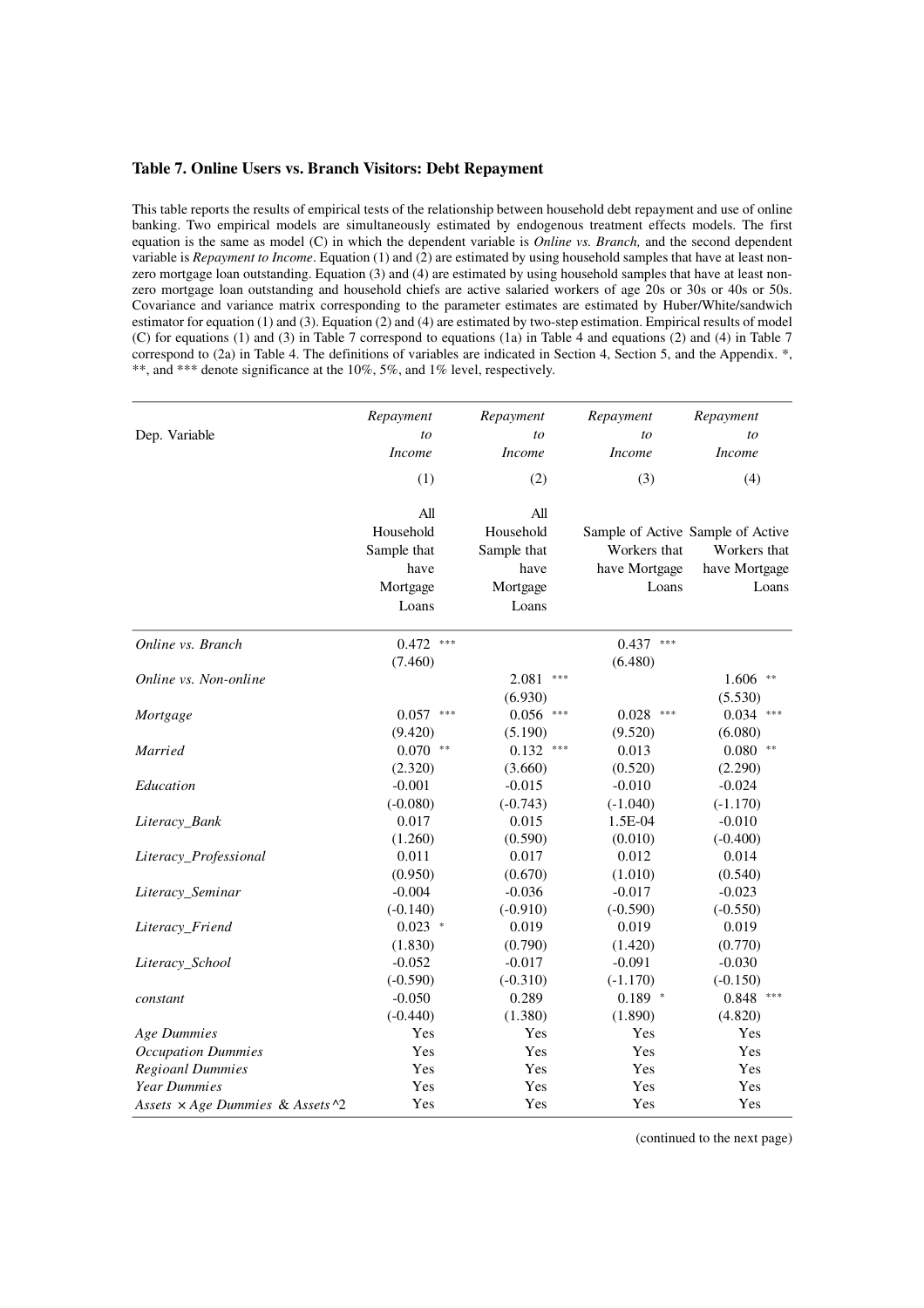(continued from the previous page)

| <b>Observations</b>                   | 2.740        | 3.883        | 2.362        | 3.464        |
|---------------------------------------|--------------|--------------|--------------|--------------|
| Wald test of Indep. $(rho0=0)$ : chi2 | $39.020$ *** |              | $35.200$ *** |              |
| Hazard (lambda)                       |              | $-0.972$ *** |              | $-0.767$ *** |
|                                       |              | $(-7.100)$   |              | $(-5.700)$   |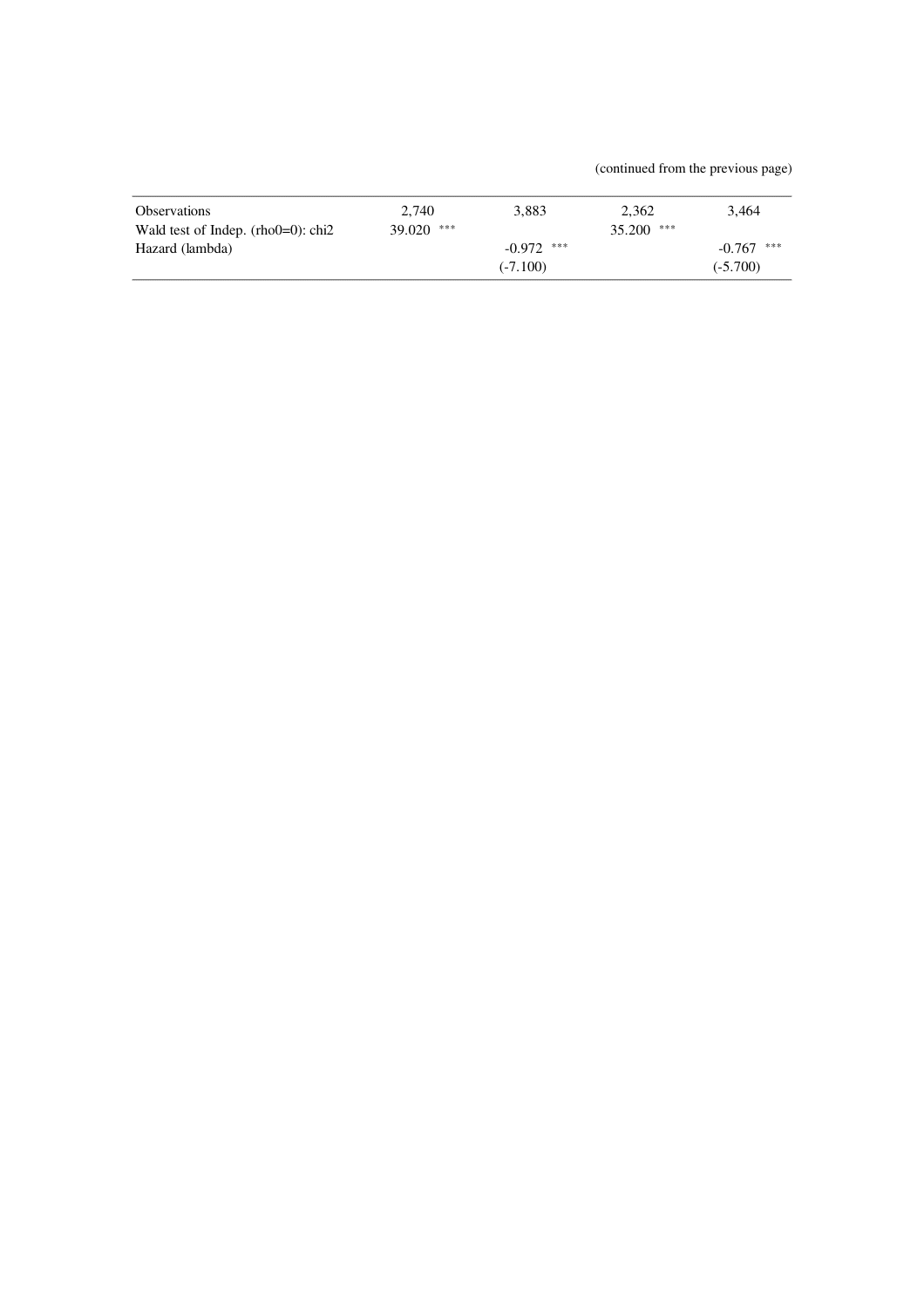# **Table 8. Online Users vs. Branch Visitors: Debt Outstanding and Risk Appetite**

This table reports the results of empirical model (D) which is simultaneously estimated using empirical model (C) by endogenous treatment effects models. We employ the independent variables of *Mortgage* and allow the parameter of *Mortgage* to vary over treatment level of treatment dummy (*Online vs. Branch*, *Online vs. Non-online*) in these estimations. Empirical results of model (C) for equations (1) and (3) in Table 8 correspond to equations (1a) in Table 4 and equations (2) and (4) in Table 8 correspond to (2a) in Table 4. Equation (1) and (2) are estimated by using all household samples that have at least non-zero mortgage loan outstanding. Equation (3) and (4) are estimated by using household samples that have at least non-zero mortgage loan outstanding and household chiefs are active salaried workers of age 20s or 30s or 40s or 50s. Covariance and variance matrix corresponding to the parameter estimates are estimated by Huber/White/sandwich estimator for equations (1)–(4). The definitions of variables are indicated in Section 4, Section 5, and the Appendix. \*, \*\*, and \*\*\* denote significance at the 10%, 5%, and 1% level, respectively.

| Dep. Variable              | Market<br>Risk                                      | Market<br>Risk                                      | Market<br>Risk                                          | Market<br>Risk                                          |
|----------------------------|-----------------------------------------------------|-----------------------------------------------------|---------------------------------------------------------|---------------------------------------------------------|
|                            | (1)                                                 | (2)                                                 | (3)                                                     | (4)                                                     |
|                            | All Household<br>Sample that have<br>Mortgage Loans | All Household<br>Sample that have<br>Mortgage Loans | Sample of Active<br>Workers that have<br>Mortgage Loans | Sample of Active<br>Workers that have<br>Mortgage Loans |
| Online vs. Branch          | $0.341$ ***<br>(10.210)                             |                                                     | $0.358$ ***<br>(3.830)                                  |                                                         |
| Online vs. Non-online      |                                                     | 0.396<br>***<br>(18.230)                            |                                                         | 0.361<br>(10.620)                                       |
| Mortgage                   |                                                     |                                                     |                                                         |                                                         |
| Online vs. Branch= $0$     | $-3.2E - 04$<br>$(-0.510)$                          |                                                     | 0.001<br>(1.250)                                        |                                                         |
| Online vs. Branch= $1$     | $-0.008$ **<br>$(-2.230)$                           |                                                     | $-0.007$ *<br>$(-1.650)$                                |                                                         |
| Mortgage                   |                                                     |                                                     |                                                         |                                                         |
| Online vs. Non-online $=0$ |                                                     | $-0.001$<br>$(-1.290)$                              |                                                         | $-5.3E-05$<br>$(-0.080)$                                |
| Online vs. Non-online $=1$ |                                                     | $-0.008$ **<br>$(-2.160)$                           |                                                         | $-0.008$ *<br>$(-1.650)$                                |
| <i>Income</i>              | $-0.008$<br>$(-0.290)$                              | $-0.005$<br>$(-0.330)$                              | $0.023$ ***<br>(3.910)                                  | $0.023$ ***<br>(4.800)                                  |
| Married                    | 0.052<br>***<br>(4.740)                             | ***<br>0.056<br>(6.690)                             | 0.081<br>***<br>(5.010)                                 | 0.071<br>***<br>(6.130)                                 |
| Education                  | 0.026<br>***<br>(6.180)                             | 0.028<br>***<br>(7.630)                             | 0.022<br>***<br>(4.170)                                 | 0.023<br>***<br>(4.780)                                 |
| Payment                    | ***<br>0.016<br>(3.980)                             | ***<br>0.023<br>(6.160)                             | 0.007<br>(0.970)                                        | 0.019<br>***<br>(3.820)                                 |
| Literacy_Bank              | $-0.002$<br>$(-0.350)$                              | $-0.006$<br>$(-1.510)$                              | 0.002<br>(0.320)                                        | $-0.009$ *<br>$(-1.700)$                                |
| Literacy_Professional      | $0.033$ ***<br>(7.250)                              | $0.038$ ***<br>(9.060)                              | $0.020$ ***<br>(2.940)                                  | $0.023$ ***<br>(5.100)                                  |
| Literacy_Seminar           | $0.016$ *<br>(1.940)                                | 0.011<br>(1.630)                                    | $-2.2E-04$<br>$(-0.020)$                                | 0.007<br>(0.710)                                        |
| Literacy Friend            | $-0.009$ **<br>$(-2.340)$                           | $-0.019$ ***<br>$(-5.440)$                          | $-0.004$<br>$(-0.650)$                                  | $-0.017$ ***<br>$(-3.730)$                              |
| Literacy_School            | $-0.009$ **<br>$(-2.340)$                           | 0.013<br>(0.350)                                    | 0.018<br>(0.390)                                        | 0.042<br>(0.800)                                        |
| constant                   | 0.023<br>(0.260)                                    | $-0.011$<br>$(-0.230)$                              | $-0.138$<br>***<br>$(-3.660)$                           | $-0.122$<br>***<br>$(-3.970)$                           |
| Age Dummies                | Yes                                                 | Yes                                                 | Yes                                                     | Yes                                                     |
| <b>Occupation Dummies</b>  | Yes                                                 | Yes                                                 | Yes                                                     | Yes                                                     |
| <b>Regional Dummies</b>    | Yes                                                 | Yes                                                 | No                                                      | No                                                      |

(continued to the next page)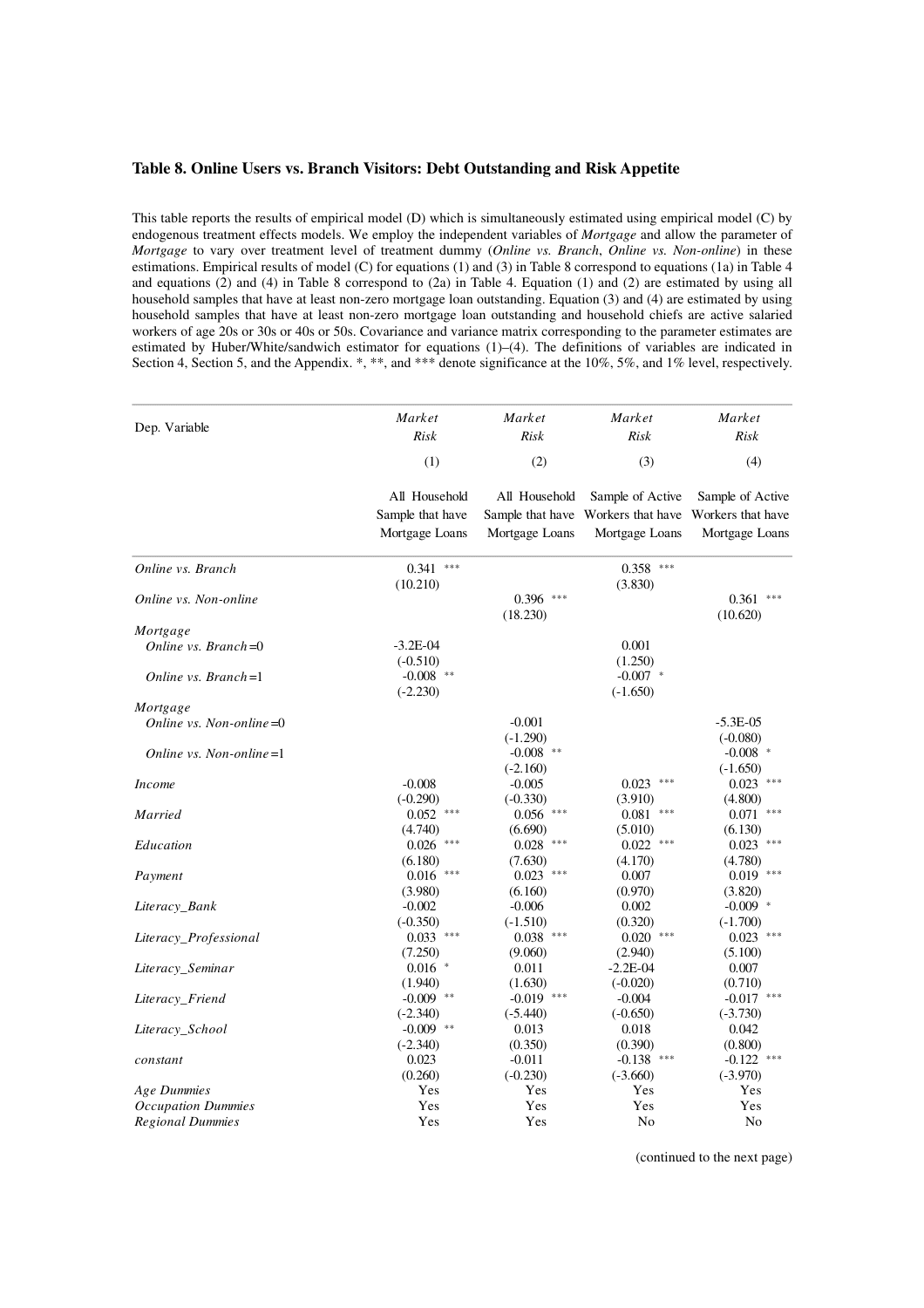(continued from the previous page)

| <i>Year Dummies</i><br>Income $\times$ Year Dummies & Income $\sqrt{2}$ | Yes<br>Yes   | Yes<br>Yes     | Yes<br>No    | Yes<br>N <sub>0</sub> |
|-------------------------------------------------------------------------|--------------|----------------|--------------|-----------------------|
| <b>Observations</b>                                                     | 9.401        | 12.701         | 4.209        | 5.971                 |
| Wald test of Indep. $(rho0=0)$ : chi2                                   | $23.770$ *** | ***<br>118.970 | $4.720$ *    | 33.460 ***            |
| ATE ( <i>Treatment Dummy</i> = $1$ vs. 0)                               | $0.320$ ***  | ***<br>0.376   | ***<br>0.320 | $0.326$ ***           |
|                                                                         | (11.062)     | (24.449)       | (3.492)      | (14.426)              |
| $\text{ATET}$ ( <i>Treatment Dummy</i> = 1 vs. 0)                       | $0.315$ ***  | ***<br>0.371   | $0.320$ ***  | $0.328$ ***           |
|                                                                         | (11.169)     | (25.495)       | (3.493)      | (14.349)              |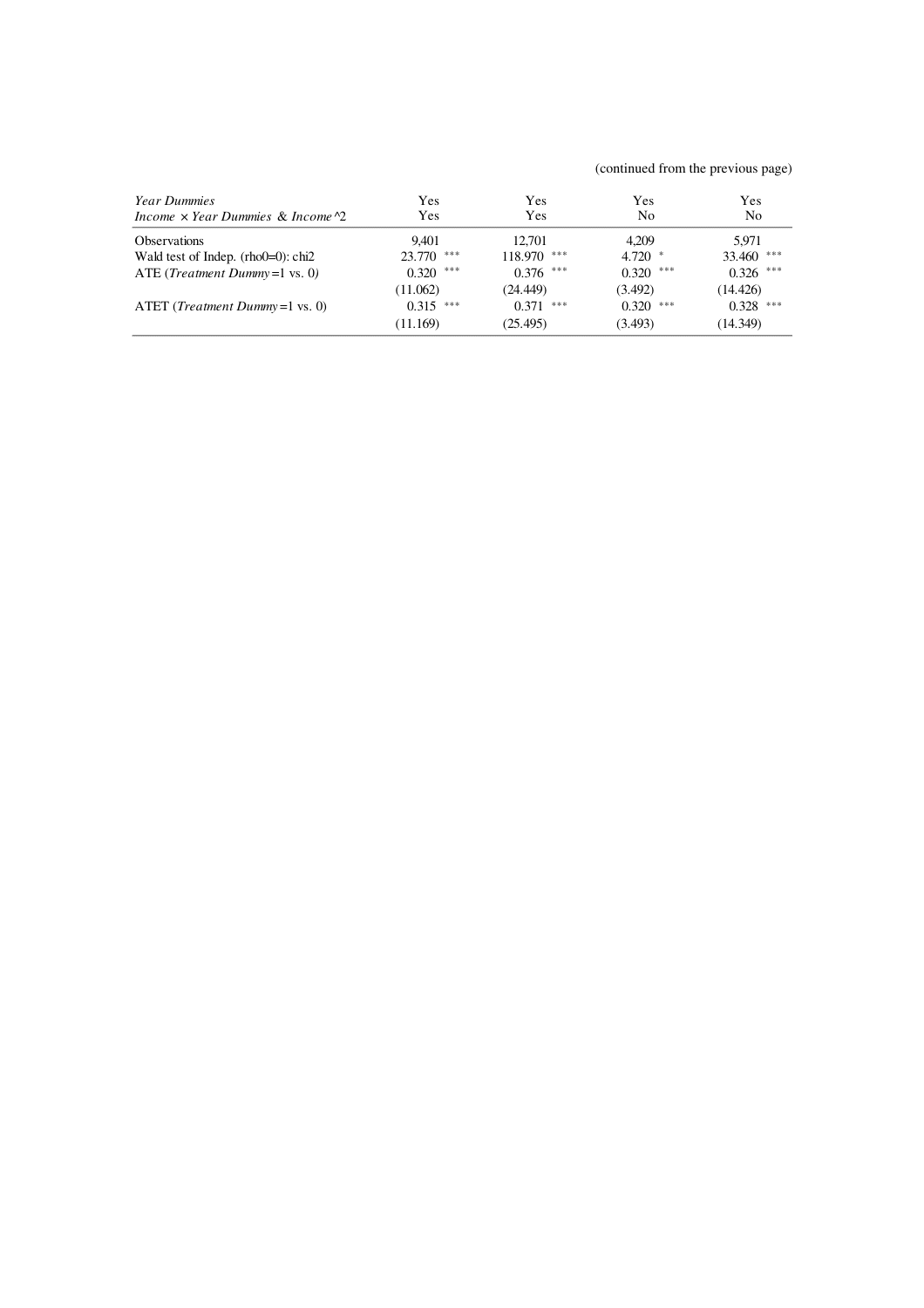# **Table 9. Online Users vs. Branch Visitors: Homeownership and Risk Appetite**

This table reports the results of empirical model (D) which is simultaneously estimated using empirical model (C) by endogenous treatment effects models. We employ the independent variables of *Housing* and allow the parameter of *Housing* to vary over treatment level of treatment dummy (*Online vs. Branch*, *Online vs. Non-online*) in these estimations. Empirical results of model (C) for equations (1) and (3) in Table 9 correspond to equations (1a) in Table 4 and equations (2) and (4) in Table 9 correspond to (2a) in Table 4. Equation (1) and (2) are estimated by using full sample data. Equation (3) and (4) are estimated by using household samples that household chiefs are active salaried workers of age 20s or 30s or 40s or 50s. We indicate 90% confidence interval for each pair of parameters of *Online vs. Branch* =0 and *Online vs. Branch* =1, and *Online vs. Non-online*=0 and *Online vs. Non-online*=1 to show that each pair of the two parameters varying over treatment level are significantly different. Covariance and variance matrix corresponding to the parameter estimates are estimated by Huber/White/sandwich estimator for equations (1) and (2). The definitions of variables are indicated in Section 4, Section 5, and the Appendix. \*, \*\*, and \*\*\* denote significance at the 10%, 5%, and 1% level, respectively.

| Dep. Variable              | Market<br>Risk<br>(1) |           | Market<br>Risk<br>(2) |           | Market<br><b>Risk</b><br>(3) |             | Market<br>Risk<br>(4) |            |
|----------------------------|-----------------------|-----------|-----------------------|-----------|------------------------------|-------------|-----------------------|------------|
|                            |                       |           |                       |           |                              |             |                       |            |
|                            |                       | 90%       |                       | 90%       | Sample of Active             | 90%         | Sample of Active      | 90%        |
|                            | <b>Full Sample</b>    | Conf.     | <b>Full Sample</b>    | Conf.     | Workers that have            | Conf.       | Workers that have     | Conf.      |
|                            |                       | Interval  |                       | Interval  | Mortgage Loans               | Interval    | Mortgage Loans        | Interval   |
| Online vs. Branch          | $0.227$ ***           |           |                       |           | $0.164$ ***                  |             |                       |            |
|                            | (5.840)               |           |                       |           | (6.580)                      |             |                       |            |
| Online vs. Non-online      |                       |           | $0.326$ ***           |           |                              |             | $0.304$ ***           |            |
|                            |                       |           | (31.000)              |           |                              |             | (17.300)              |            |
| Housing                    |                       |           |                       |           |                              |             |                       |            |
| Online vs. Branch= $0$     | $0.013$ ***           | $0.007 -$ |                       |           | 0.006                        | $-0.002 -$  |                       |            |
|                            | (3.750)               | 0.019     |                       |           | (1.280)                      | 0.013       |                       |            |
| Online vs. Branch= $1$     | $0.050$ ***           | $0.022 -$ |                       |           | $0.034$ *                    | $2.1E-04$ ~ |                       |            |
|                            | (2.970)               | 0.078     |                       |           | (1.650)                      | 0.068       |                       |            |
| Housing                    |                       |           |                       |           |                              |             |                       |            |
| Online vs. Non-online $=0$ |                       |           | $0.009$ ***           | $0.004 -$ |                              |             | 0.004                 | $-0.003 -$ |
|                            |                       |           | (3.010)               | 0.014     |                              |             | (0.940)               | 0.010      |
| Online vs. Non-online $=1$ |                       |           | $0.054$ ***           | $0.026 -$ |                              |             | $0.038$ *             | $0.003 -$  |
|                            |                       |           | (3.140)               | 0.082     |                              |             | (1.800)               | 0.073      |
| <i>Income</i>              | $0.020$ ***           |           | $0.022$ ***           |           | $0.018$ ***                  |             | $0.020$ ***           |            |
|                            | (7.680)               |           | (10.290)              |           | (4.010)                      |             | (6.070)               |            |

(continued to the next page)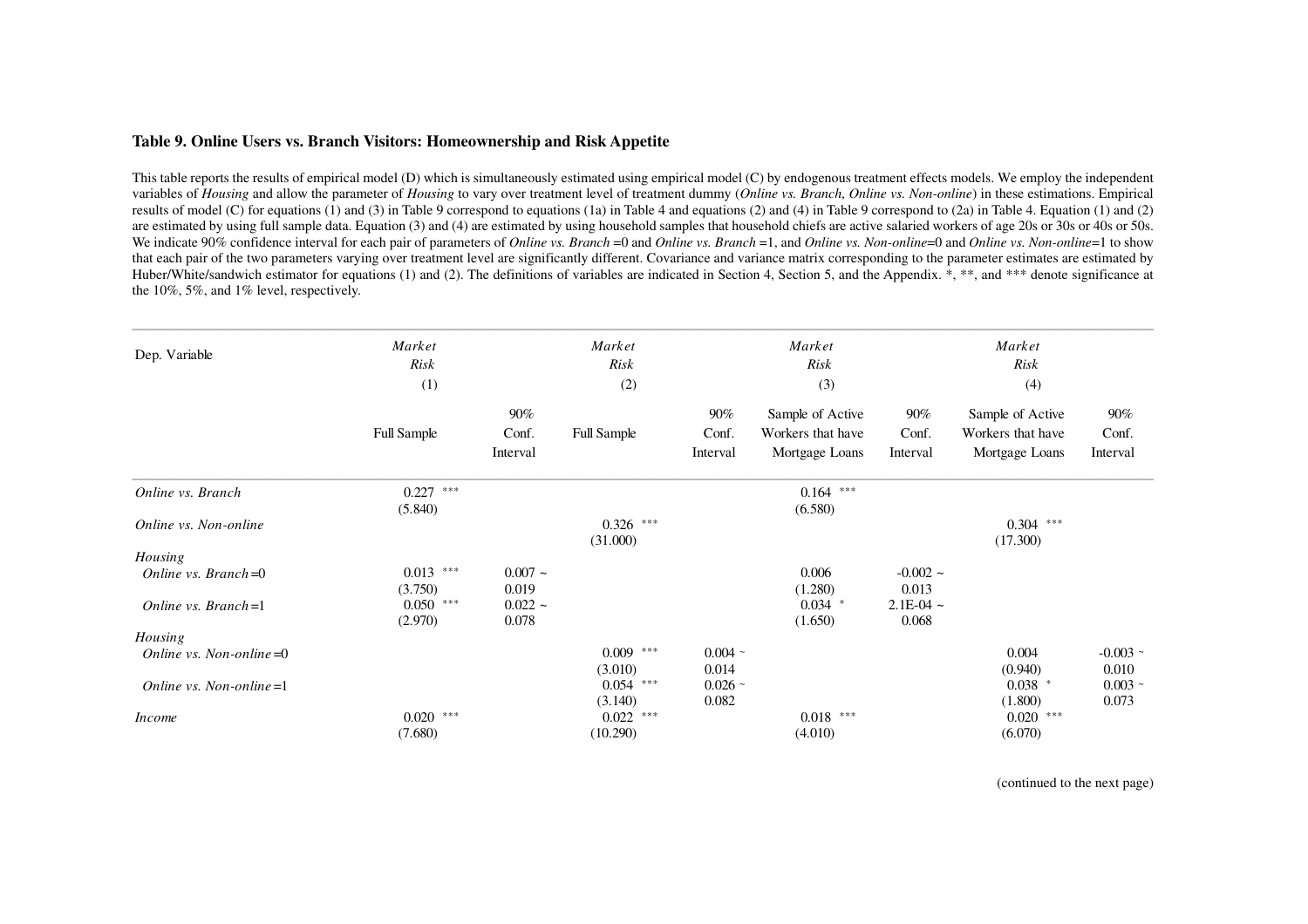(continued from the previous page)

| Education                                  | $0.029$ ***  | $0.033$ ***  | $0.030$ ***  | $0.032$ ***  |  |
|--------------------------------------------|--------------|--------------|--------------|--------------|--|
|                                            | (8.630)      | (11.880)     | (7.080)      | (8.840)      |  |
| Literacy_Bank                              | $-0.005$     | $-0.007$ *** | $-0.006$     | $-0.007$     |  |
|                                            | $(-1.330)$   | $(-2.280)$   | $(-1.210)$   | $(-1.630)$   |  |
| Literacy_Professional                      | $0.036$ ***  | $0.041$ ***  | $0.029$ ***  | $0.034$ ***  |  |
|                                            | (9.110)      | (12.160)     | (5.530)      | (7.420)      |  |
| Literacy_Seminar                           | 0.008        | $0.010*$     | 0.014        | $0.013$ *    |  |
|                                            | (1.110)      | (1.960)      | (1.570)      | (1.820)      |  |
| Literacy_Friend                            | $-0.010$ *** | $-0.020$ *** | $-0.009$ **  | $-0.018$ *** |  |
|                                            | $(-2.980)$   | $(-7.460)$   | $(-2.280)$   | $(-5.180)$   |  |
| Literacy_School                            | 0.018        | 0.016        | $-3.5E-04$   | 0.019        |  |
|                                            | (0.880)      | (1.010)      | $(-0.010)$   | (0.590)      |  |
| constant                                   | $-0.084$ *** | $-0.083$ *** | $-0.097$ *** | $-0.112$ *** |  |
|                                            | $(-5.320)$   | $(-6.480)$   | $(-3.480)$   | $(-5.240)$   |  |
| Age Dummies                                | Yes          | Yes          | Yes          | Yes          |  |
| <b>Occupation Dummies</b>                  | Yes          | Yes          | Yes          | Yes          |  |
| <b>Year Dummies</b>                        | Yes          | Yes          | Yes          | Yes          |  |
| <b>Observations</b>                        | 15,779       | 23,100       | 7,743        | 11,789       |  |
| Wald test of Indep. $(rho0=0)$ : chi2      | $8.560$ ***  | 277.590 ***  | $6.180$ ***  | 84.320 ***   |  |
| ATE ( <i>Treatment Dummy</i> = $1$ vs. 0)  | ***<br>0.249 | $0.351$ ***  | $0.179$ ***  | ***<br>0.321 |  |
|                                            | (6.308)      | (33.302)     | (7.530)      | (19.530)     |  |
| ATET ( <i>Treatment Dummy</i> = $1$ vs. 0) | $0.237$ ***  | $0.338$ ***  | $0.172$ ***  | $0.313$ ***  |  |
|                                            | (6.095)      | (35.832)     | (7.232)      | (19.349)     |  |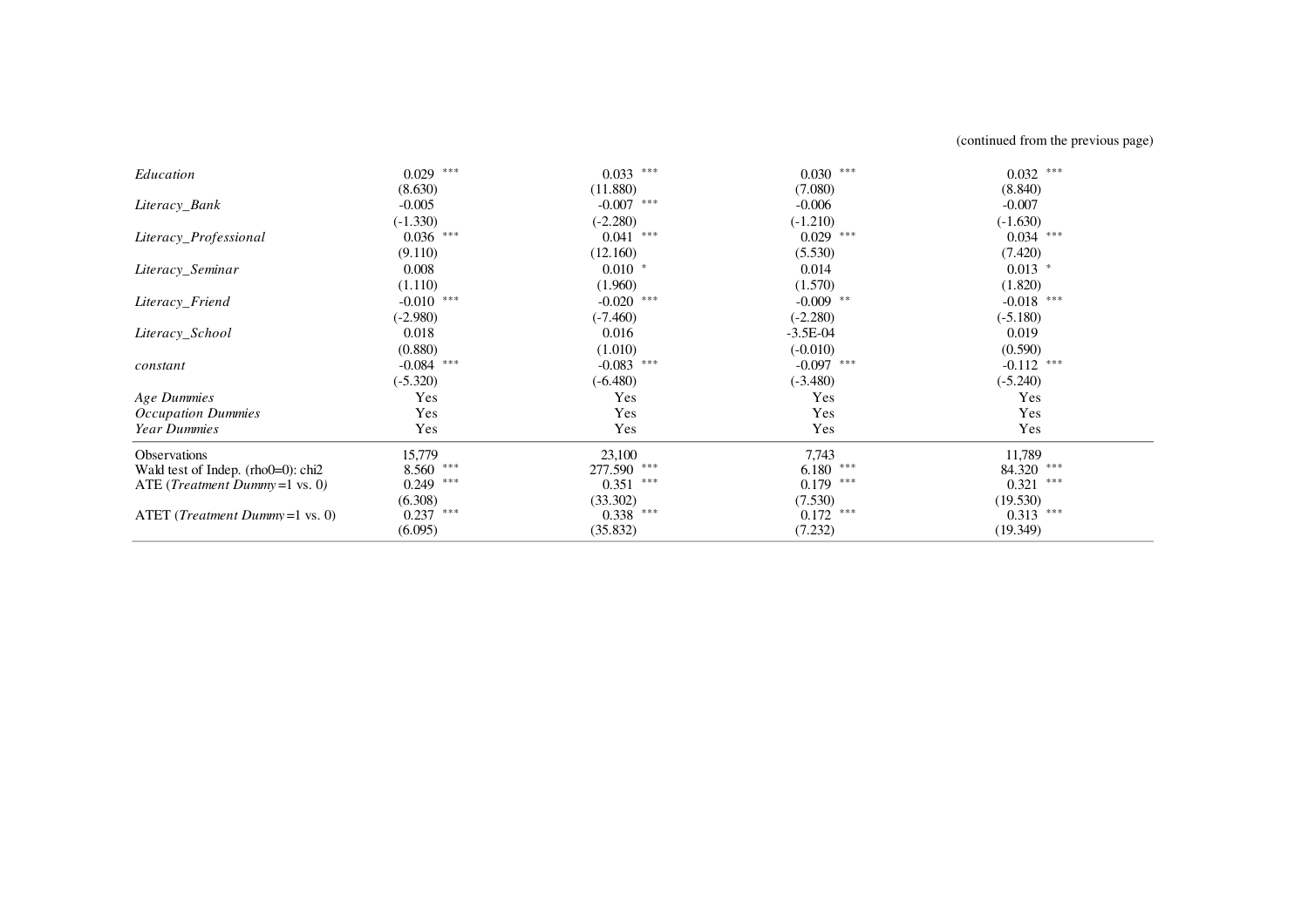# **Table 10. Online Users vs. Branch Visitors: Household Net Worth**

This table reports the results of empirical model (F) which is simultaneously estimated using empirical model (E) by endogenous treatment effects models. Equation (1), (3), (4), and (6) are estimated by using homeowner household samples. Equation (2) and (5) are estimated by using home renter household samples. Empirical results of model (E) for equations  $(1)$ –(3) and (4)–(6) in Table 10 respectively correspond to equations (1a) and (2a) in Table 4. For equations (1)–(6), we estimate separate variance and correlation parameters for each of the control and treatment groups. Each Wald test result of the null hypothesis of no correlation between the treatment-assignment errors and the outcome errors is respectively indicated. The definitions of variables are indicated in Section 4, Section 5, and the Appendix. \*, \*\*, and \*\*\* denote significance at the 10%, 5%, and 1% level, respectively.

| Dep. Variable         | Net Worth 1  | Net Worth 1     | Net Worth 2  | Net Worth 1  | Net Worth 1  | Net Worth 2     |
|-----------------------|--------------|-----------------|--------------|--------------|--------------|-----------------|
|                       | (1)          | (2)             | (3)          | (4)          | (5)          | (6)             |
|                       | Homeowner    | Home Renter     | Homeowner    | Homeowner    | Home Renter  | Homeowner       |
|                       | Sample       | Sample          | Sample       | Sample       | Sample       | Sample          |
| Online vs. Branch     | $2.689$ ***  | ***<br>3.497    | $6.172$ ***  |              |              |                 |
|                       | (24.230)     | (12.300)        | (17.130)     |              |              |                 |
| Online vs. Non-online |              |                 |              | ***<br>2.787 | 3.726 ***    | $6.703$ ***     |
|                       |              |                 |              | (24.970)     | (15.800)     | (13.780)        |
| <i>Income</i>         | $0.631$ *    | 0.516           | $-0.212$     | 0.279        | 0.445        | 0.105           |
|                       | (1.800)      | (1.100)         | $(-0.500)$   | (0.920)      | (1.560)      | (0.390)         |
| <b>Married</b>        | $2.009$ ***  | ***<br>$-0.531$ | $1.903$ ***  | $1.588$ ***  | $-0.576$ *** | $2.347$ ***     |
|                       | (5.530)      | $(-4.060)$      | (11.710)     | (6.020)      | $(-5.460)$   | (17.520)        |
| Education             | $0.111$ **   | 0.087           | $0.515$ ***  | $0.129$ ***  | 0.140        | $0.489$ ***     |
|                       | (2.320)      | (0.760)         | (7.310)      | (3.060)      | (1.560)      | (8.030)         |
| Payment               | 0.033        | $***$<br>0.570  | $-0.388$ *** | 0.094        | $0.671$ ***  | ***<br>$-0.369$ |
|                       | (0.470)      | (3.360)         | $(-5.140)$   | (1.570)      | (5.120)      | $(-5.630)$      |
| Literacy_Bank         | ***<br>0.324 | 0.055           | $0.482$ ***  | $0.263$ ***  | 0.037        | $0.423$ ***     |
|                       | (5.150)      | (0.400)         | (5.840)      | (5.040)      | (0.360)      | (6.140)         |
| Literacy Professional | 0.100        | 0.122           | $0.275$ ***  | $0.159$ ***  | $0.203$ *    | $0.257$ ***     |
|                       | (1.580)      | (0.770)         | (3.490)      | (3.010)      | (1.720)      | (3.810)         |
| Literacy Seminar      | $-0.011$     | ***<br>$-0.729$ | $-0.055$     | 0.087        | $-0.193$     | $-0.091$        |
|                       | $(-0.100)$   | $(-2.950)$      | $(-0.410)$   | (1.060)      | $(-1.170)$   | $(-0.830)$      |
| Literacy_Friend       | 0.012        | 0.193           | $-0.089$     | $-0.015$     | 0.111        | $-0.157$ **     |
|                       | (0.220)      | (1.380)         | $(-1.180)$   | $(-0.310)$   | (1.020)      | $(-2.380)$      |
| Literacy_School       | $0.811$ ***  | 0.352           | 0.564        | 0.051        | 0.228        | 0.978           |
|                       | (3.240)      | (0.540)         | (0.660)      | (0.110)      | (0.450)      | (1.460)         |

(continued to the next page)